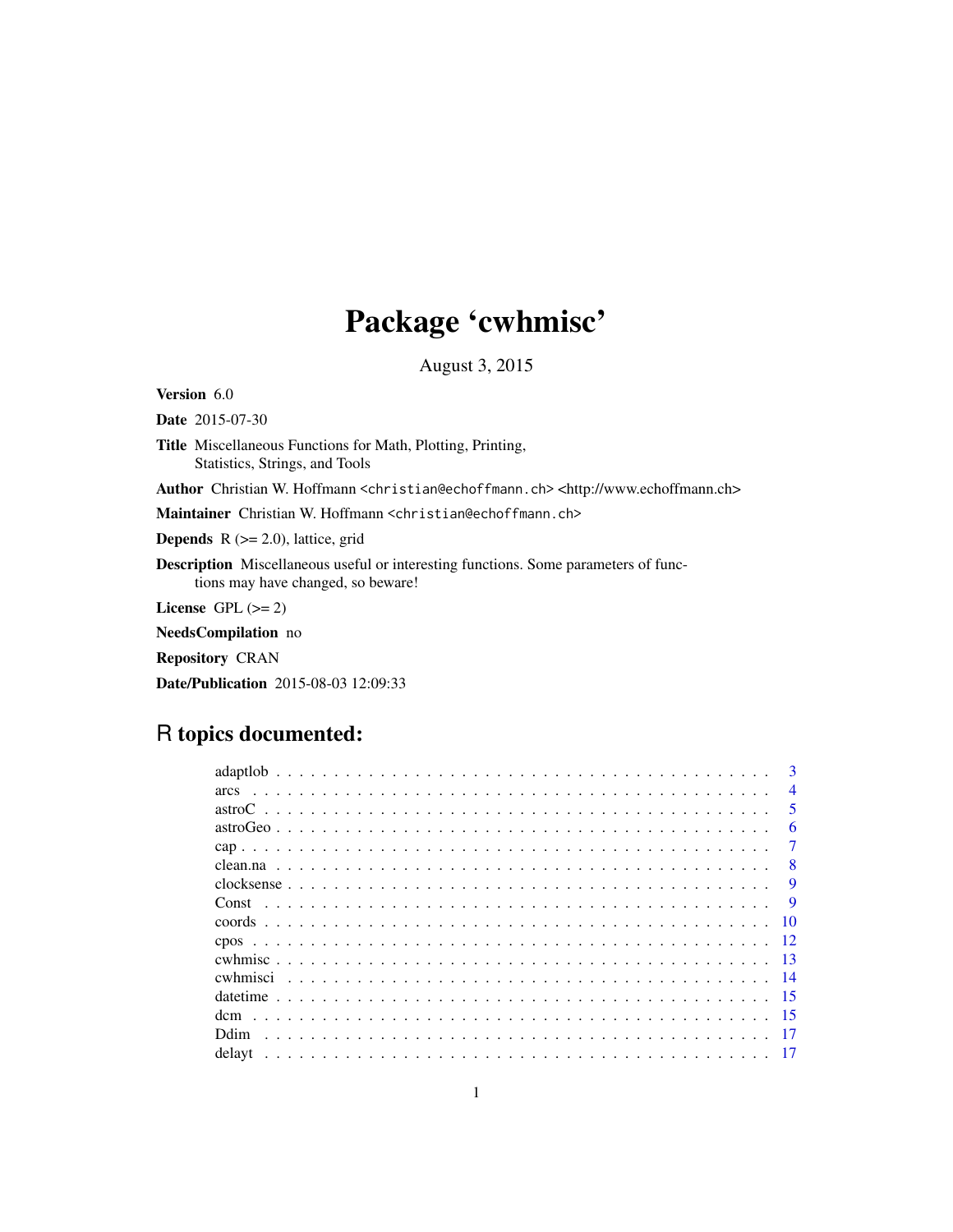| delstr                                                                                                                    | 18 |
|---------------------------------------------------------------------------------------------------------------------------|----|
| digits                                                                                                                    | 19 |
|                                                                                                                           | 20 |
| dt2str                                                                                                                    | 20 |
|                                                                                                                           | 21 |
|                                                                                                                           | 22 |
|                                                                                                                           | 23 |
| factor                                                                                                                    | 24 |
|                                                                                                                           | 25 |
|                                                                                                                           | 26 |
| frac                                                                                                                      | 27 |
|                                                                                                                           |    |
| functions                                                                                                                 | 29 |
|                                                                                                                           | 31 |
|                                                                                                                           | 32 |
| hours                                                                                                                     | 33 |
| int <sub>2</sub>                                                                                                          | 34 |
|                                                                                                                           | 35 |
|                                                                                                                           | 36 |
| $is constant \dots \dots \dots \dots \dots \dots \dots \dots \dots \dots \dots \dots \dots \dots \dots \dots \dots \dots$ | 37 |
|                                                                                                                           | 38 |
|                                                                                                                           | 39 |
|                                                                                                                           | 40 |
| $lowess.bygroup \dots \dots \dots \dots \dots \dots \dots \dots \dots \dots \dots \dots \dots \dots \dots \dots$          | 41 |
| lpr                                                                                                                       | 42 |
|                                                                                                                           | 42 |
|                                                                                                                           | 43 |
|                                                                                                                           | 44 |
|                                                                                                                           |    |
|                                                                                                                           | 45 |
|                                                                                                                           | 46 |
|                                                                                                                           | 47 |
|                                                                                                                           | 48 |
|                                                                                                                           | 49 |
|                                                                                                                           | 50 |
|                                                                                                                           | 50 |
|                                                                                                                           | 51 |
|                                                                                                                           | 52 |
|                                                                                                                           | 52 |
|                                                                                                                           | 53 |
|                                                                                                                           | 54 |
|                                                                                                                           | 55 |
|                                                                                                                           | 57 |
|                                                                                                                           | 59 |
|                                                                                                                           | 61 |
|                                                                                                                           |    |
|                                                                                                                           | 62 |
|                                                                                                                           | 63 |
|                                                                                                                           | 64 |
| replacechar                                                                                                               | 65 |
|                                                                                                                           | 66 |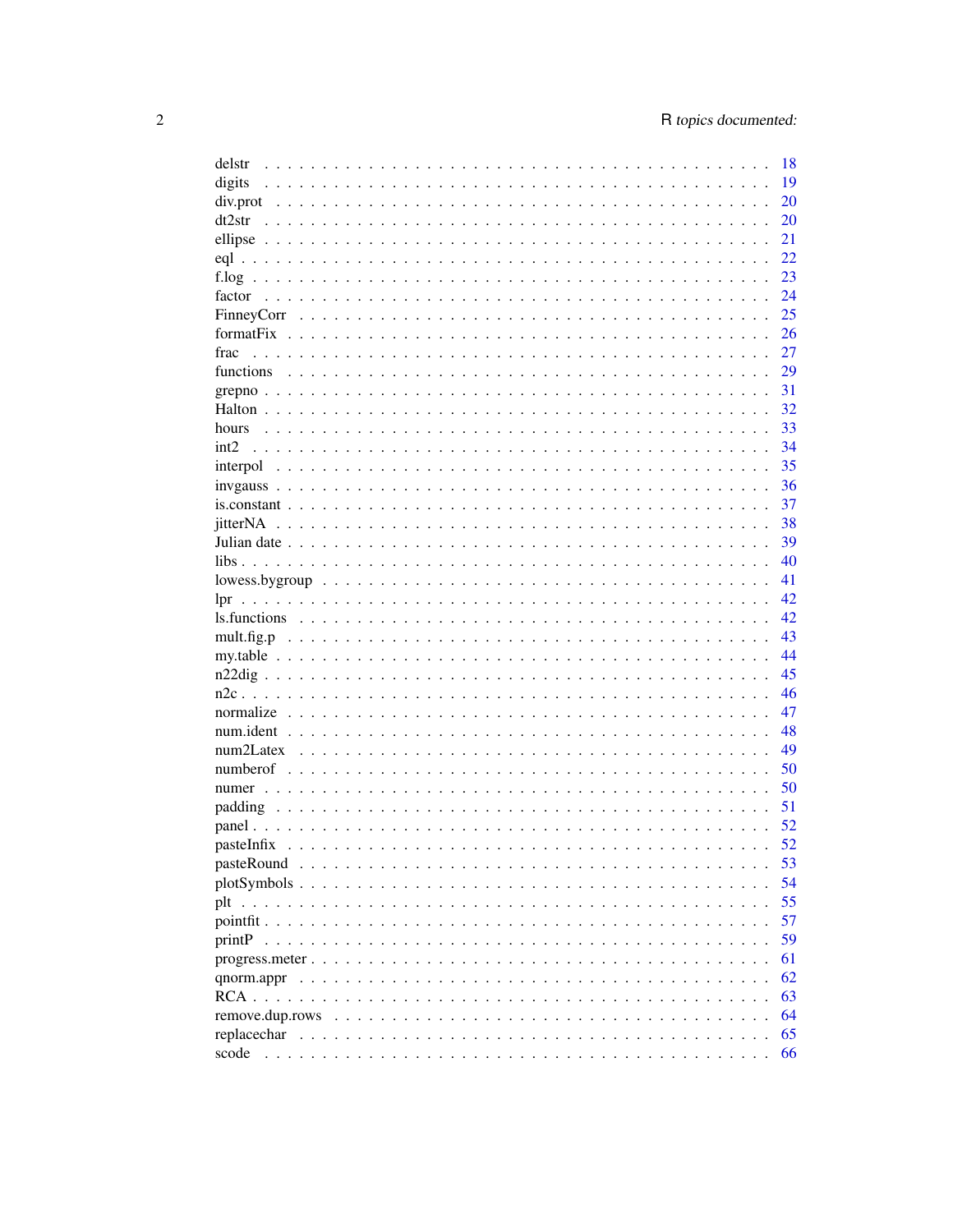#### <span id="page-2-0"></span>adaptlob 3

adaptlob *Numerically evaluate integral using adaptive rules.*

#### Description

adaptsim and adaptlob approximate the integral of the function f using *adaptive* Simpson and Lobatto rule. Both methods can deal with discontinuous functions.

adaptlob is more efficient than adaptsim when the accuracy requirement is high. For lower tolerances, adaptsim is generally (but not always) more efficient than adaptlob, but less reliable. Both routines show excellent response to changes in the tolerance.

The function f must return a vector of output values if given a vector of input values.

adapt...(f,a,b) approximates the integral of f(x) from a to b to *machine* precision.

adapt...(f,a,b,tol) integrates to a *relative* error of tol.

adapt...(f,a,b,tol,trace=TRUE) displays the stepwise left

end point of the current interval, the interval length, and the partial integral.

 $adapt...$  (f,a,b,tol,trace,P1,P2,...) allows coefficients P1, ... to be passed directly to the function f:  $g \le f(x, P1, P2,...)$ 

#### Usage

```
adaptsim(f, a,b,tol=.Machine$double.eps,trace=FALSE,...)
adaptlob(f, a,b,tol=.Machine$double.eps,trace=FALSE,...)
```
#### Arguments

|       | function to be integrated.            |
|-------|---------------------------------------|
| a     | starting abscissa of integral.        |
|       | ending abscissa of integral.          |
| tol   | tolerance for termination             |
| trace | should intermediate steps be traced   |
|       | additional parameters for function f. |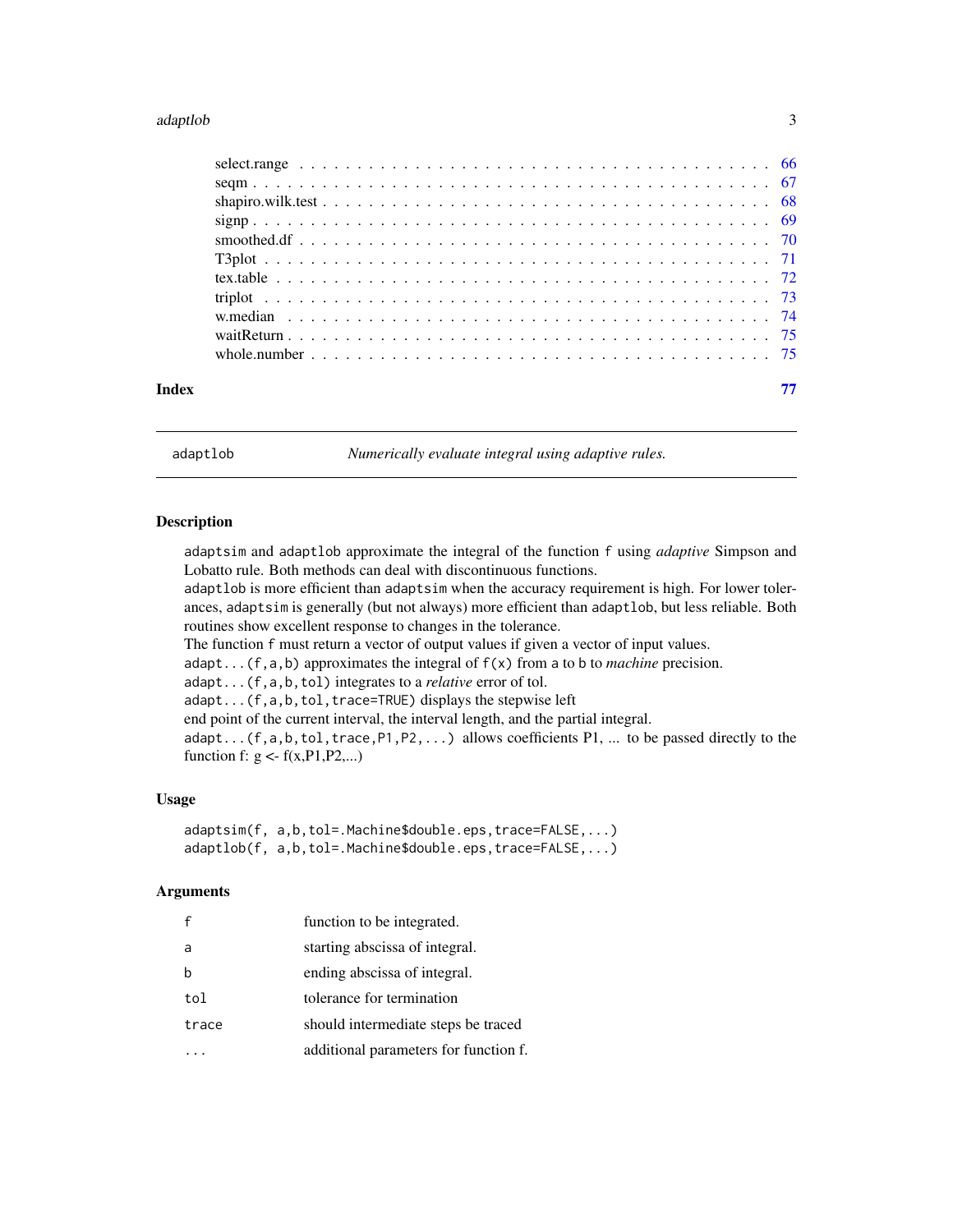#### <span id="page-3-0"></span>Value

List  $(Q, \text{term})$  with  $Q =$  the approximate value of the integral and term = the information, whether the tolerance given was too small.

#### Author(s)

Christian W. Hoffmann <christian@echoffmann.ch>

# Source

Walter Gautschi, 08/03/98. Reference: Gander, Computermathematik, Birkhaeuser, 1992.

#### References

Gander, W., Gautschi, W., 2000. Adaptive Quadrature - Revisited. ETH Zurich, DI IWR technical report 306. BIT 40, 1, 84–101.

#### Examples

```
options(digits=7)
FexGander \le function(xx) ifelse(xx \le 1,xx+1,ifelse(xx \le 3, 3 - xx, 2 ))
adaptsim(sin,0,pi,2.0e-3,TRUE)$Q - 2.0 # -1.686905e-05
adaptsim(sin,0,pi,2.0e-23)$Q - 2.0 # 0
adaptsim(FexGander,0,5)$Q - 7.5 # -7.993606e-15 instead of 0
adaptlob(FexGander,0,5,2.0e-6,TRUE) # 7.500002 instead of 7.5
adaptlob(FexGander,0,5,2.0e-6)$Q - 7.5 # 1.781274e-06 instead of 0
adaptlob(FexGander,0,5)$Q-7.5 # instead of -8.881784e-16, with warnings
# that required tolerance is too small.
adaptlob(FexGander,0,5,5.0*.Machine$double.eps)$Q-7.5 # -5.329071e-15
```
arcs *Convert and reduce arcs*

#### **Description**

Functions for reduction of arcs.

#### Usage

```
deg( radian )
rad( degree )
reda( U, ref )
reda2(U, V, ref )
```
# Arguments

U,V,ref,radian,degree Real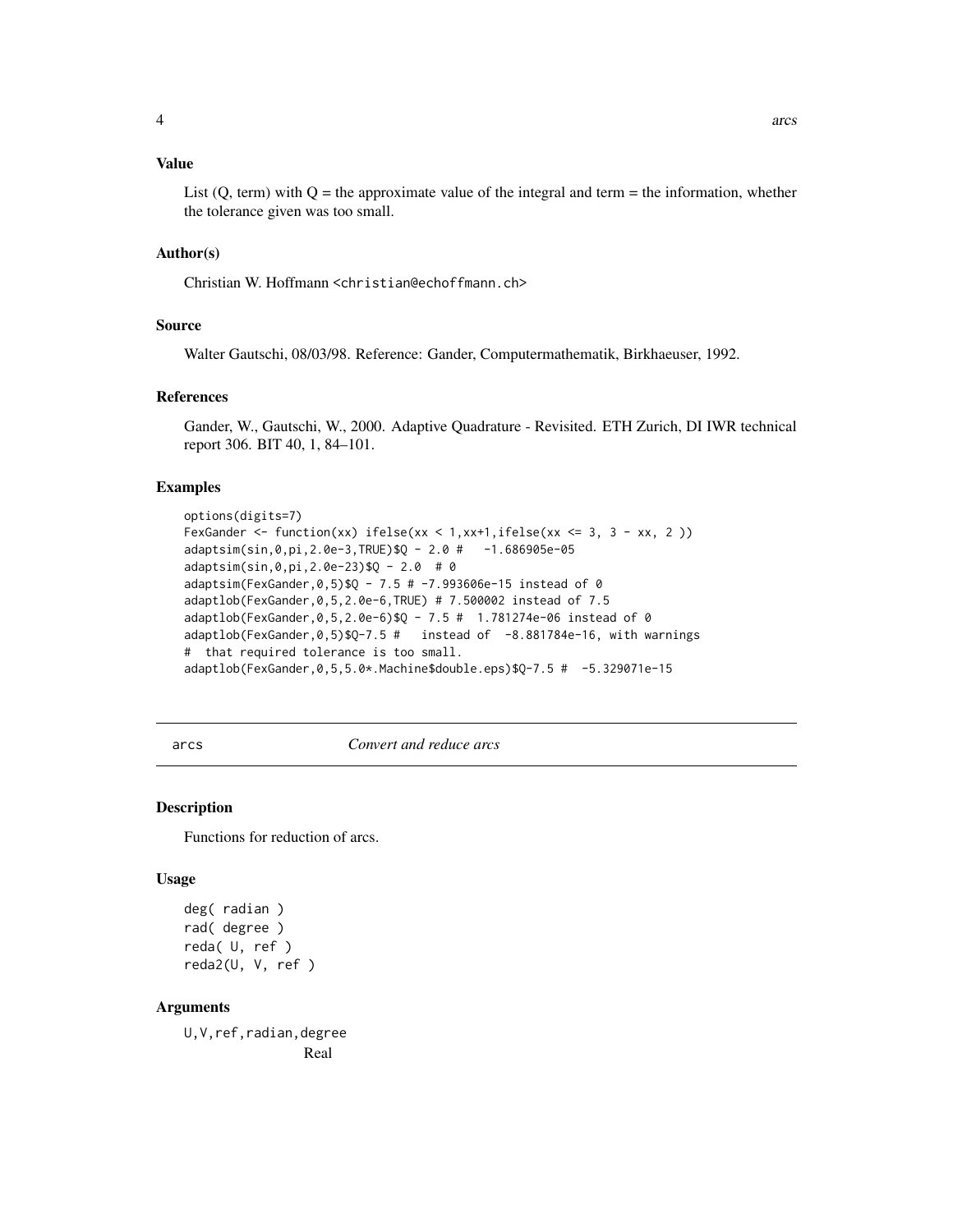#### <span id="page-4-0"></span> $\frac{1}{5}$  astroC

# Details

deg Convert radians to degrees. rad Convert degrees to radians. reda Add or subtract multiples of ref to make  $abs(U) < ref/2$ . reda2 Subtract from U and V the greatest multiple of ref, so that  $0 \leq minU_{new}$ ,  $V_{new} \leq ref$ .

#### Author(s)

Christian W. Hoffmann <christian@echoffmann.ch>

#### Examples

deg(pi/2) # 90 rad(180) # 3.141593 reda(580,360) # -140 reda2(200,120,70) # 130, 50 reda2(100,-200,70) # 310, 10

astroC *Astronomical constants*

# **Description**

Astronomical constants

#### Details

 $c$ JDJ2000 = 2451545.0, Julian day number of the epoch J2000.0  $c$ DAYPJULCENT = 36525.0, days per julian century  $c$ DAYPYEARTROP = 365.242198781, days per tropical year  $c$ DAYPYEARSID = 365.25636042, days per sidereal year  $c$ DAYPMONSYN = 29.53058868, days per synodical month  $c$ DAYPMONSID = 27.321655, days per sidereal month cK = 0.01720209895 , Gravitational constant, GAUSSian defintion  $cC = 299792458.0$ , [m/s] defined speed of light  $cRE = 6378140.0$ , [m] radius of earth.s equator  $c$ MY =  $0.01230002$ , ratio mass of moon/mass of earth  $c$ PRECESS = 5029.0966, [arc sec] precession per year at 2000.0 cEPSOBL23.43929111 , [deg] inclination of ecliptic at 2000.0  $cAE = 1.49597870E11$ , [m] distance Earth to Sun cSBYE = 332946.0 , ratio mass of Sun/mass of Earth cSBYEMY = 328900.5 , ratio mass of Sun/mass of, Earth+Moon  $cSBYME = 6023600.0$ , ratio mass of Sun/mass of Mercury cSBYVE = 408523.5 , ratio mass of Sun/mass of Venus cSBYMA = 3098710.0 , ratio mass of Sun/mass of Mars cSBYJU = 1047.355 , ratio mass of Sun/mass of Jupiter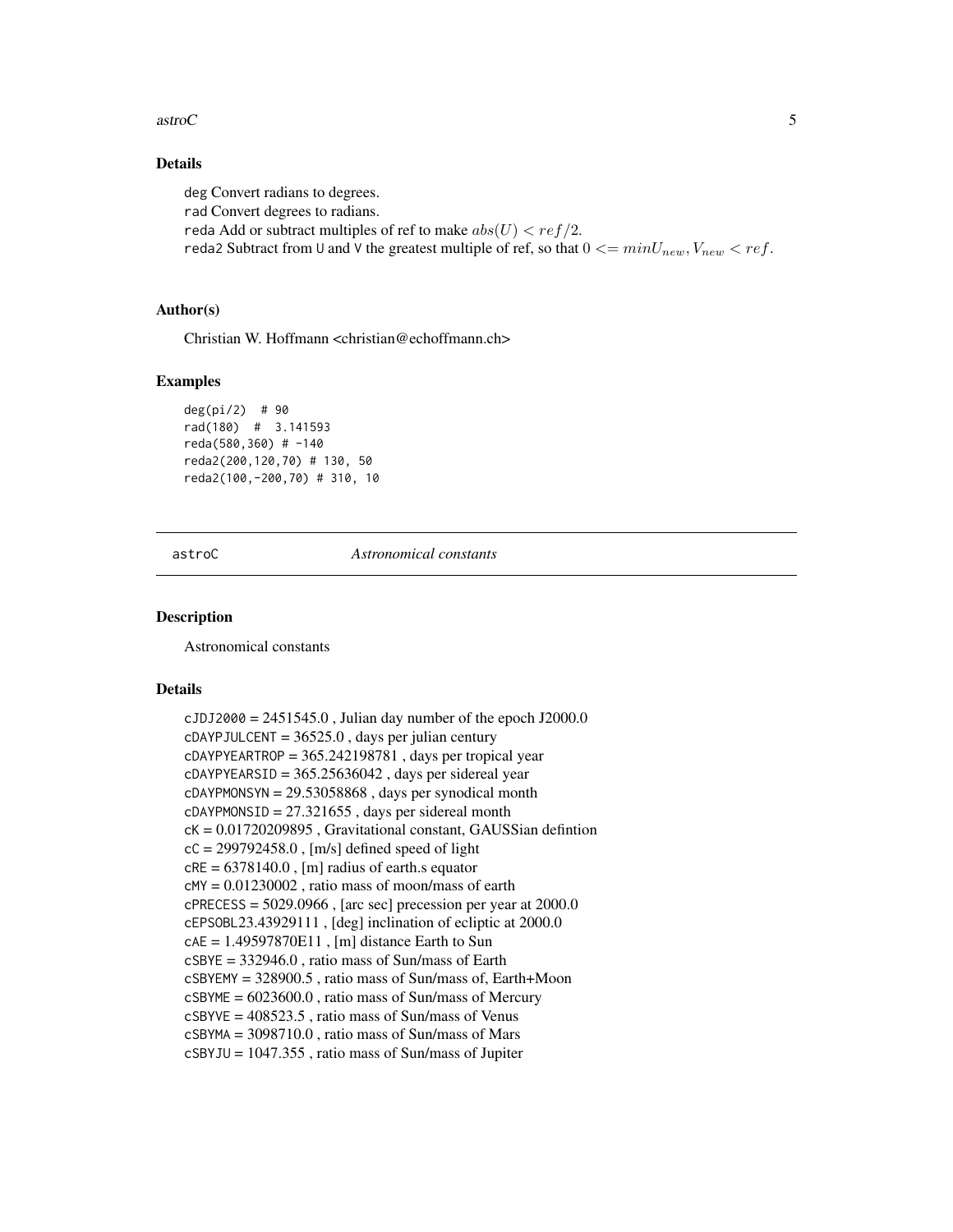```
cSBYSA = 3498.5 , ratio mass of Sun/mass of Saturn
cSBYUR = 22869.0 , ratio mass of Sun/mass of Uranus
cSBYNE = 19314.0 , ratio mass of Sun/mass of Neptun
cSBYPL = 130000000.0 , ratio mass of Sun/mass of Pluto
cSOLBYSID = 1.00273790934 , ratio solar/sidereal day
cSIDBYSOL = 0.99726956634, ratio sidereal/solar day
DPY = cDAYPJULCENT/100.0; days/jul.Jahr
DAYINMONTH = c(31,28,31,30,31,30,31,31,30,31,30,31,31)
```
#### Author(s)

Christian W. Hoffmann <christian@echoffmann.ch>

astroGeo *Convert geographical coordinates to and from Swiss topo coordinates*

#### Description

Geographic and Swiss topo rectangular coordinates, X positive to the north, Y positive to the east (!)

#### Usage

LB2MK( long, lat ) LB2YX( long, lat ) YX2LB( yToEast, xToNorth ) YX2MK( yToEast, xToNorth )

#### Arguments

long,lat, yToEast, xToNorth Real

#### Details

LB2MK From geogr. longitude and latitude to planar meridian convergence [gon]. LB2YX From geogr. longitude and latitude to Swiss coordinates. YX2LB From Swiss coordinates to geogr. longitude and latitude. YX2MK From Swiss coordinates North and East to planar meridian convergence [gon]. LongBerne, LatBerne geogr. coordinates of Berne, 7deg26'22.50" east, 46deg57'08.66" north. yToEastBerne, xToNorthBerne Swiss topo coordinates of refernce point near Berne.

# Author(s)

Christian W. Hoffmann <christian@echoffmann.ch> after H.Matthias, lecture 'Amtliche Vermessungswerke 1', ETH Zurich, 1986.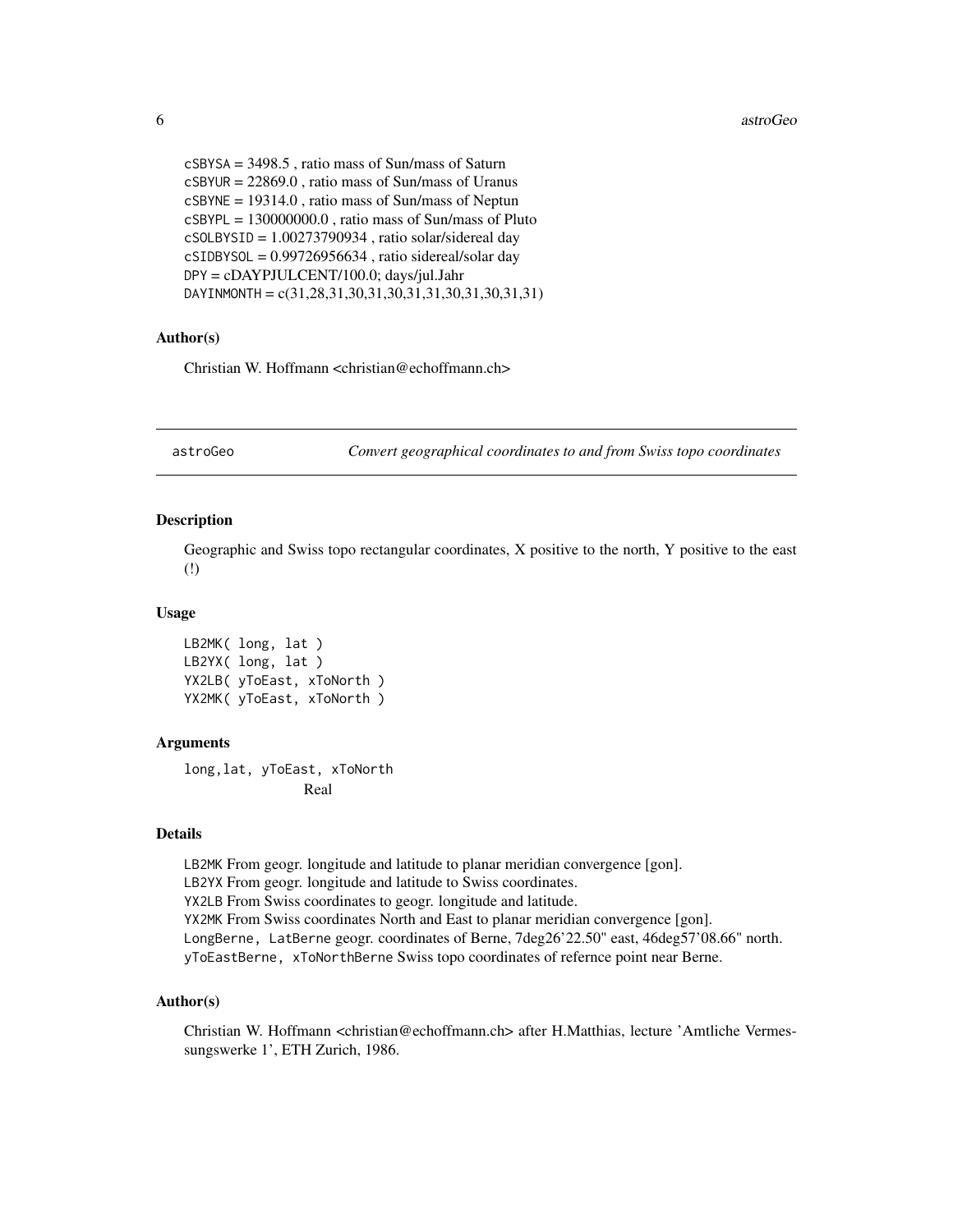# <span id="page-6-0"></span>Examples

```
LB2MK( LongBerne, LatBerne) # 7.21188e-16 [gon]
LB2MK( 9.132582913360895, 46.18669420448755) # somewhere in Switzerland , 1.37472
LB2YX( LongBerne, LatBerne) # 600.0, 200.0
YX2LB ( yToEastBerne, xToNorthBerne ) # 7.439583333333334 4695240555555557
YX2MK ( 600, 200) # = 0
```
#### cap *Change case of strings*

#### Description

capply apply function to elements in character vector (utility function) cap and capitalize change to capital letters. lower and lowerize change to lower case letters. CapLeading Capitalizes the first character of each element of a character vector

# Usage

```
capply(str,ff,...)
cap(char)
capitalize(str)
lower(char)
lowerize(str)
CapLeading(str)
```
#### Arguments

| str  | a character vector.                    |
|------|----------------------------------------|
| ff   | a function.                            |
| char | a single letter.                       |
|      | additional parameters for function ff. |

# Value

The same as the argument.

#### Note

capply has been reverse engineered from the help page on strsplit:  $strReverse <$ - function(x) sapply(lapply(strsplit(x, NULL), rev), paste, collapse="") can be written as capply(x, rev)

## Author(s)

Christian W. Hoffmann <christian@echoffmann.ch>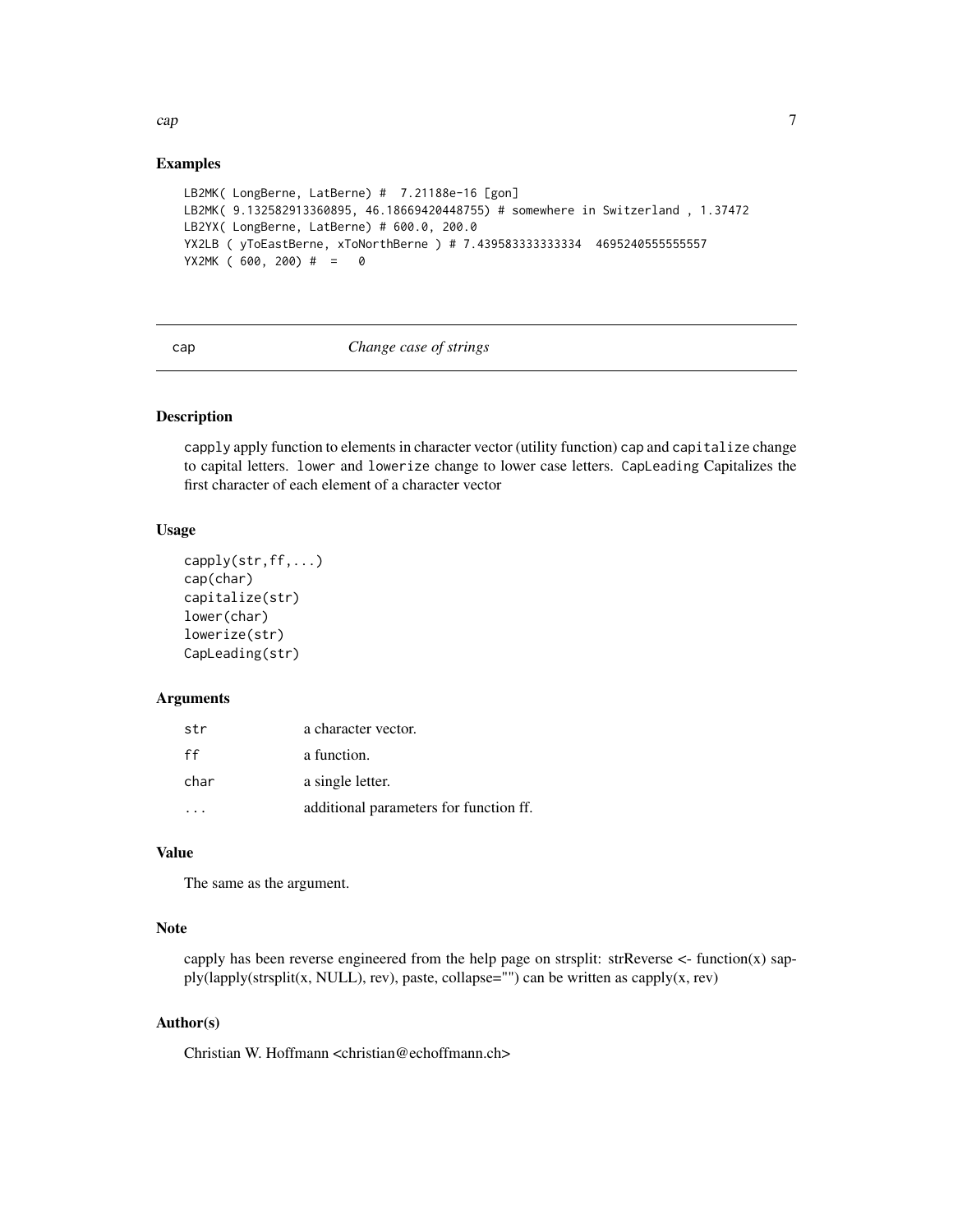# Examples

```
# capitalize shows the use of capply
cap("f") # "F"
capitalize(c("TruE","faLSe")) # "TRUE" "FALSE"
lower("R") # "r"lowerize("TruE") # "true"
CapLeading(c("all you ","need")) # "All you " "Need"
capply(c("abc", "elephant"), rev) # "cba" "tnahpele"
```
clean.na *Clean a matrix or data frame of rows or columns of containing NA.*

# Description

clean.na Eliminate rows or columns containing NA.

# Usage

```
clean.na(x,margin,drop=FALSE)
```
# Arguments

| <b>X</b> | A matrix.                                                                                       |
|----------|-------------------------------------------------------------------------------------------------|
| margin   | $= 1$ for rows, $= 2$ for columns                                                               |
| drop     | $=$ FALSE (default) if result should be a matrix even if it contains only one row<br>or column. |

# Value

The matrix without the offending rows or columns.

# Author(s)

Christian W. Hoffmann <christian@echoffmann.ch>

# See Also

[drop](#page-0-0).

```
x \leftarrow \text{matrix}(c(1, NA, 2, 5), 2, 2)clean.na(x,1)
# [,1] [,2]
#[1,] 1 2
  clean.na(x,2,TRUE)
# [1] 2 5
```
<span id="page-7-0"></span>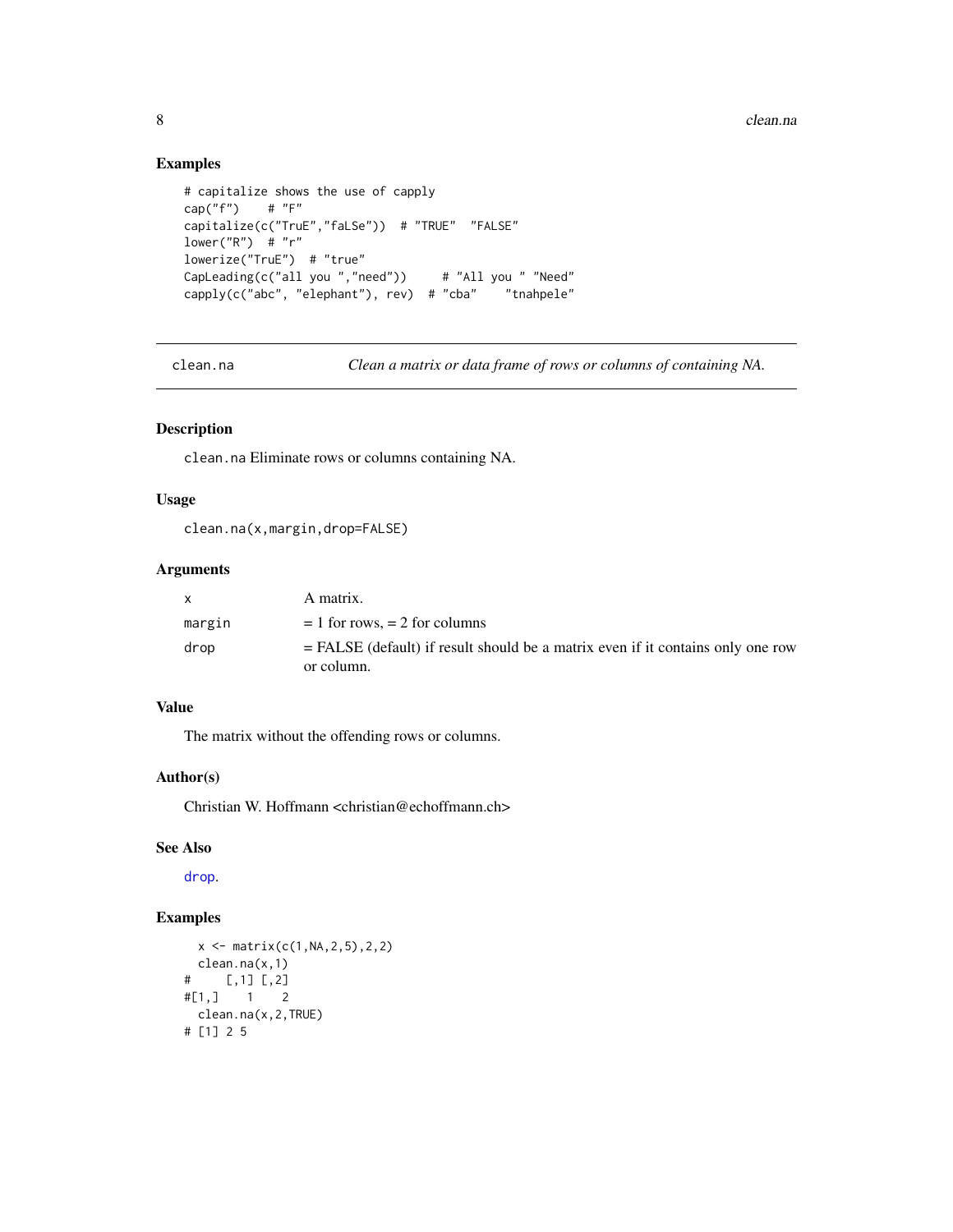<span id="page-8-0"></span>

Functions for clocksense, i.e. directed arcs

#### Usage

```
IsCounterCl2( U, V, ref )
IsCounterCl3( U, V, W, ref )
ClockSense2( U, V, ref )
ClockSense3( U, V, W, ref )
```
#### Arguments

ref,U,V,W Real

# Details

CounterClock, NoneClock, Clockwise = "clckws", "Cntclck","noneclck", "clckws" ClockSense2 Return the clock sense of U and V ClockSense3 Return the clock sense of U, V, W IsCounterCl2 Check if the directed angle from U towards W is counter clockwise, including U==W. Ref is the measure of a full circle, 360 for degrees,  $2*Pi$  for radians, 400 for gon IsCounterCl3 Check if U, V, W form a counterclock wise sequence.

# Author(s)

Christian W. Hoffmann <christian@echoffmann.ch>

# Examples

```
ClockSense2(0,220,360) # "clckws"
ClockSense2(0,170,360) # "Cntclck"
ClockSense2(0,0,360) # "noneclck"
```
Const *Constants*

#### Description

**Constants**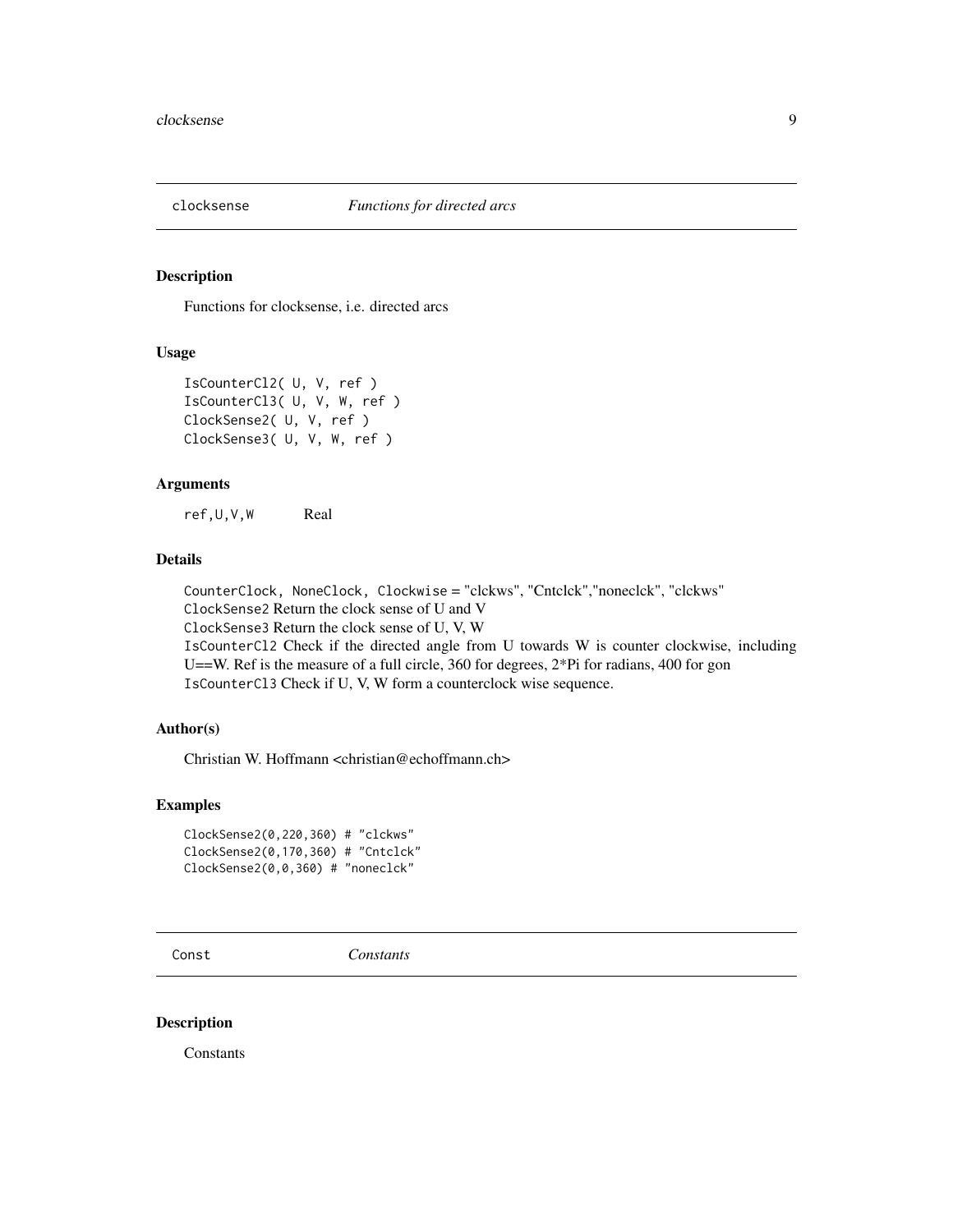10 coords contains the coords of the coords coords coords coords coords coords coords coords coords of the coords of the coords of the coords of the coords of the coords of the coords of the coords of the coords of the coo

# Details

```
c3Q := .Machine$double.xmax^0.75
c38 := sqrt(c3Q)ASCII := ASCII characters corresponding to (0), 1..256
HexDig := '1' - '9', 'A' - 'F'
TAU := (1+sqrt(5))/2 # golden section constant = 1.6180
```
# Author(s)

Christian W. Hoffmann <christian@echoffmann.ch>

coords *convert coordinates, angles, simple vector operations*

#### <span id="page-9-1"></span>Description

Functions for conversion of coordinates; rotation matrices for post(pre)-multiplication of row(column) 3-vectors; Vector product(right handed), length of vector, angle between vectors.

# Usage

```
toPol(x, y=0)toRec( r, phi=0 )
tosh(x, y, z)toXyz( r, theta, phi )
rotZ( x, y, phi )
rotA(phi, P=c(0,0,1))rotV(v, w=c(0, 0, 1))rotL(phi,k=1,m=2,N=3)
getAp( M )
angle(v,w)
lV( v )
scprod(v, w)
vecprod(v, w)
v %v% w
```
#### Arguments

x,y,z,r,theta,phi

|      | Real, rectangular, spherical coordinates; x, y, z may be combined as $c(x,y,z)$ ,<br>and r, theta, phi as $c(r,theta,phi)$ |
|------|----------------------------------------------------------------------------------------------------------------------------|
| Þ    | $c(x,y,z)$ , coordinates of point or projection direction P-'0', with '0' = $c(0,0,0)$ .                                   |
| v, w | $3$ -vectors $(x, y, z)$ .                                                                                                 |
| Ν    | Order of the square rotation matrix $\geq 2$ .                                                                             |
| k,m  | Integers $(m = k)$ describing the plane of rotation. $m == k$ gives Unit matrix.                                           |
| M    | 3x3 rotation matrix.                                                                                                       |
|      |                                                                                                                            |

<span id="page-9-0"></span>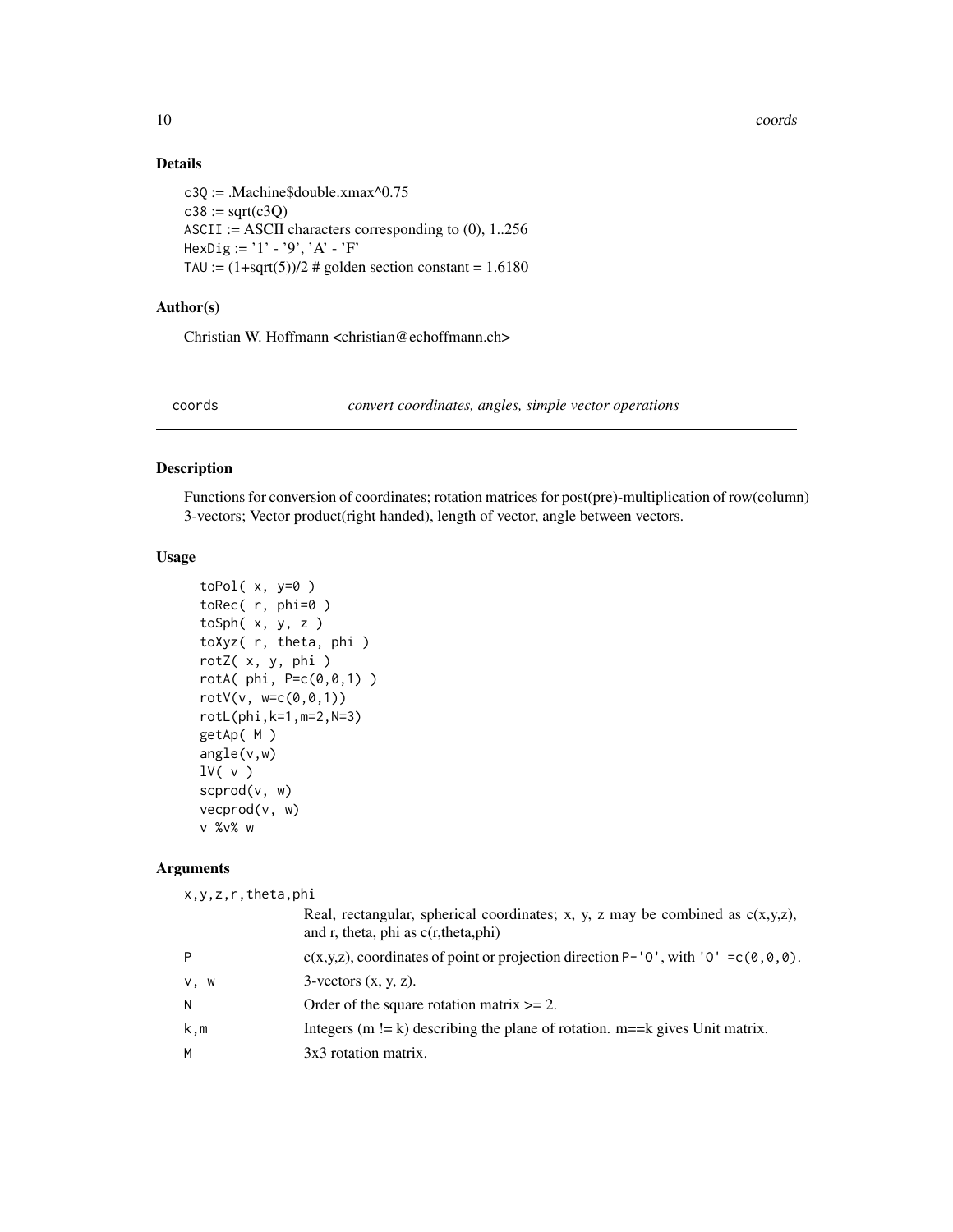#### coords and the coords of the coords of the coords of the coords of the coords of the coords of the coords of the coords of the coords of the coords of the coords of the coords of the coords of the coords of the coords of t

# Details

toPol, toRec: Convert plane rectangular  $c(x,y) \leq v$  polar  $c(r,phi)$ ; phi = angle(x-axis,point).

toSph, toXyz: Rectangular  $c(x,y,z) \leq z$  spherical coordinates  $c(r,theta,phi)$ ; theta = angle(z $axis, P^{\prime}O^{\prime}$ , phi=  $angle[plane(P, z-axis), plane(x-z)].$ 

#### Value

toPol:  $c(r,phi)$ ,  $r=Mod(z)$ ,  $phi = Arg(z)$ ;  $Re(z)=x$ ,  $Im(z)=y$ toRec:  $c(x, y)$ ,  $x=Re(z)$ ,  $y=Im(z)$ ;  $Mod(z)=r$ ,  $Arg(z)=phi$ toSph: c(r, theta, phi),  $r = \sqrt{(x^2+y^2+z^2)}$ , theta=atan2(z,v), phi=atan2(y,x) ; v=sqrt(x^2+y^2) toXyz:  $c(x, y, z)$ , x=r\*sin(phi)\*sin(theta), y=r\*cos(phi)\*sin(theta), z=r\*cos(theta) rotZ:  $c(x', y')$  = rotated  $(x, y)$  by angle phi, counter clockwise, – Rotation matrices rotA: Ratation matrix to rotate around axis  $P - '0'$ . rotV: Ratation matrix to rotate v into w. rotL: Matrix m for multiplication m %\*% vector. getAp: List with rotation axis and rotation angle corresponding to input matrix. – Other: angle angle between vectors lV Euclidean (spatial) length of vector scprod scalar product vecprod vector product = cross product

#### Note

angle uses [acos](#page-0-0) and [asin](#page-0-0) v %v% w same as vecprod(v, w) v %s% w same as scprod(v, w)

### Author(s)

Christian W. Hoffmann <christian@echoffmann.ch>

```
pkg <- TRUE # FALSE for direct use
x \le -\text{toPol}(1.0, 1.0) \# \fr 1.41421, $p 0.785398 = pi/4
y \le -\text{toRec}(2.0, \text{pi}) # $x -2, $y 2.44921e-16
toPol(y[1], y[2]) # 2, pi
toRec( x[1], x[2]) # 1, 1
rotZ( 1, 0, pi/2 ) # 6.123032e-17 1.000000e+00
x \le -1; y \le -2; z \le -3(R < -\t{top}(x,y,z)) # r= 3.7416574, theta= 0.93027401, phi= 1.1071487
c(R[1],180/pi*(R[2:3])) # 3.741657 53.300775 63.434949
(w \leq tot \text{to} \{Xyz(R[1], R[2], R[3])) # = x,y,z
rotZ(1,2,pi/2) # -2, 1
opar \leq par(mfrow=c(2,4))
x \leq -\text{seq}(0,1,0.05)
```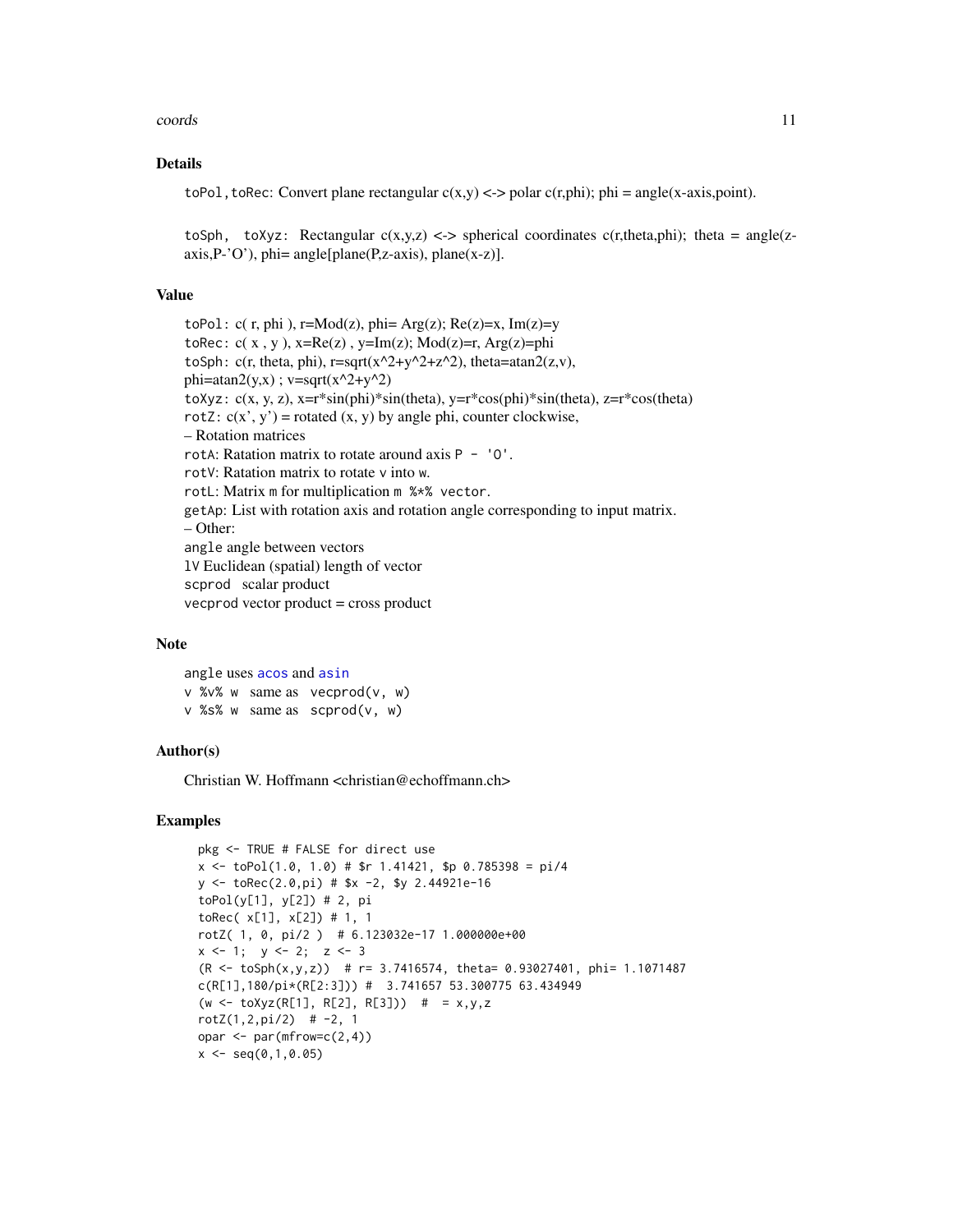```
phi <- c(pi/6,pi/4,-pi/6)
 Data <- matrix(c(x^2*10,(x^2-10*x)*4,(x+10)*1.5),ncol=3)
## Data <- matrix(c(rnorm(99)*10,rnorm(99)*4,rnorm(99)*1.5),ncol=3)
 lim <- range(c(Data,-Data))*1.5
 RD \le Data %*% rotL(phi[1],1,2) # !! # rotate around z-axis
 RD2 <- RD %*% rotL(phi[2], 2, 3) # !! # rotate further around x
 RD3 <- RD2 %*% rotL(\phihi[3],1,2) # !! # rotate back around z
 plot(Data[,-3],xlim=lim,ylim=lim,xlab="x",ylab="y",pty="s")
 plot(RD[,-3],xlim=lim,ylim=lim,xlab="RD x",ylab="y",pty="s",pch=5,col="red")
 plot(RD2[,-3],xlim=lim,ylim=lim,xlab="RD2 x",ylab="y",pch=6,col="blue")
 plot(RD3[,-3],xlim=lim,ylim=lim,xlab="RD3 x",ylab="RD3 y",col="magenta")
 plot(Data[,1],RD3[,1])
 plot(Data[,2],RD3[,2])
 plot(Data[,3],RD3[,3])
 m <- rotL(phi[1],1,2) %*% rotL(phi[2],2,3) %*% rotL(phi[3],1,2) # !! #
 if (pkg) {
   m <- rotL(phi[1],1,2) %*% rotL(phi[2],2,3) %*% rotL(phi[3],1,2) # !! #
   round(m %*% t(m),2) #!! # composite rotation matrix and orthogonality,
      # should be diag(3)
 } else {
   m <- rotL(phi[1],1,2) %*% rotL(phi[2],2,3) %*% rotL(phi[3],1,2) # !! #
   round(m %x t(m),2) #!! # composite rotation matrix and orthogonality,
      # should be diag(3)
 }
 eye < -c(0.5, 2.5, 4)re <- rotV(eye)
 getAp(re) #$A [1] -9.805807e-01 1.961161e-01 -1.193931e-16
# $phi [1] 0.5674505
 round(rotA(pi/1.5, c(1,1,1)),2) # 60 degrees around octant bisector
# [1,] 0 1 0 is permutation of axes 1 -> 2 -> 3 -> 1
# [2, ] 0 0 1\# [3,] 1 0 0
```
cpos *Find the position of a substring*

#### **Description**

cpos finds the first position of a substring cposR returns a list with starting and ending positions, works only with a single string.

#### Usage

cpos(str,sub,start=1) cposR(str, sub, restrict)

#### Arguments

| str | string) |
|-----|---------|
| sub | string) |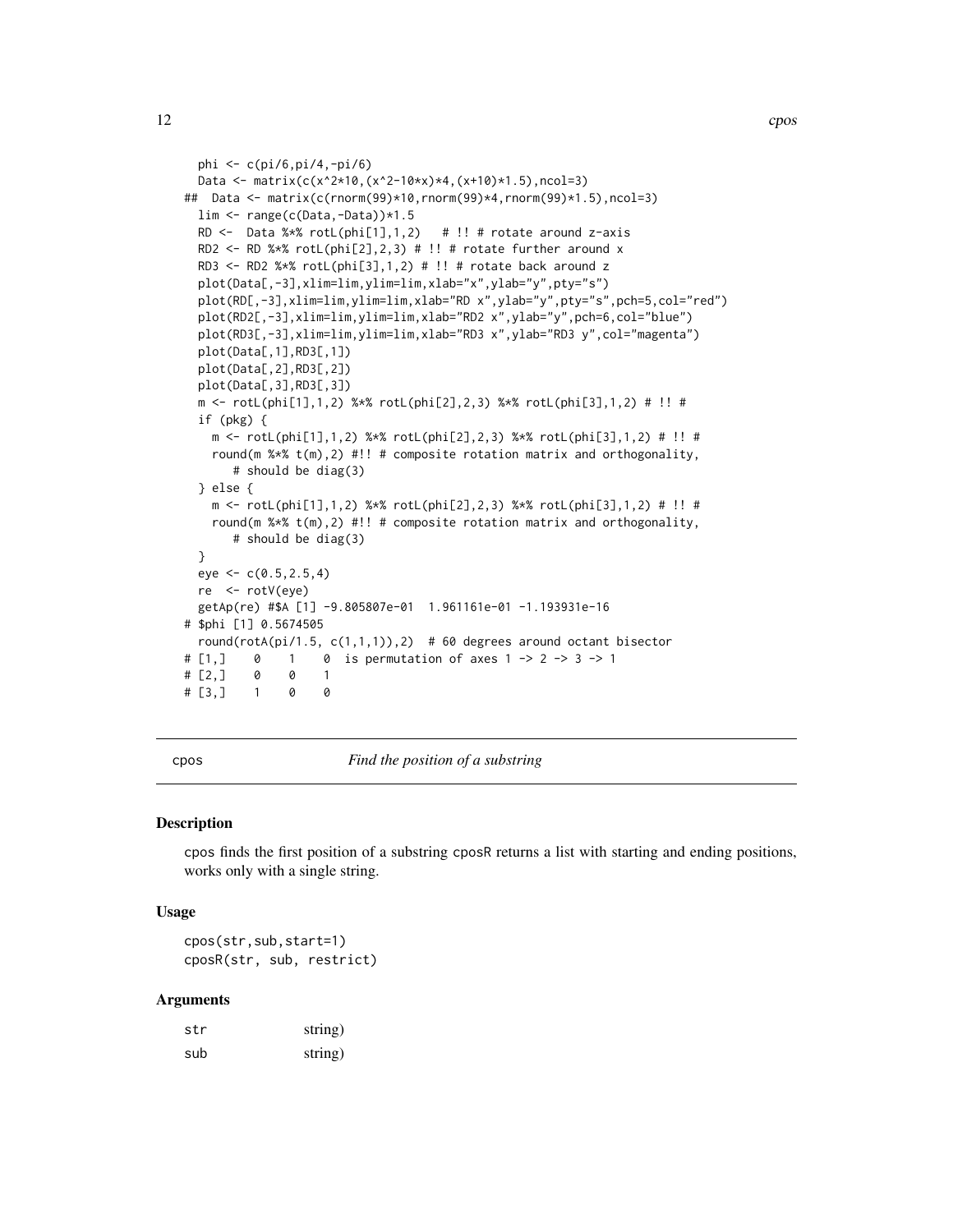#### <span id="page-12-0"></span>cwhmisc the contract of the contract of the contract of the contract of the contract of the contract of the contract of the contract of the contract of the contract of the contract of the contract of the contract of the co

| start    | integer                                                                                                |
|----------|--------------------------------------------------------------------------------------------------------|
| restrict | vector of lower and upper index the search should be restricted to. If missing,<br>whole str is taken. |

# Value

cpos number, if found, NA otherwise. cposR list(first,last) for each occurrence If there is none of first=NA,last=NA.

# Author(s)

Christian W. Hoffmann <christian@echoffmann.ch>

# Examples

```
cpos(" Baldrian","a",5) # 8
cpos("Baldrian","B",15) # NA
cposR("In theese housees there are rats","ees")
#$first [1] 6 15
#$last [1] 8 17
```
cwhmisc *A collection of useful functions and constants*

# Description

Useful functions and constants for mathematics, astronomy, plotting, printing, data manipulation, statistics, string manipulation, etc.

# Details

| cwhmisc                                                                                     |
|---------------------------------------------------------------------------------------------|
| Package                                                                                     |
| 6.0                                                                                         |
| 2015-07-30                                                                                  |
| $GPL (=2)$                                                                                  |
| Christian W. Hoffmann <christian@echoffmann.ch> www.echoffmann.ch</christian@echoffmann.ch> |
| same                                                                                        |
|                                                                                             |

# Author(s)

Christian W. Hoffmann <christian@echoffmann.ch>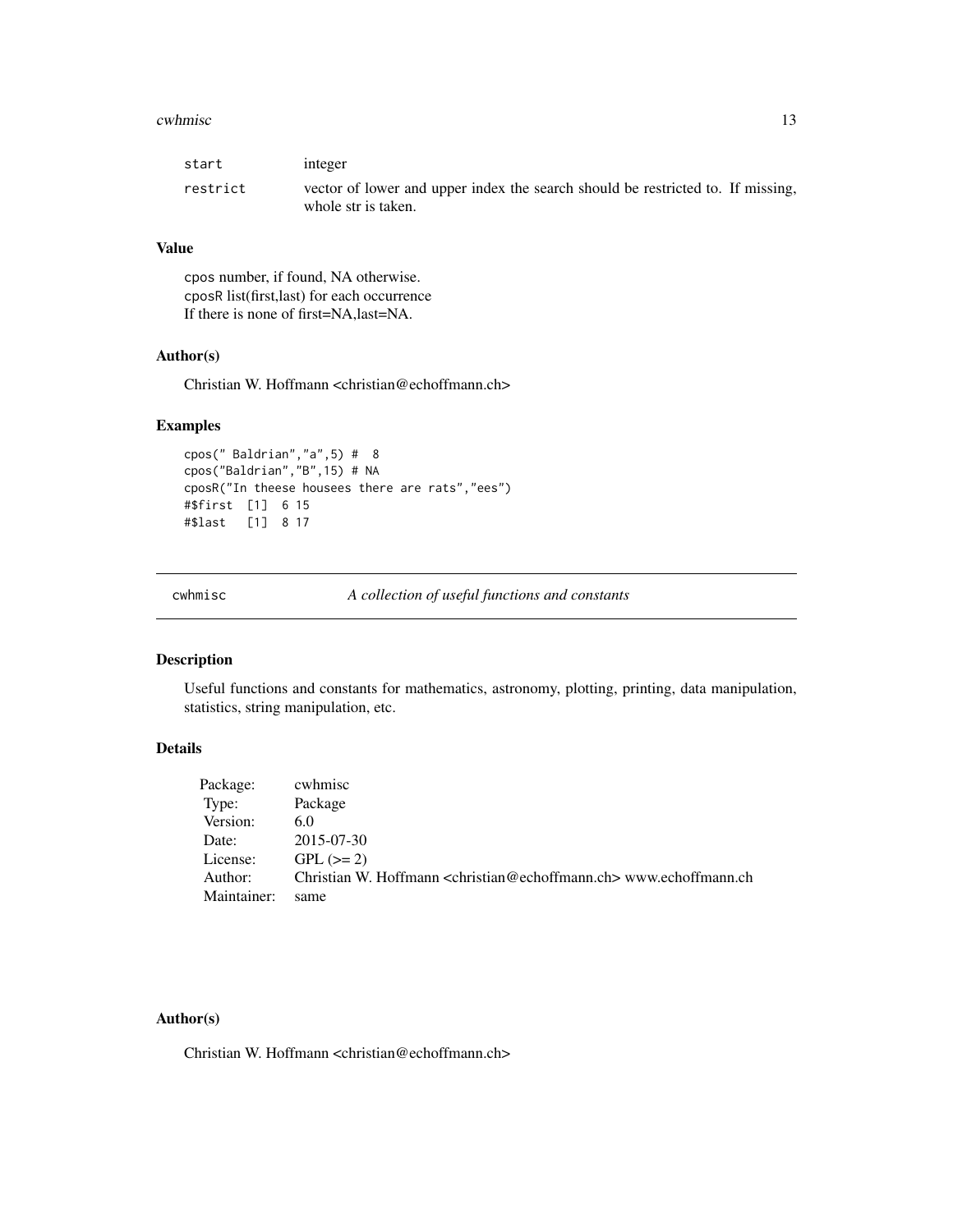# Examples

```
# Show use of 'SplomT'
 nr <- 100; nc <- 8;
 data <- as.data.frame(matrix(rnorm(nr*nc),nrow=nr,ncol=nc))
 data[,nc] <- data[,nc-2] + 0.3*data[,nc-1] #generate higher correlations
 data[,nc-1] <- data[,nc-1] + 0.9*data[,nc]
 colnames(data)<-paste("vw",letters[1:nc],sep="")
# splom(~data,cex=0.2)
 try( SplomT(data,mainL="SplomT with random data",hist="d",cex.diag=0.6,hist.col="green") )
```

```
cwhmisci Functions not to be called directliy by the user.
```
#### Description

Recursive internal functions to adapt..

# Usage

```
.adaptsimstp(f,term,a,b,fa,fm,fb,is,trace,...)
.adaptlobstp(f,term,a,b,fa,fb,is,trace,...)
```
# Arguments

|            | function to be integrated.            |
|------------|---------------------------------------|
| term       | function to be integrated.            |
| a          | starting abscissa of integral.        |
| b          | ending abscissa of integral.          |
| fa, fm, fb | function values at a, $(a+b)/2$ , b.  |
| is         | parameter to control precision.       |
| trace      | should intermediate steps be traced   |
|            | additional parameters for function f. |

# Value

List  $(Q, \text{term})$  with  $Q =$  the approximate value of the integral and term  $=$  the information, whether the tolerance given was too small.

# Author(s)

Christian W. Hoffmann <christian@echoffmann.ch>

<span id="page-13-0"></span>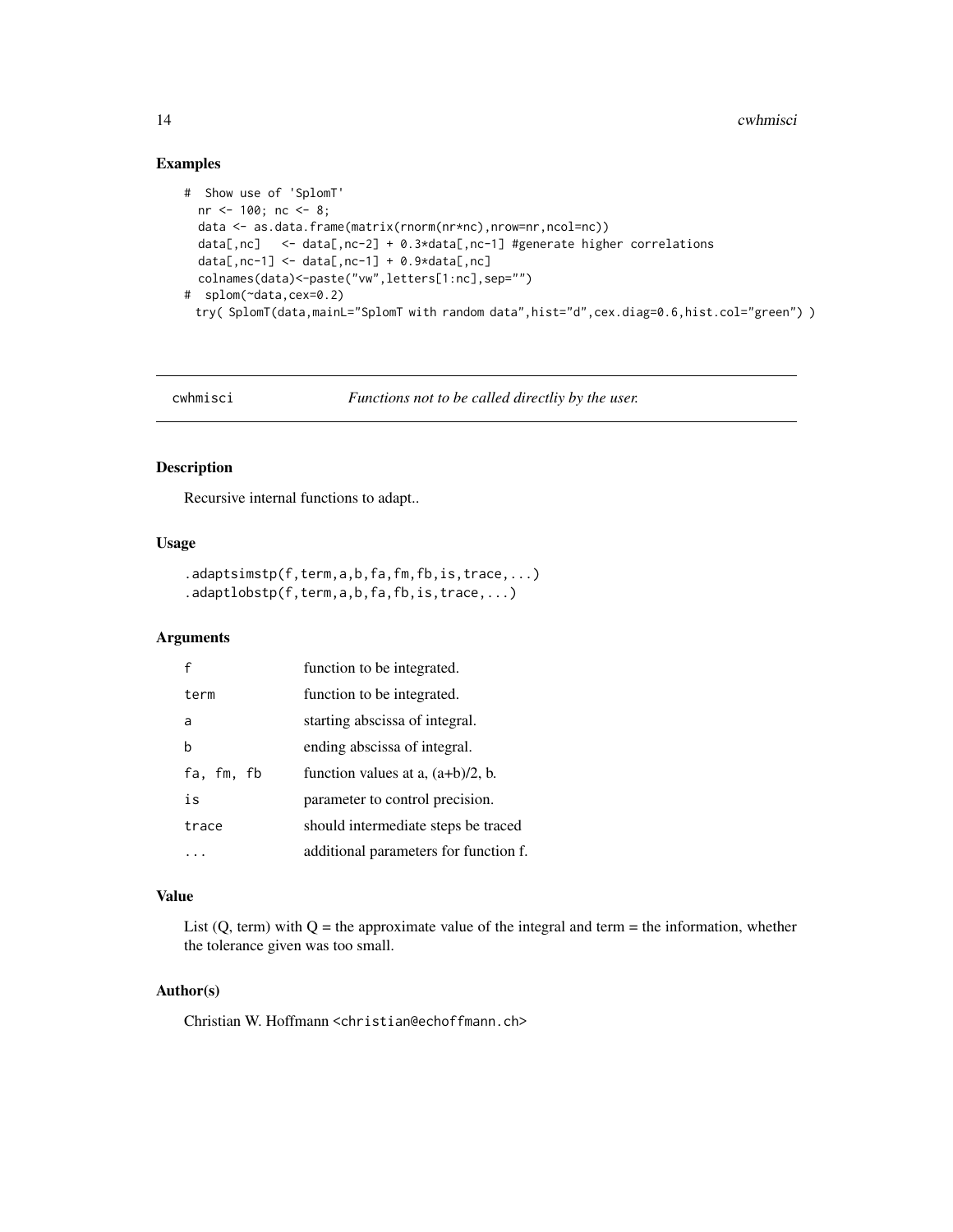<span id="page-14-0"></span>

datetime() outputs date and time in ISO format

#### Usage

```
datetime(); mydate(); mytime()
```
#### Arguments

none

#### Value

character string

#### Note

These functions are implemented using POSIX

# Author(s)

Christian W. Hoffmann <christian@echoffmann.ch>

#### Examples

```
datetime() #[1] "2014-10-03, 16:00:03"
mydate() #[1] "2014-10-03"
mytime() #[1] "16:00:09"
```
dcm *Convert number for table columns, for equations*

# <span id="page-14-1"></span>Description

Convert number

- for use in decimal dot centered table columns: Replace "." in a number by "&" for LaTeX tables using column specification  $r \setminus \omega$  {.} 1.

- mpf(r,n) returns "+ r" or "- r", depending on the sign of r, with n decimal digits. Useful in [Sweave](#page-0-0) files \\*.Rnw for composing text for linear combinations with coefficients shown in \Sexp.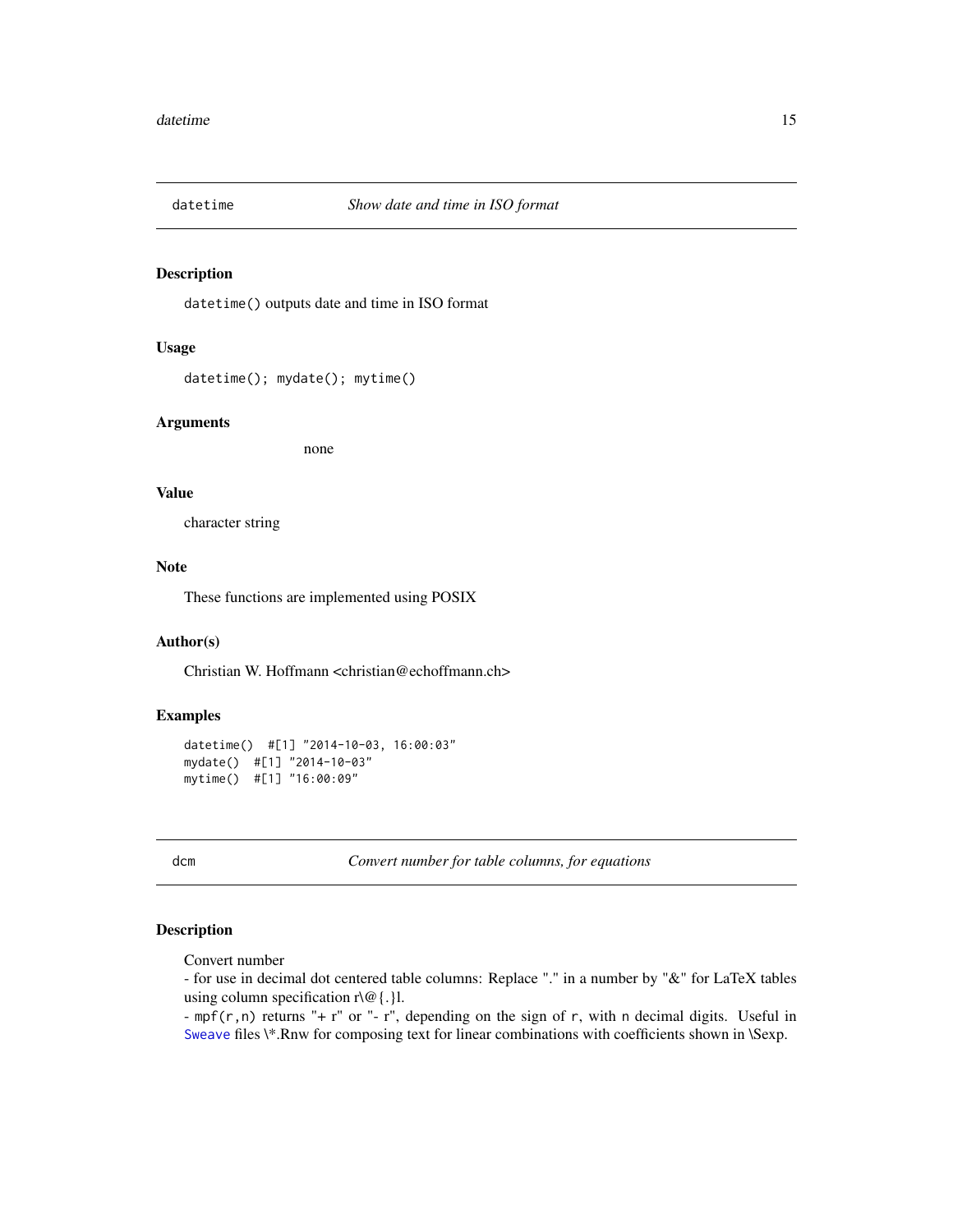# Usage

```
dc (x,d,ch="&")
dcn(x,d,ch="&")mpf(r,after)
```
#### Arguments

| X     | Numerical vector.                                                    |
|-------|----------------------------------------------------------------------|
| d     | Number of decimals after ".". $d \ge 1$ , will be forced internally. |
| ch    | Substitute "." by ch                                                 |
| after | See format Fix, the number of decimals after ".".                    |
| r     | real value.                                                          |

# Value

string representation of x suitable for table column centered on "."

#### Note

 $dc = dcn$ , except for  $x =$  integer. dc uses frac, dcn uses [sprintf](#page-0-0).

#### Author(s)

Christian W. Hoffmann <christian@echoffmann.ch>

```
nn <- c(0, 1, 0.1, pi,2*pi,-30*pi)<br>dc(nn,3) # "0&0" = "1&0" = "0&100"
 dc(nn,3) # "0&0" "1&0" "0&100" "3&142" "6&283" "-94&248"
 dcn(nn,3) # "0&000" "1&000" "0&100" "3&142" "6&283" "-94&248"
 mpf(pi,5); mpf(-pi,5) # "+ 3.14159" "- 3.14159" Note the space after the sign.
#### In example file 'T.Rnw':
## <<echo=TRUE>>=
a \le -2; b \le -4; c \le -7## @
##
## The coefficients are: a = \Sexpr{a}$, b = \Sexpr{b}$, c = \Sexpr{c}$.
##
## For the linear combination $z = a + bx + cy we thenhave
## $z = \Sexpr{spring%, 4f, a)} \Sexpr{mpf(b,3)} x \Sexpr{mpf(c,5)} y$#### end T.Rnw
### Sweave: T.Rnw .. T.tex .. T.dvi
```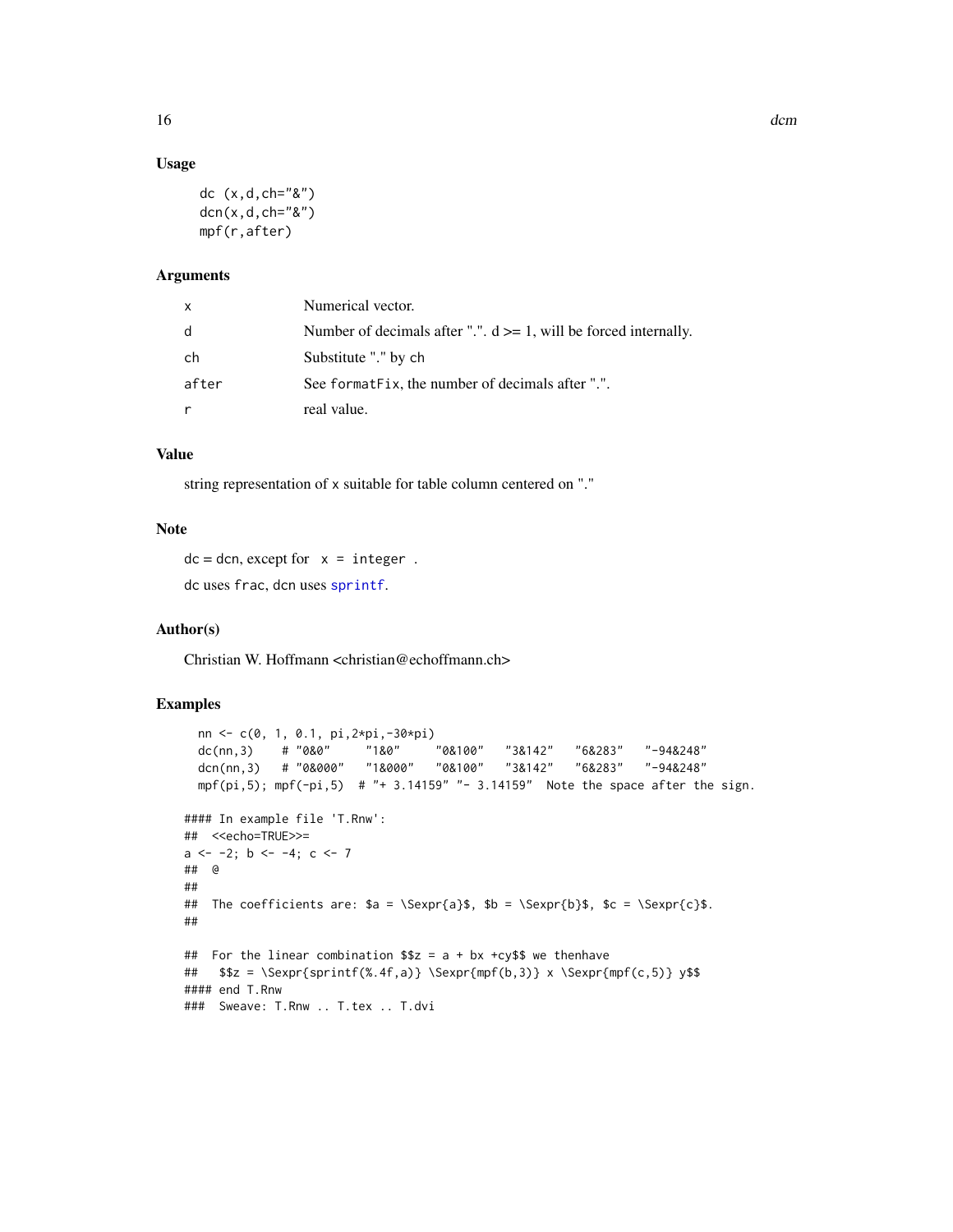<span id="page-16-0"></span>

Get length of vectors and dimension of arrays in a unified manner.

# Usage

Ddim(x)

# Arguments

x vector or array

# Value

Integer vector containing length of vector or dimension of array.

# Author(s)

Christian W. Hoffmann, <christian@echoffmann.ch>

# Examples

```
Ddim(matrix(1:12,3,4)) # 3 4
Ddim(rep(0,5)) # 5
```
delayt *Waiting loop for program execution*

# Description

Wait for approximately sec seconds during program execution

#### Usage

delayt(sec) # wait for sec seconds

# Arguments

sec Number of seconds to wait

# Details

calls Sys.time()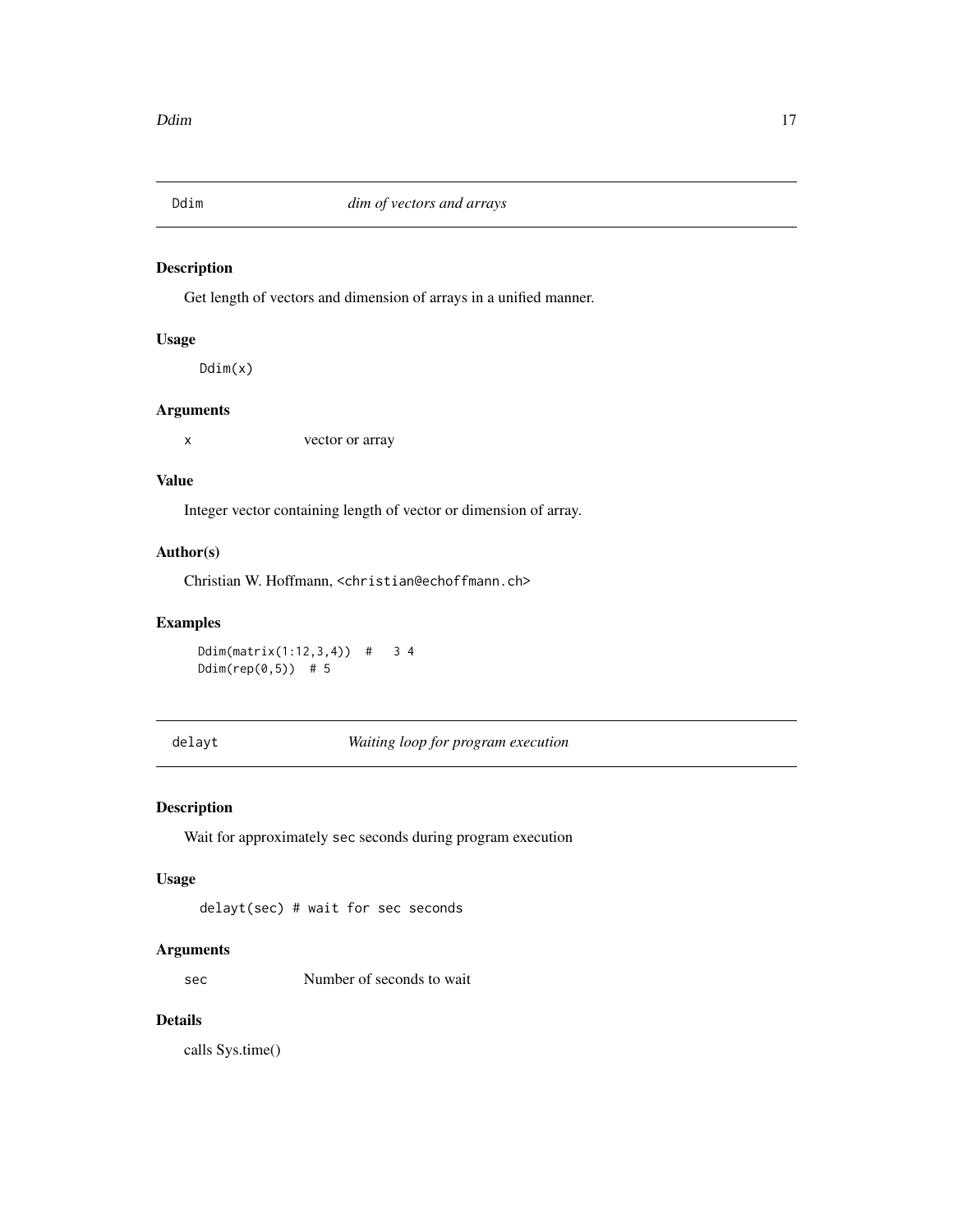# <span id="page-17-0"></span>Value

the number of internal calls of Sys.time()

# Author(s)

Christian W. Hoffmann <christian@echoffmann.ch>

# Examples

```
Sys.time(); nrof <- delayt(5); Sys.time()
print(nrof) # 26596 on my machine (2.33 GHz MacBook Pro)
```
# delstr *Delete a substring from a string*

# Description

delstr deletes a substring from a string

#### Usage

delstr(str,del)

# Arguments

| str | a string, may be empty, string to be edited     |
|-----|-------------------------------------------------|
| del | a string, may be empty, string to be taken out. |

# Value

A string

# Author(s)

Christian W. Hoffmann <christian@echoffmann.ch>

```
delstr("Ich gehen heuten in den Garten hinein","en")
# "Ich geh heut in d Gart hinein"
delstr("12345","x") # "12345"
```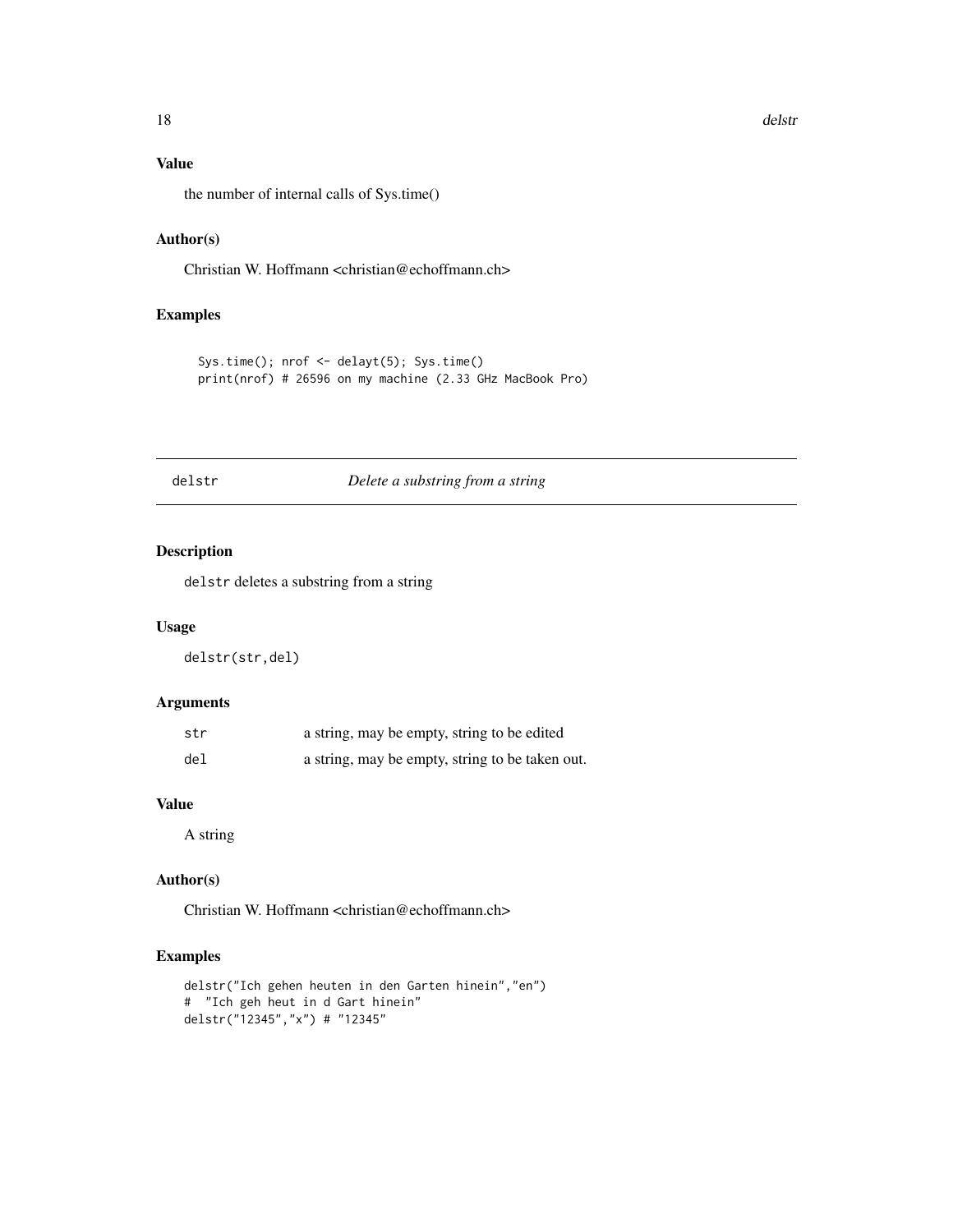<span id="page-18-0"></span>

Test, convert numbers

# Usage

```
allDigits( str )
isNumeric(str)
xToBase( x, base=2 )
```
#### Arguments

| base | Integer |
|------|---------|
| x    | Real    |
| str  | String  |

# Details

alldigits Convert literally a string to a number. isNumeric Test whether the elements of a character vector represent legal numbers only. str2dig Convert a string to a vector of integers. int integer part truncate towards 0. xToBase return res\$a, res\$e so that  $x = a^*base\text{-}e$ , abs( a ) in [1, base)

# Author(s)

Christian W. Hoffmann <christian@echoffmann.ch>

```
allDigits(c("1231","89a8742")) # TRUE FALSE
 isNumeric(c("1231","8.9e-2",".7d2")) # [1] TRUE TRUE FALSE
 str2dig("10010") # [1] 1 0 0 1 0
 int(10^(7:10)) # 10000000 100000000 1000000000 NA
 x \le -8.16617xToBase(x,2);xToBase(x,3);xToBase(x,4)
# 8.16617 = 1.02077*2^3 = 2.72206*3^1 = 2.04154*4^1
```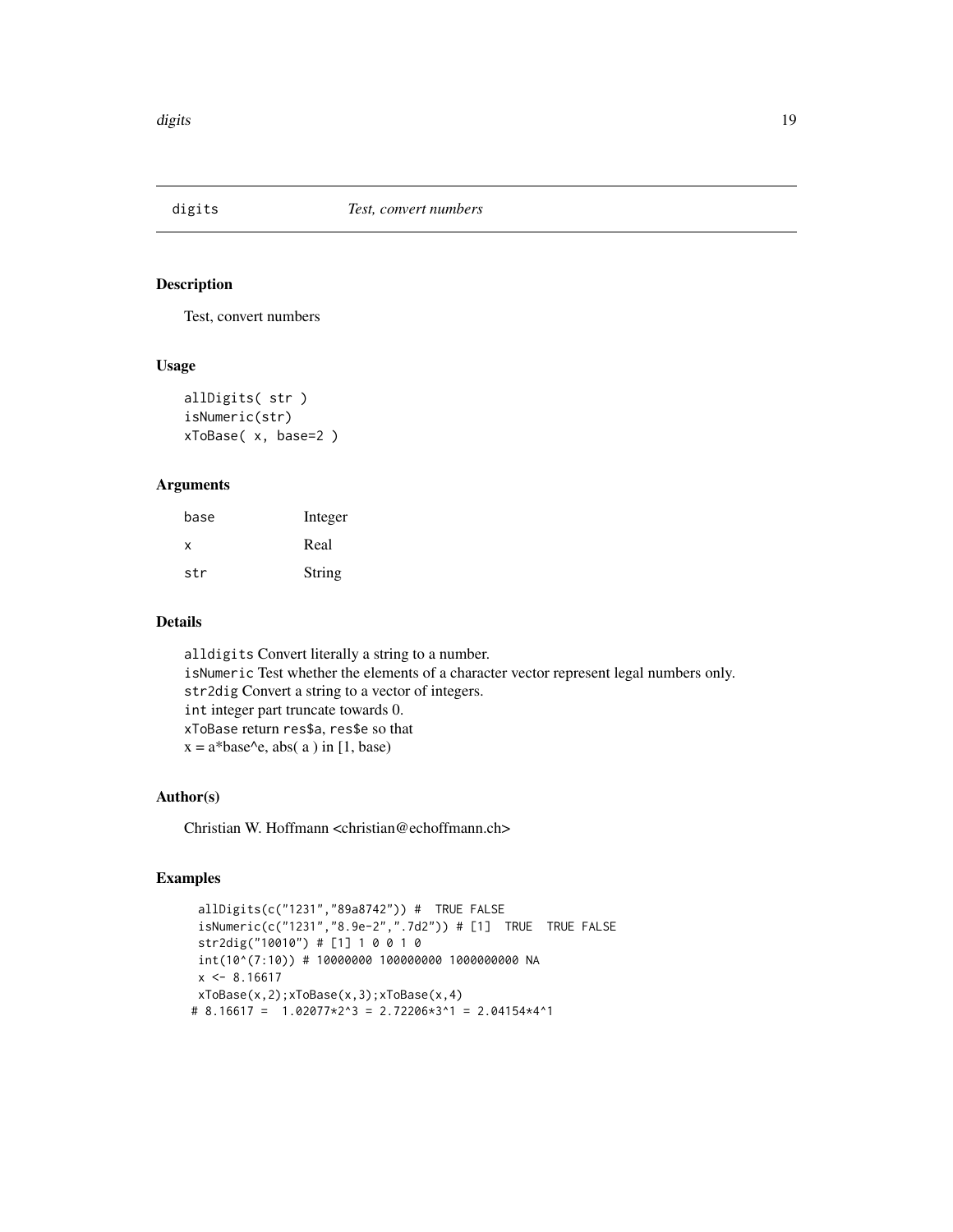<span id="page-19-0"></span>

num/den, but num/0 -> .Machine\$double.xmax^(3/4)

#### Usage

div.prot(num,den)

# Arguments

den, num real, numerator and denominator

# Value

num/den, if is.infinite(num/den) then .Machine\$double.xmax $\land$ (3/4), the  $\land$ (3/4) for getting something well below Inf.

# Author(s)

Christian W. Hoffmann <christian@echoffmann.ch>

#### Examples

```
de <- .Machine$double.eps
v<-c(0,de/c(1,2,4,8))
div.prot(1,v)
# 1.55252e+231 4.50360e+15 9.00720e+15 1.80144e+16 3.60288e+16
```
dt2str *Convert time difference to string.*

# Description

Convert time difference in seconds to string depending on switch.

#### Usage

```
dt2str(dt,dec=0,verbose=FALSE)
```
# Arguments

| dt      | Time difference in seconds                                      |
|---------|-----------------------------------------------------------------|
| dec     | Places in decimal fraction of seconds                           |
| verbose | If TRUE, then delimited by "hours minutes seconds", else by ":" |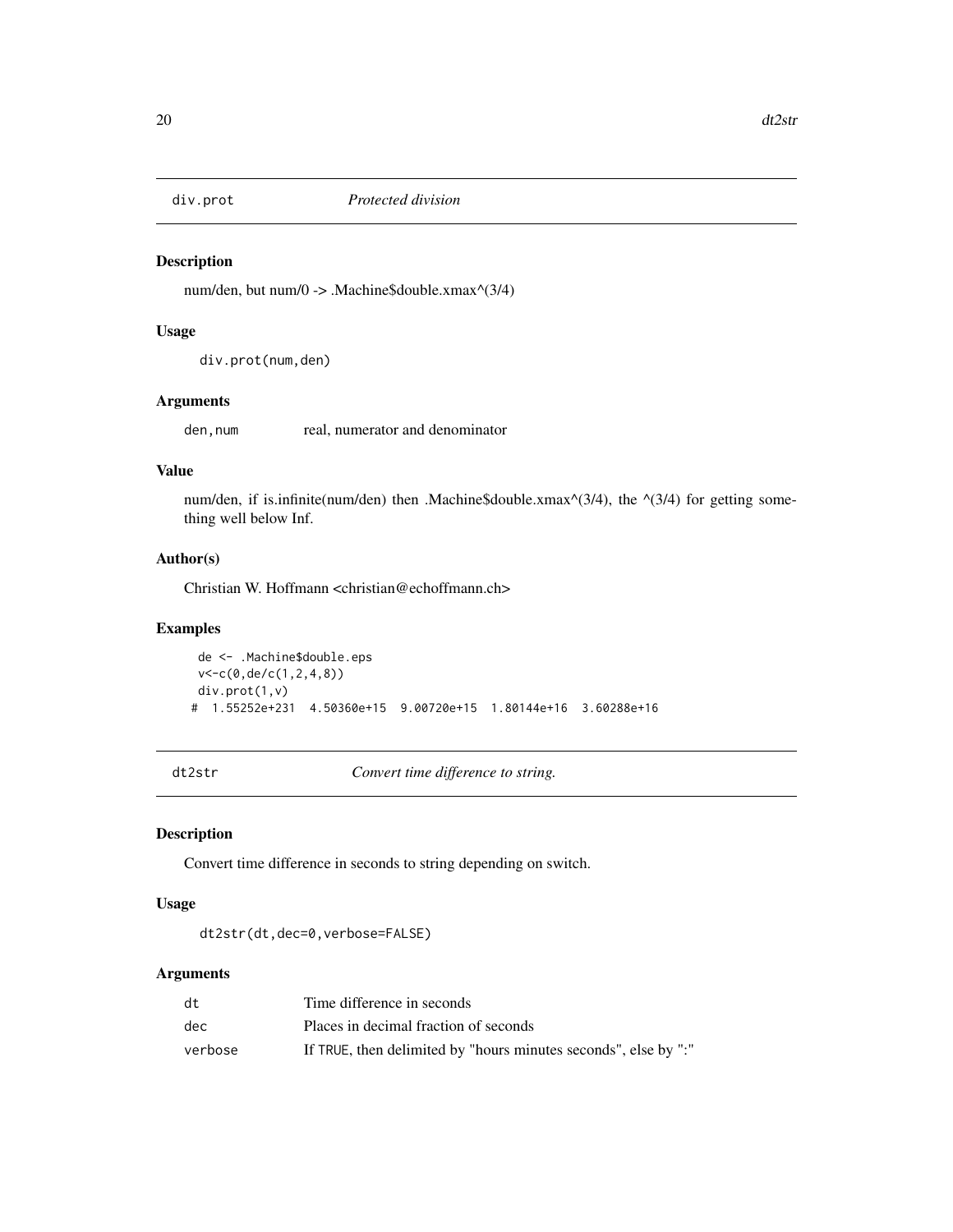#### <span id="page-20-0"></span>ellipse 21

# Value

String representing the time difference, with dec decimals in seconds.

# Note

Enclosing the above statements in a function is likely to show zero time.

# Author(s)

Christian W. Hoffmann <christian@echoffmann.ch>

# Examples

```
t1 <- unclass(Sys.time())
x \le -0; for (i in 1:1.e6) x \le -x+1t2 <- unclass(Sys.time())
dt2str(t2-t1,3) # 00:00:2.835
```
ellipse *Generate ellipses*

# Description

Given the axes  $a$ ,  $b$  and an angle phi (in radian, counter clockwise), and the midpoint  $c(0,0)$ , points on the ellipse  $(y) * A^{(-1)} * (y) = const^2$  (with  $A = rotL(phi, 3) * matrix(c(a, 0, 0, b), 2, 2)$ ) will be generated, see [rotL](#page-9-1).

#### Usage

ellipse1(k, a, b=a, ra=c(-1,361), phi=0 )  $conf.$ ellipse(k, a, b, phi, df1, df2, level = 0.95)

# Arguments

| k               | the number of generated points on the ellipse.                                                  |
|-----------------|-------------------------------------------------------------------------------------------------|
| a               | major axis                                                                                      |
| b               | minor axis                                                                                      |
| ra              | range of arc [deg]                                                                              |
| phi             | angle in radian describing the counter clockwise rotation<br>from the x-axis to the major axis. |
| df1, df2, level |                                                                                                 |
|                 | degrees of freedom and probability level<br>of F-distribution.                                  |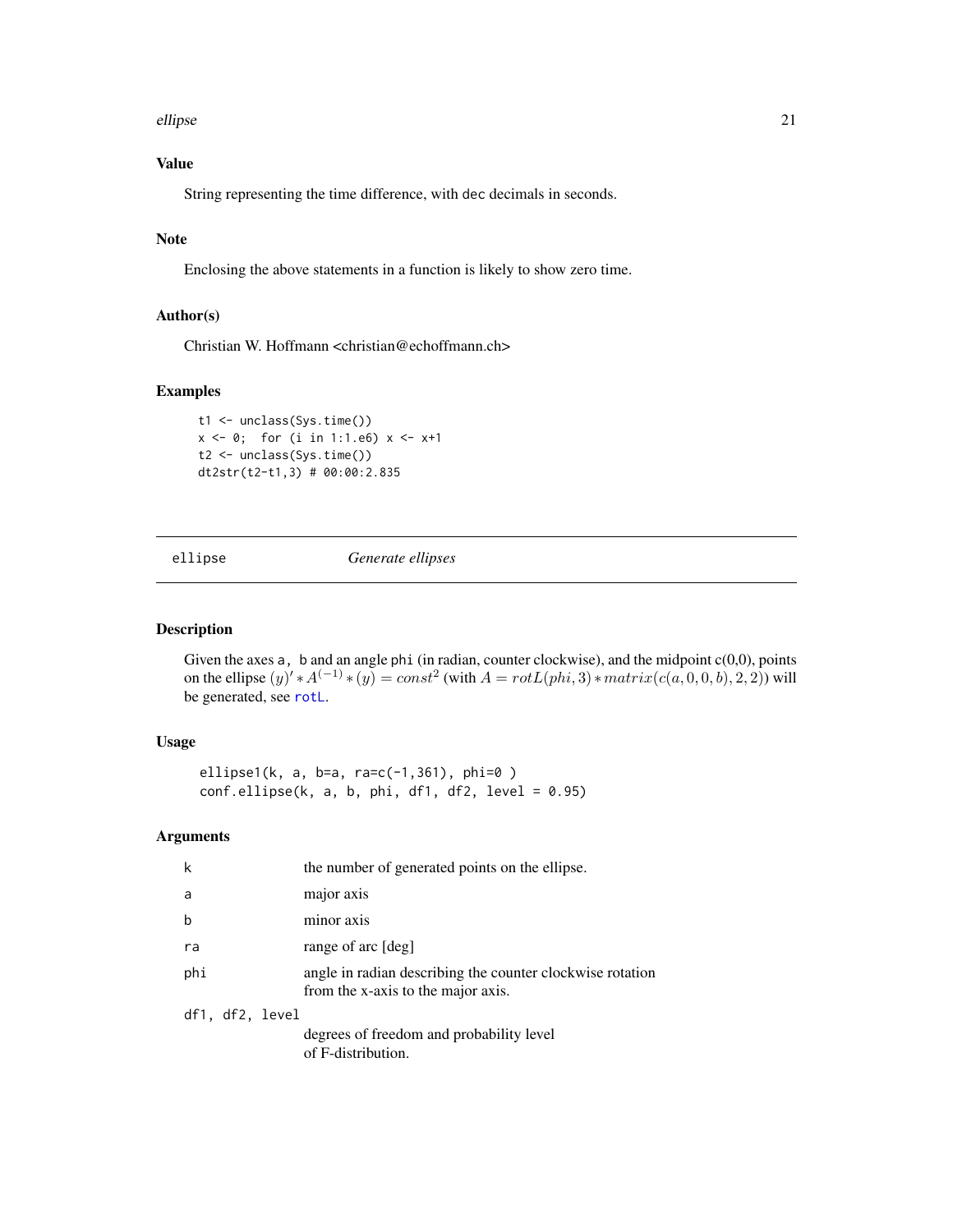# <span id="page-21-0"></span>Value

Matrix with columns consisting of x and y coordinates ellipse .. of the ellipse. conf.ellipse .. of the confidence ellipse according to qf(level, df1, df2), see [qf](#page-0-0).

#### Author(s)

Christian W. Hoffmann <christian@echoffmann.ch>

#### Examples

```
opar \leq par(mfrow=c(1,1))
 k \le -60; m \le -c(0,0); a \le -2; b \le -1; phi \le -p1/7df1 <- 2; df2 <- 20
# show F for different confidence levels:
 p <- c(0.5, 0.75, 0.8, 0.95)
 qf(p, df1, df2) # 0.717735 1.486984 1.746189 3.492828
 el7 <- conf.ellipse(k,a,b,phi,df1,df2,p[2]) + m
 plot(el7*1.3,type="n",xlab="Different confidence ellipses",ylab="")
 lines(conf.ellipse(60,a,b,phi,df1,df2,p[1]) + m,lty=2,col="red")
 lines(conf.ellipse(60,a,b,phi,df1,df2,p[3]) + m,lty=2,col="green")
 lines(conf.ellipse(60,a,b,phi,df1,df2,p[4]) + m,lty=2,col="blue")
 lines(el7,lty=2,col="orange")
legend(x="bottom",paste(as.character(p*100),rep("%",length(p)),sep=""),
col = c("red", "orange", "green", "blue"), text,col='black", 1ty = c(2,2,2,2),merge = TRUE, bg='white', cex=0.9)
 par(opar)
```
eq1 *Check on equality, including NA==NA and NaN==NaN.* 

#### Description

my.table checks two vectors on equality, two NA's and two NaN's compare as equal.

# Usage

 $eql(x, y)$ 

#### Arguments

x, y vectors of equal length.

#### Value

A vector of logicals indicating the result of the element by element comparison.The elements of shorter vectors are recycled as necessary.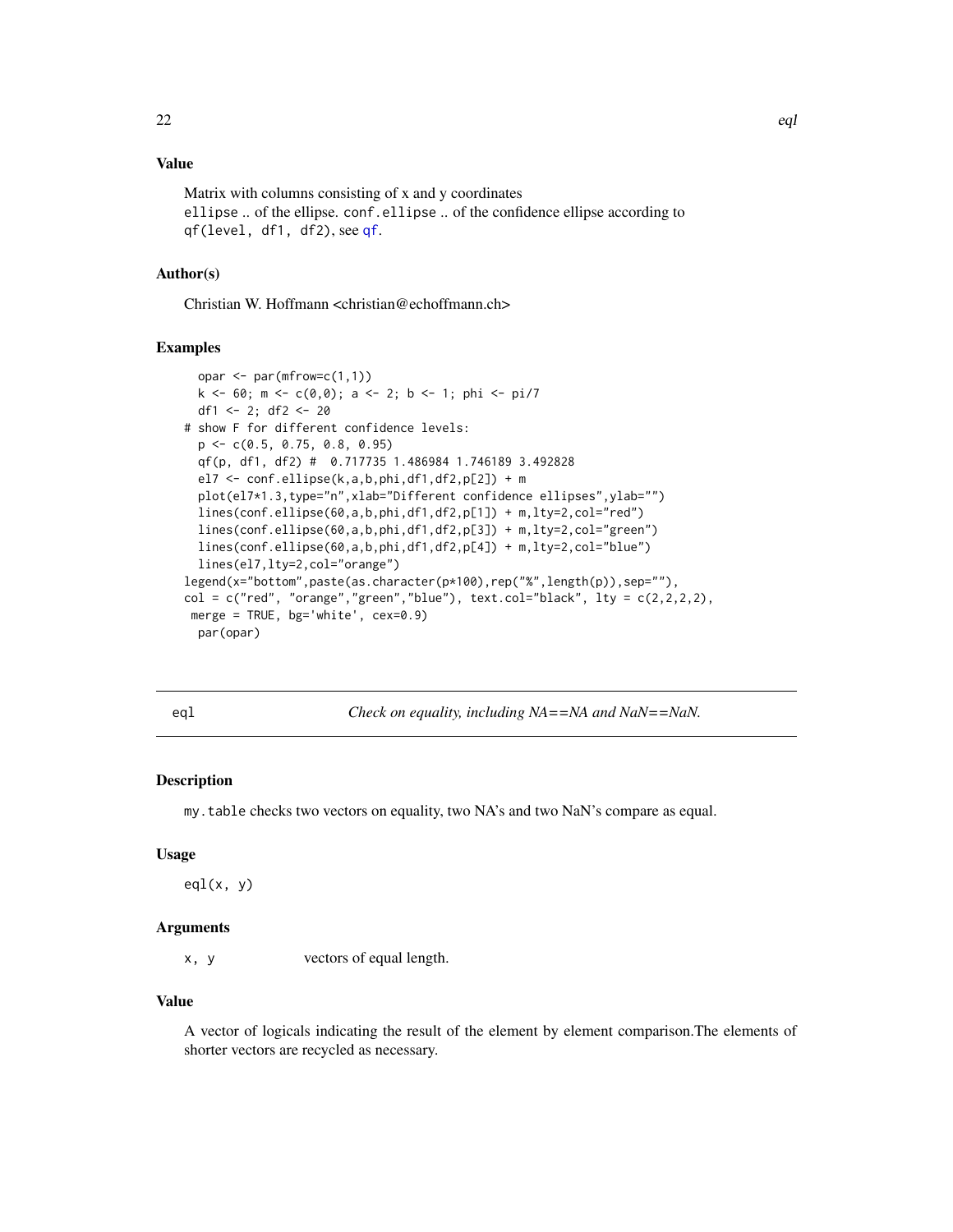#### <span id="page-22-0"></span>f.log 23

# Author(s)

Christian W. Hoffmann <christian@echoffmann.ch>, idea by Peter Dalgaard, <p.dalgaard@biostat.ku.dk>

#### Examples

 $eql(c(1,2,3),c(1,3))$  #> TRUE FALSE FALSE eql $(c(1,2,3),c(1,2))$  #> TRUE TRUE FALSE eql(c(NA,NaN,2,NA,3),c(NA,NaN,1,2,3)) #> TRUE TRUE FALSE FALSE

f.log *Determine an optimized offset s and return log10(data+s).*

# Description

f.log determines a positive offset s for zero values to be used in a subsequent log transformation.

### Usage

 $f.log(x)$ 

## Arguments

x vector of data.

# Value

The transformed values  $log 10(data + s)$ .

# Note

The value for the offset s is optimized to render the transformed values of x log-normal

#### Author(s)

W.Stahel, ETH Zuerich, <werner.stahel@stat.math.ethz.ch> adapted by: Christian W. Hoffmann <christian@echoffmann.ch>

```
x <- c(rep(0,20), exp(rnorm(1000,0.05)))
 fx \leftarrow f.log(x)## Not run:
 oldpar \leq par(mfrow = c(2, 3))
 plot(x,main="exp(normal)+zeros")
 qqnorm(x)
 T3plot(x)
 plot(fx,main="optimized offset")
 qqnorm(fx)
```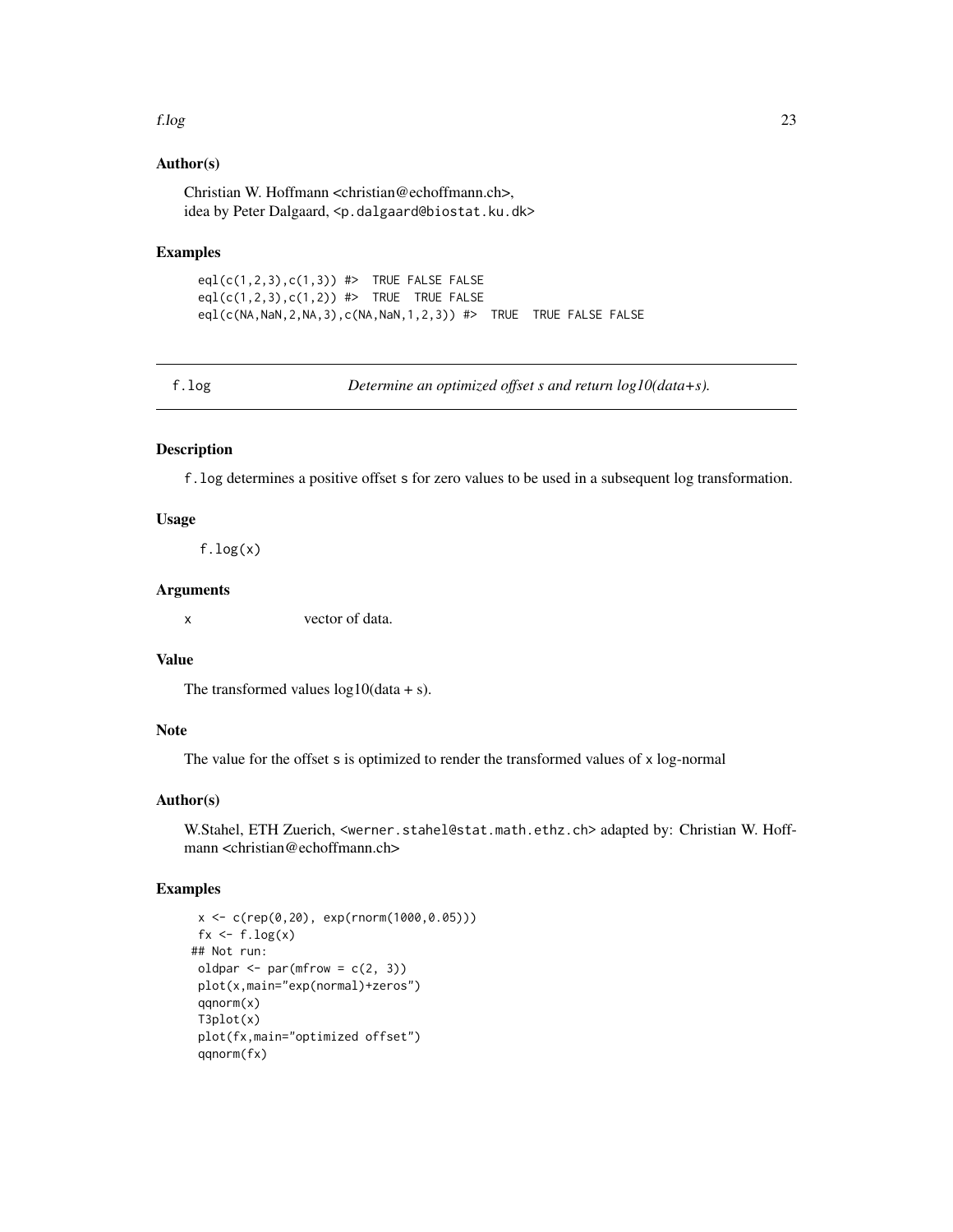<span id="page-23-0"></span>24 factor and the set of the set of the set of the set of the set of the set of the set of the set of the set of the set of the set of the set of the set of the set of the set of the set of the set of the set of the set of

T3plot(fx) par(oldpar)

## End(Not run)

factor *Create primes, factor an integer, combine factors, check if prime*

# Description

Create primes, determine the prime factors of an integer together with their multiplicities, recombine factors, primitive version of the sieve of Eratosthenes.

# Usage

```
primes(n)
Eratosthenes(n)
factorN(n)
prodN(fp)
is.prime(n)
```
# Arguments

|    | positive integer, number of primes, number to be factored, to be tested |
|----|-------------------------------------------------------------------------|
| fp | 2-columna matrix with prime factors and multiplicities                  |

# Value

| primes        | Generate the first n primes, also found in PRIMES.              |
|---------------|-----------------------------------------------------------------|
| Eratosthenes  | Execute the sieve of Eratosthenes.                              |
| factorN       | Determine the prime factors together with their multiplicities. |
| prodN         | Recombine factors, inverse of factorN.                          |
| is.prime      | Check if positive integer is prime.                             |
| <b>PRIMES</b> | The first primes up to 17389.                                   |

# Author(s)

Christian W. Hoffmann <hristian@echoffmann.ch>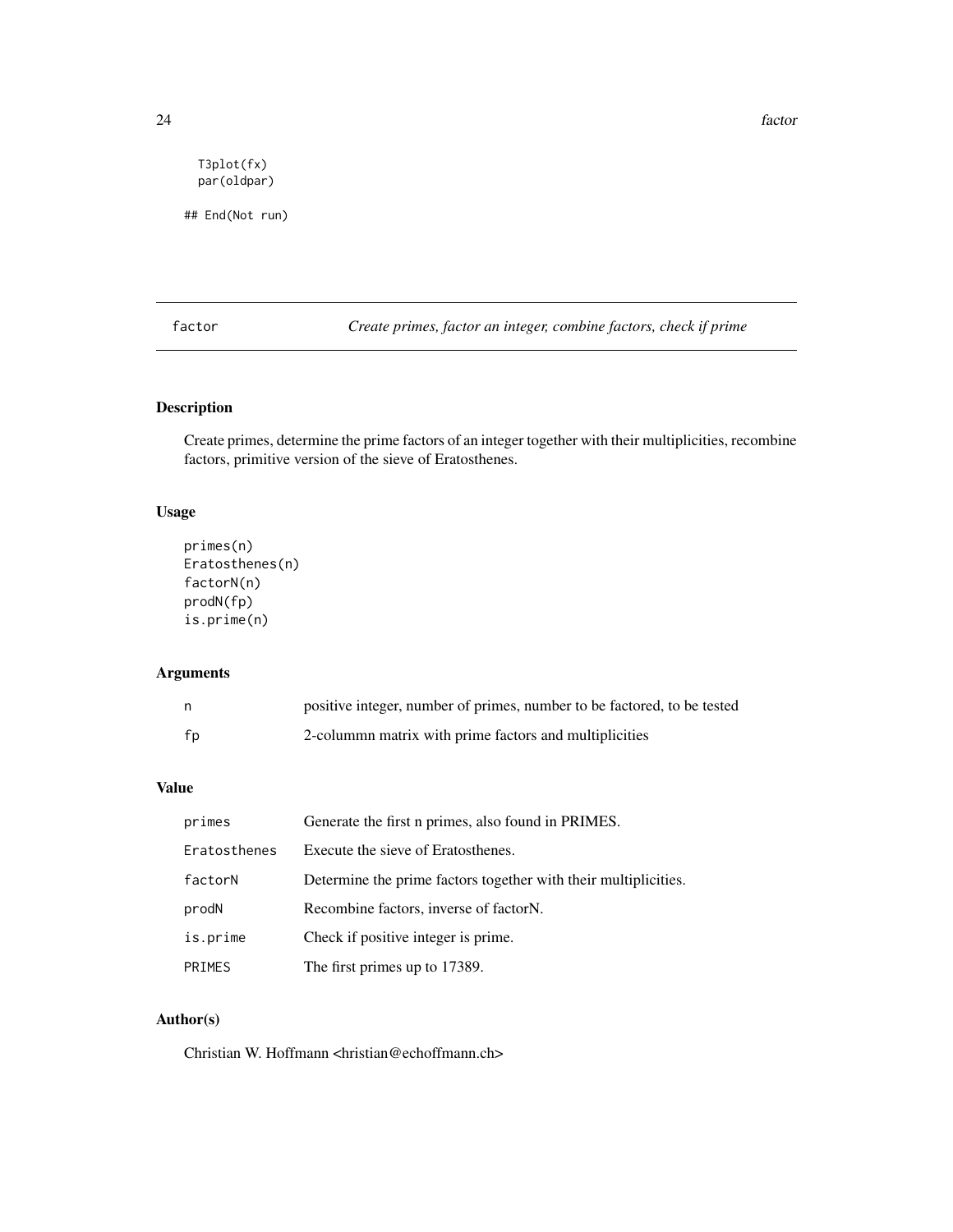# <span id="page-24-0"></span>FinneyCorr 25

# Examples

```
(p <- factorN( 423))
## [1,] 3 47
## [2,] 2 1
# meaning 423 = 3^2 \times 47^1prod(N(p) # 423
is.prime(.Machine$integer.max) # TRUE
is.prime(16) # FALSE
## check speed of your machine
  s \leq Sys.time(); p \leq -primes(10^{2}4);difftime(Sys.time(),s)## Time difference of 2.906242 secs on my machine
x <-factorN(.Machine$integer.max)
```
FinneyCorr *Finney's correction to log normally distributed data, r-squared and standard deviation of a linear model.*

# Description

FinneyCorr: Finney's correction factor K in  $x = e^{\Lambda}(\ln x) * K$  (see Note), to be used if ln x is normally distributed with standard deviation s\_ln x.

#### Usage

```
FinneyCorr(s,n)
FC.lm(lmobj)
R2.lm(lmobj)
s.lm(lmobj)
summaryFs(lmobj)
```
# Arguments

| -S    | Standard deviation s_ln of log data, in note. |
|-------|-----------------------------------------------|
| n     | Number of data points.                        |
| lmobi | Result of an $lm(log(y) \sim .)$              |

#### Value

FinneyCorr Finney's correction from standard deviation and degrees of freedom. FC.lm Finney's correction from lmobj. R2.lm R-squared from lmobj . s.lm Comprehensive output from lmobj.

# Note

$$
K := e^{s_{\text{in}}^2/2} \left\{ 1 - \frac{s_{\text{in}}^2}{4n} (s_{\text{in}}^2 + 2) + \frac{s_{\text{in}}^4}{96n^2} (3s_{\text{in}}^4 + 44s_{\text{in}}^2 + 84) \right\}
$$

# Author(s)

Christian W. Hoffmann <christian@echoffmann.ch>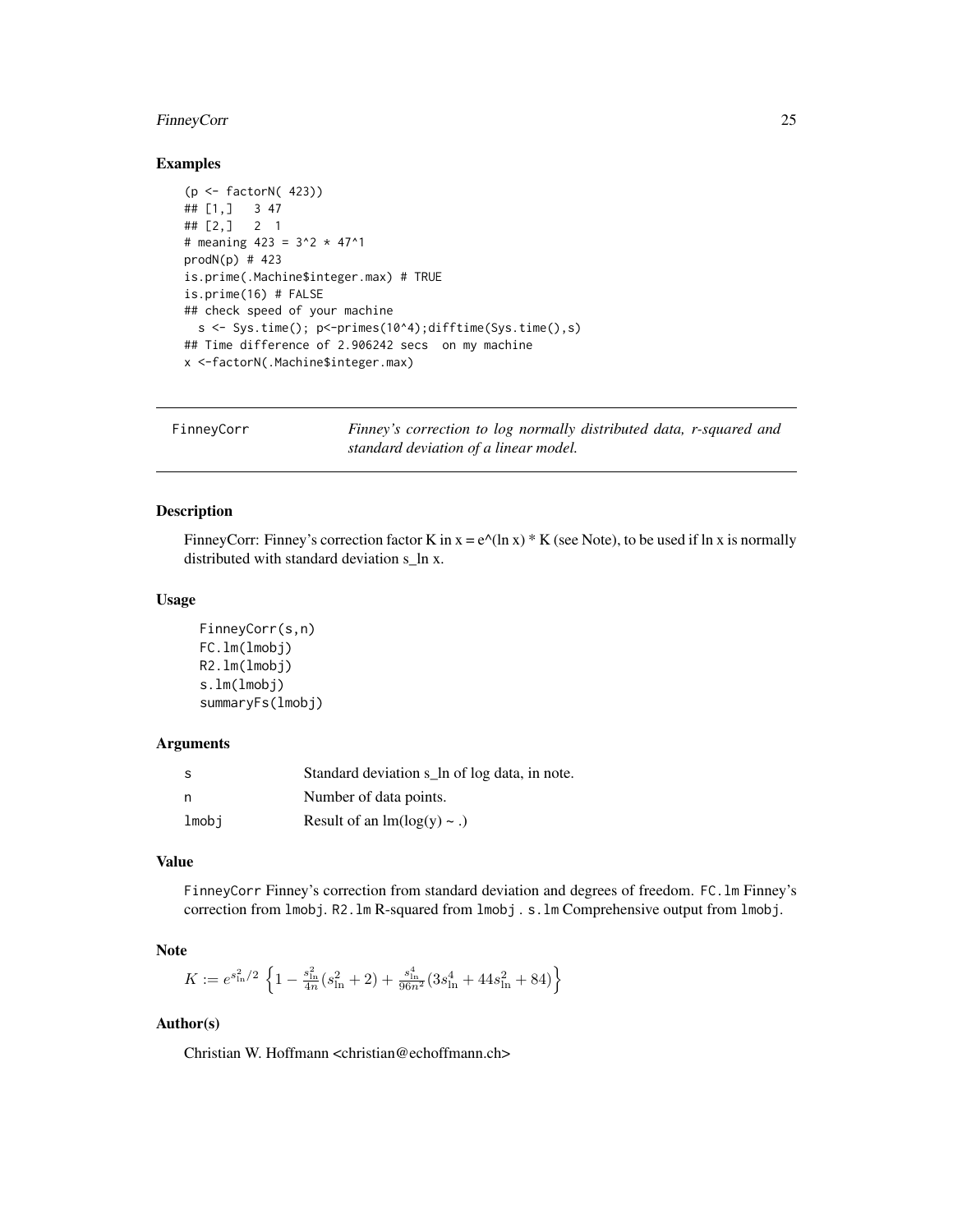#### References

Finney D.J., 1941. On the distribution of a variable whose logarithm is normally distributed. J. R. Stat. Soc., B 7: 155-161

# Examples

```
FinneyCorr(0.346274,24+3) # 1.059306936
ok <- RNGkind()
RNGkind(kind = "default", normal.kind = "default")
set.seed(2009, kind = "default")
x <- rnorm(1000); y <- 0.1*rnorm(1000)
## Reset:
RNGkind(ok[1])
lmo \leftarrow lm(y \sim x)FC.lm(lmo) # 1.00472
R2.lm(lmo) # 6.1926e-05
s.lm(lmo) # 0.0970954
```
formatFix *Format to a fixed format representation*

#### Description

formatFix formats to fixed point number format. It 'writes' x with sign (" " or "-"), with before decimals before the "." and with after decimals after the ".". If after == 0 then the "." will be omitted.

There will always be at least one decimal digit before the "."

If before is too small to represent x: if extend==TRUE, the string will be extended, else a string consisting of "\*" of length before+after will be given.

If  $abs(x) >= 10^8$ , values very near  $10^k$  cannot be represented exactly, so the normal [format](#page-0-0) will be used.

Names are retained. The vector or array structure will be preserved

#### Usage

formatFix(x,after=2,before=1,extend=TRUE)

#### Arguments

| x      | The number to be represented.              |
|--------|--------------------------------------------|
| after  | The number of decimals after ".".          |
| before | The minimum number of decimals before ".". |
| extend | Extend string if necessary.                |

<span id="page-25-0"></span>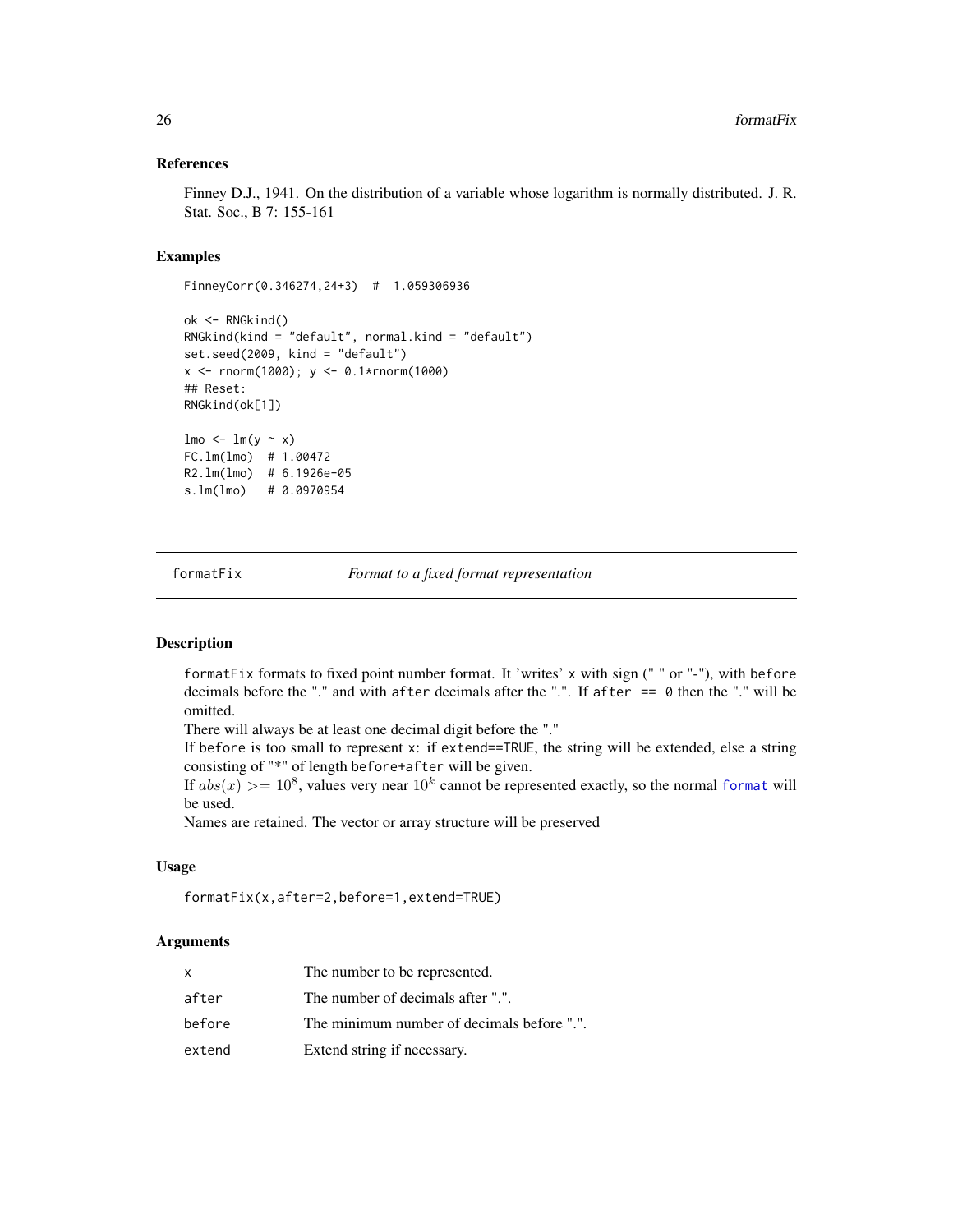<span id="page-26-0"></span>frac 27

# Value

The string representing the fixed point format of x.

# Author(s)

Christian W. Hoffmann <christian@echoffmann.ch>

### Examples

```
xxbig <- c(1.2e9,3.51e23,6.72e120,NaN)
xx <- c(0.001,92,exp(1),1000*pi)
formatFix(c(-rev(xxbig),-rev(xx),0,NA,xx,xxbig),0,3)
#> [1] " NaN" "-7e+120" " -4e+23" " -1e+09" " -3142" " -3" " -92"
#> [8] " -0" " 0" " NA" " 0" " 92" " 3" " 3142"
#> [15] " 1e+09" " 4e+23" " 7e+120" " NaN"
formatFix(c(-rev(xxbig),-rev(xx),0,NA,xx,xxbig),0,3,FALSE)
#> [1] "NaN" "***" "***" "***" "***" " -3" "-92" " -0" " 0" " NA" " 0" " 92"
#> [13] " 3" "***" "***" "***" "***" "NaN"
formatFix(c(-rev(xxbig),-rev(xx),0,NA,xx,xxbig),6,3)
#> [1] " NaN" " -6.72e+120" " -3.51e+23" " -1.2e+09" "-3141.592654"
#> [6] " -2.718282" " -92.000000" " -0.001000" " 0.000000" " NA"
#> [11] " 0.001000" " 92.000000" " 2.718282" " 3141.592654" " 1.2e+09"
#> [16] " 3.51e+23" " 6.72e+120" " NaN"
formatFix(c(-rev(xxbig),-rev(xx),0,NA,xx,xxbig),6,3,FALSE)
#> [1] " NaN" "-6.72e+120" " -3.51e+23" " -1.2e+09" "**********"
#> [6] " -2.718282" "-92.000000" " -0.001000" " 0.000000" " NA"
#> [11] " 0.001000" " 92.000000" " 2.718282" "**********" " 1.2e+09"
#> [16] " 3.51e+23" " 6.72e+120" " NaN"
```
frac *Fractional part of number, continuous fractions*

#### Description

Split off fractional part of a number, compute and evaluate continuous fractions.

#### Usage

```
int(x)frac(x,d)
contrac(x, depth = 13, f=floor)evalcfr( cf )
toCFrac( x, depth=5)
toCFrac2( x, depth=5)
```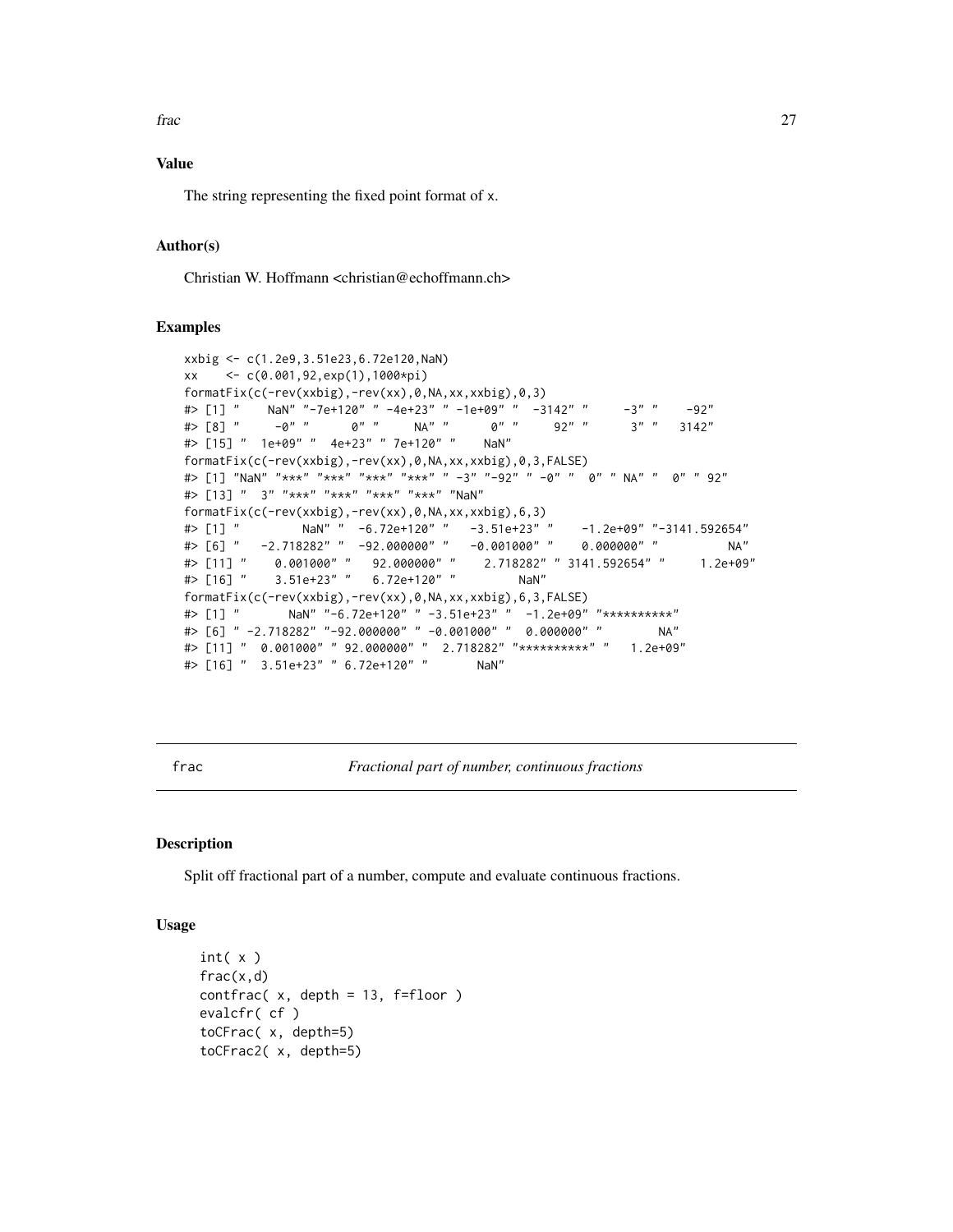#### Arguments

| X            | Real                                                                    |
|--------------|-------------------------------------------------------------------------|
| d            | If not missing, determines number of decimals after "."                 |
| $\mathbf{f}$ | function to use, normally 'floor', otherwise 'round' or 'trunc'         |
| cf           | Vector of integers representing the continued fraction of a real number |
| depth        | Integer                                                                 |

#### Value

int integer part truncate towards 0.

frac fractional part, if d is missing; else round( $10^d * fractional part$ ), i.e. the fractional part as "integer" (rounded). contfrac Convert to simple continued fraction representation,  $cf := a_1 + 1/(a_2 + 1/(a_3...))$ . evalcfr Evaluate simple continued fraction to corresponding real. toCFrac Build rational approximation num/den to x using forward continued fraction recursion to a depth of depth. Stopping criterion: either depth is reached, or abs( $x - num/den$ ) is increasing again.

toCFrac2 same as toCFrac, but vectors of partial numerators and denominators are returned.

#### Note

d not missing is practical for use in [dc](#page-14-1)

#### Author(s)

Christian W. Hoffmann <christian@echoffmann.ch>

```
int (c(0, pi, 2*pi, 30*pi)) # 0 3 6 94
frac(c(0,pi,2*pi,30*pi)) # 0.000000 0.141593 0.283185 0.247780
frac(c(0,pi,2*pi,30*pi), 3) # 0 142 283 248
(pcf \leq \text{contr}(\pi(i)) # 3, 7, 15, 1, 292, 1, 1, 1, 2, 1, 3, 1, 14, 2, (1)
## last integer incorrect due to rounding errors
evalcfr(pcf)-pi # 0
## To see the first approximants of pi, all of them famous:
for(ii in 1:15) {x<-toCFrac(pi,ii)
print(paste(ii,":",x$num,"/",x$den,"="))
print(paste(formatFix(x$num/x$den,15),", error = ",x$num/x$den-pi))}
# Note how the approximations taper off after depth 5:
# 10 3959189 / 1260249 = 3.141592653515298 -7.44955208631382e-11"
## Same, all at once:
F <- toCFrac2(pi,5) # $num 3 22 333 355 $den 1 7 106 113
toCFrac( pi, 10 ) #
```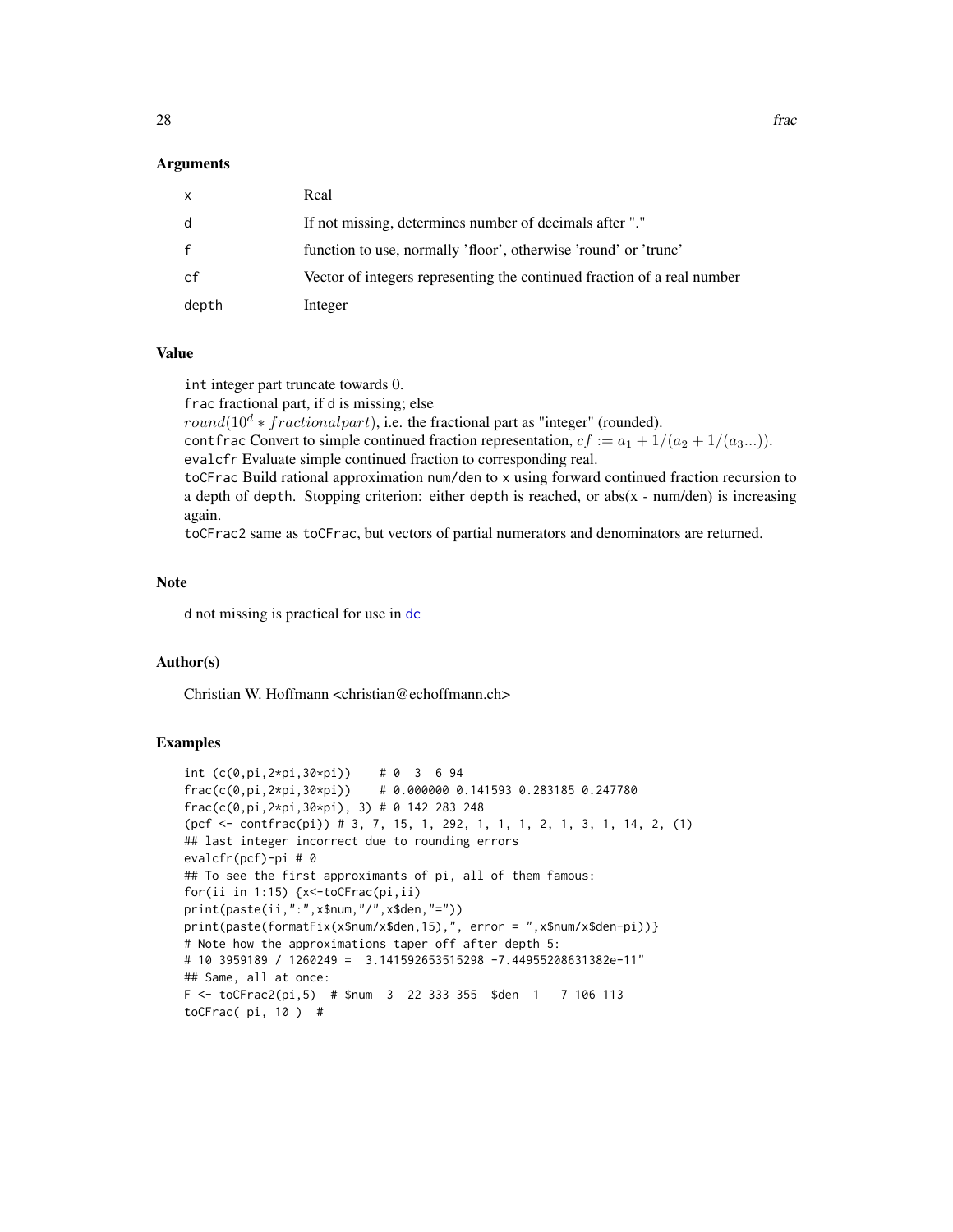<span id="page-28-0"></span>

Functions for testing on equality, exactly or with a tolerance, functions usable as parameters in other functions.

# Usage

```
inrange(x,r)
mod( m, n )
modS( m, n )
modR( x, y )
one ( x )
zero ( x )
onebyx( x )
sqr( x )
powr( a, x )
equal( x, y )
equalFuzzy( x, y, prec=8*.Machine$double.eps, rel=TRUE )
quotmean(x,y)
safeDiv( num, den )
solveQeq(a,b,c)
chsvd(s)
divmod(x,y)
submod(x, v)dsm( x, w )
chsvd(s)
```
# Arguments

| m,n,num,den                | Integer                                                             |
|----------------------------|---------------------------------------------------------------------|
| $a, b, c, prec, x, y$ Real |                                                                     |
| $\mathsf{r}$               | Real vactor                                                         |
| rel                        | Boolean                                                             |
| <sub>S</sub>               | square matrix, result of svd                                        |
| $\mathsf{v}$               | real vector $> 0$ , preferably cumsum of some other positive vector |
| W                          | real vector $> 0$                                                   |

# Details

 $mod = m\%$ %n modS : modulo symmetric to 0. modR: modulo for reals, towards negative infinity.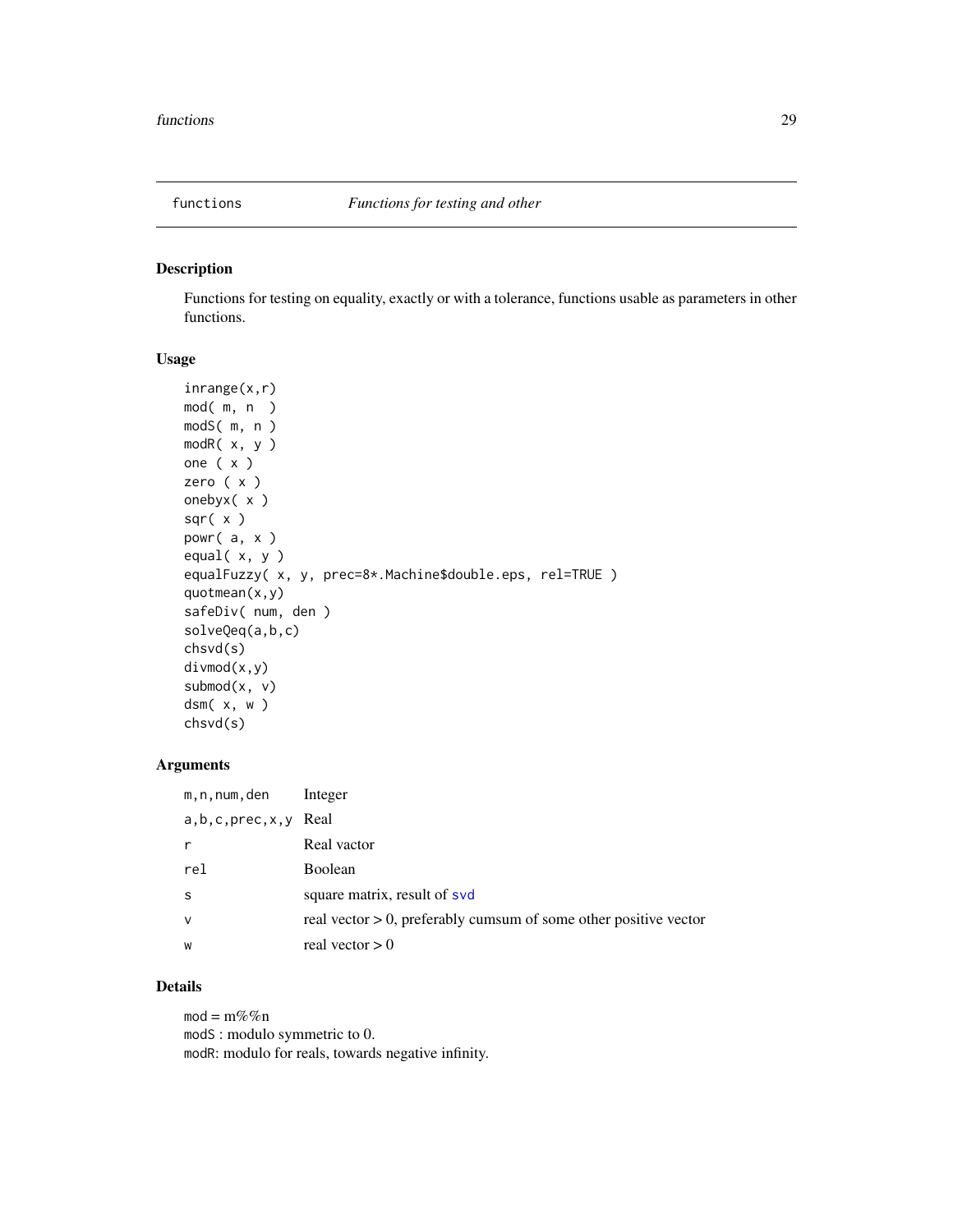zero returns 0.0 on any argument one returns 1.0 on any argument oneby $x = 1.0/x$  $sqr = x^2$ powr =  $a^x$ , with  $0^x = 1$ ,  $0^x = 0$ equal  $x == y$ equalFuzzy One can choose between relative and absolute precision safeDiv Compute quotient, set  $0/0 \rightarrow 1$ , and safeguard r/0 <- c3Q otherwise quotmean Compute quotient of means of non-NA elements of x by y solveQeq Solve the quadratic equation given by the coefficients, return two solutions if  $a = 0$ , else one solution, possibly NA inrange Check if x is in the range r chsvd Check for [svd](#page-0-0) to reproduce matrix divmod div, mod combined for ease of use submod analog to divmod for unequally spaced data dsm combination of divmod and submod, used in [Date](#page-0-0)

#### Note

see also examples of [date](#page-0-0)

# Author(s)

Christian W. Hoffmann <christian@echoffmann.ch>

```
mod((-3:5),4 ) # 1 2 3 0 1 2 3 0 1
modS((-3:5),4) # -3 -2 -1 0 1 2 3 0 1
x \le -200; y \le -x + 0.1equalFuzzy(x,y,0.1*c(10^(-3:0))) # FALSE TRUE TRUE TRUE
equalFuzzy(x,y,0.1*c(10^(-3:0)),FALSE) # FALSE FALSE FALSE TRUE
safeDiv(0:3,c(0,0:2)) # 1.552518e+231
solveQeq(0,0,1) # NA NA
solveQeq(0,1,0) # 0solveQeq(0,1,1) # -1
solveQeq(1,0,0) # 0 0
solveQeq(1,0,1) # 0-1i 0+1i
solveQeq(1,1,0) # -1 0
solveQeq(1,1,1) # -0.5-0.866025i -0.5+0.866025i
solveQeq(sample(1:4,1),sample(1:4,1),sample(1:4,1))
  x \leftarrow \text{matrix}(rnorm(9), 3, 3)s \leftarrow svd(x)lV(s$d)
  norm(chsvd(s) - x) # 9.4368957e-16
submod(8.1,c(10.3, 31) ) # 0.0 8.1
submod(18.1,c(10.3, 31) ) # 1.0 7.8
```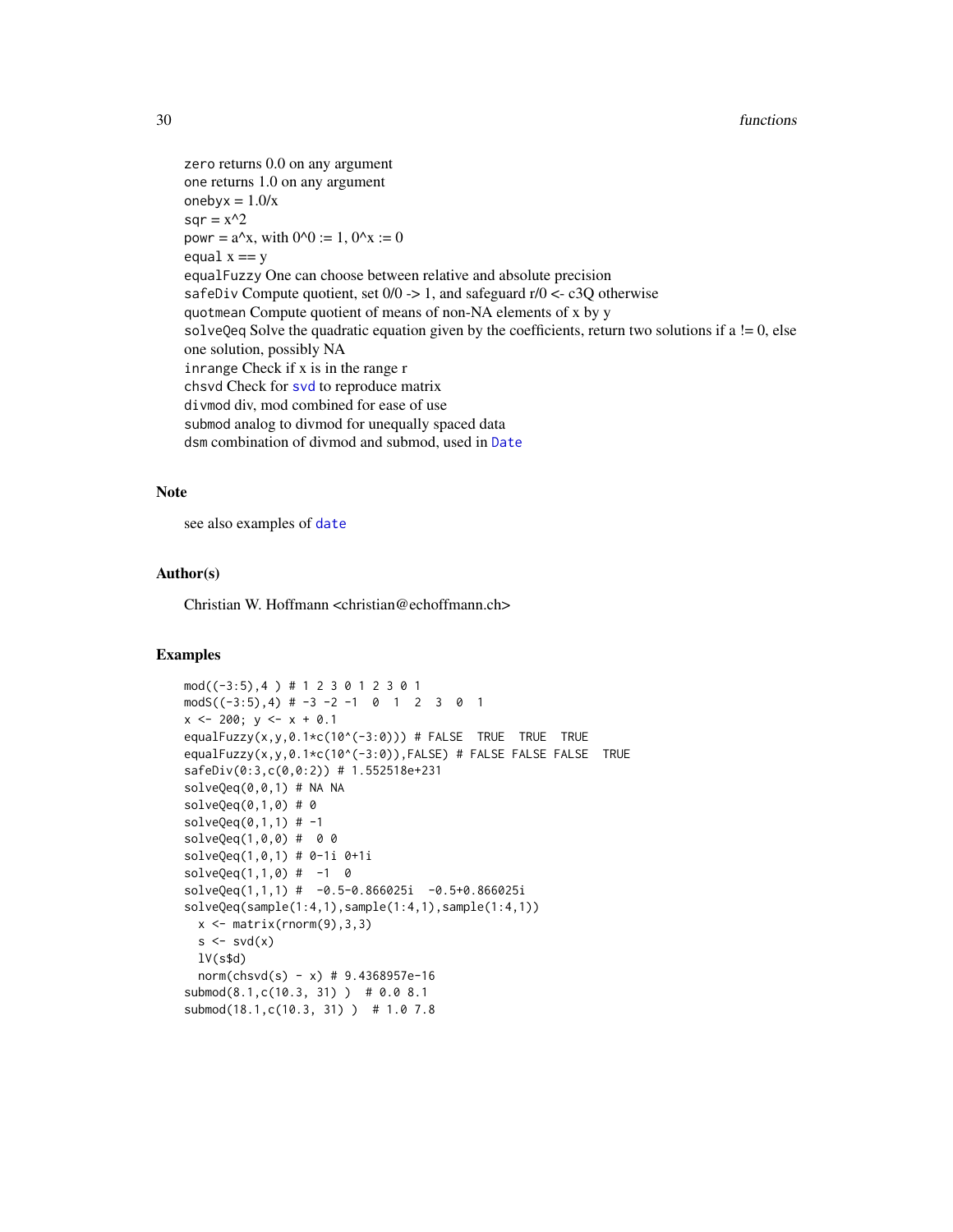<span id="page-30-0"></span>

Show elements passing or not a grep.

# Usage

grepnot(s,x,value=TRUE)

# Arguments

| S, X  | String  |
|-------|---------|
| value | Boolean |

# Details

s String regular expression, see link{grep}. x Array of strings to check with grep. value Third argument to grep proper. (strings which TRUE) "\" (strings with FALSE), "\" stands for "NOT"

#### Value

Elements

# Author(s)

Christian W. Hoffmann <christian@echoffmann.ch>

```
x <- c("Ab"," d","#12"," ",".1", "m.","", "$y")
y <- c(".x", " .","c.", "$y", "_p","12")
grepnot("^A[[:alpha:]]+",x) # "Ab" "\" " d" "#12" " " ".1" "m." "" "$y"
grepnot("A[[:alpha:]]+",x) # "Ab" "\" " d" "#12" " " ".1" "m." "" "$y"
graphot("a[[:alpha:]]+",x) # "\`" ...grepnot("#[[:alnum:]]+",x) # "#12" "\" ...
grepnot("$",x) # "" "\ \'"...
graph{f("[^*$][[:alnum:]]}.]+",x) # "\" ...
grepnot("[^[$]][[:alnum:]].]+",x) # "\" ...
grepnot("^.[[:alpha:]]+",x,FALSE) # "1" "2" "\" "3" "4" "5" "6" "7"
```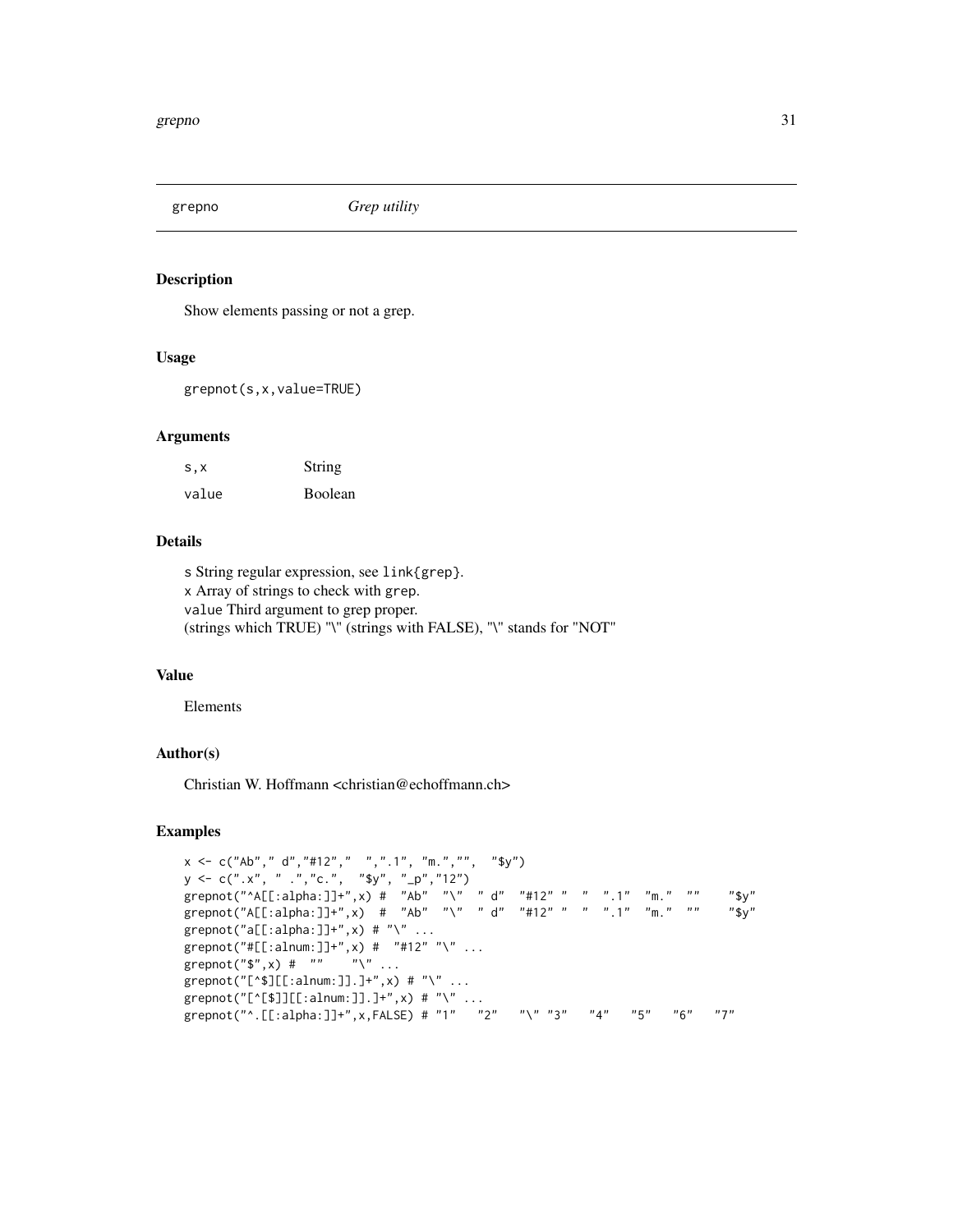<span id="page-31-0"></span>Generating quasi-random numbers by Halton's radical inversion algorithm.

### Usage

HS247(K,N,R,P=rep(0,K))

# Arguments

| К | Integer, number of random sequences             |
|---|-------------------------------------------------|
| N | Integer, length of the random sequences         |
| R | Integer 1K, roots of inversion, should be prime |
| P | Integer 1K, starting points of inversion        |

#### Value

A matrix of K columns containing the sequences.

# Author(s)

Christian W. Hoffmann, <hoffmann@wsl.ch>

# Source

J. H. Halton, 1964. Algorithm 247: Radical-inverse quasi-random point sequence, Communications of the ACM, Vol.7,12, pp. 701 - 702 .

#### References

http://en.wikipedia.org/wiki/Halton\_sequences

```
par(mfrow=c(2,2))
n < -400q1 <- HS247(2,400,c(2,2),c(0,pi/10))
q2 \leftarrow HS247(2,400, c(2,3))
q3 <- HS247(2,400,c(2,5))
q4 \leftarrow HS247(2,400,c(17,19)) # prone to correlations
q5 <- HS247(2,400,c(2,3),c(pi/10,pi/10))
of < -0.2q6 <- HS247(2,400,c(2,3),c(pi/10+of,pi/10+of))
plot (q1,pch="+",col="blue",cex=0.5,xlab="roots = (2,2), +blue, green")
points(q2,pch=4, col="green",cex=0.5)
```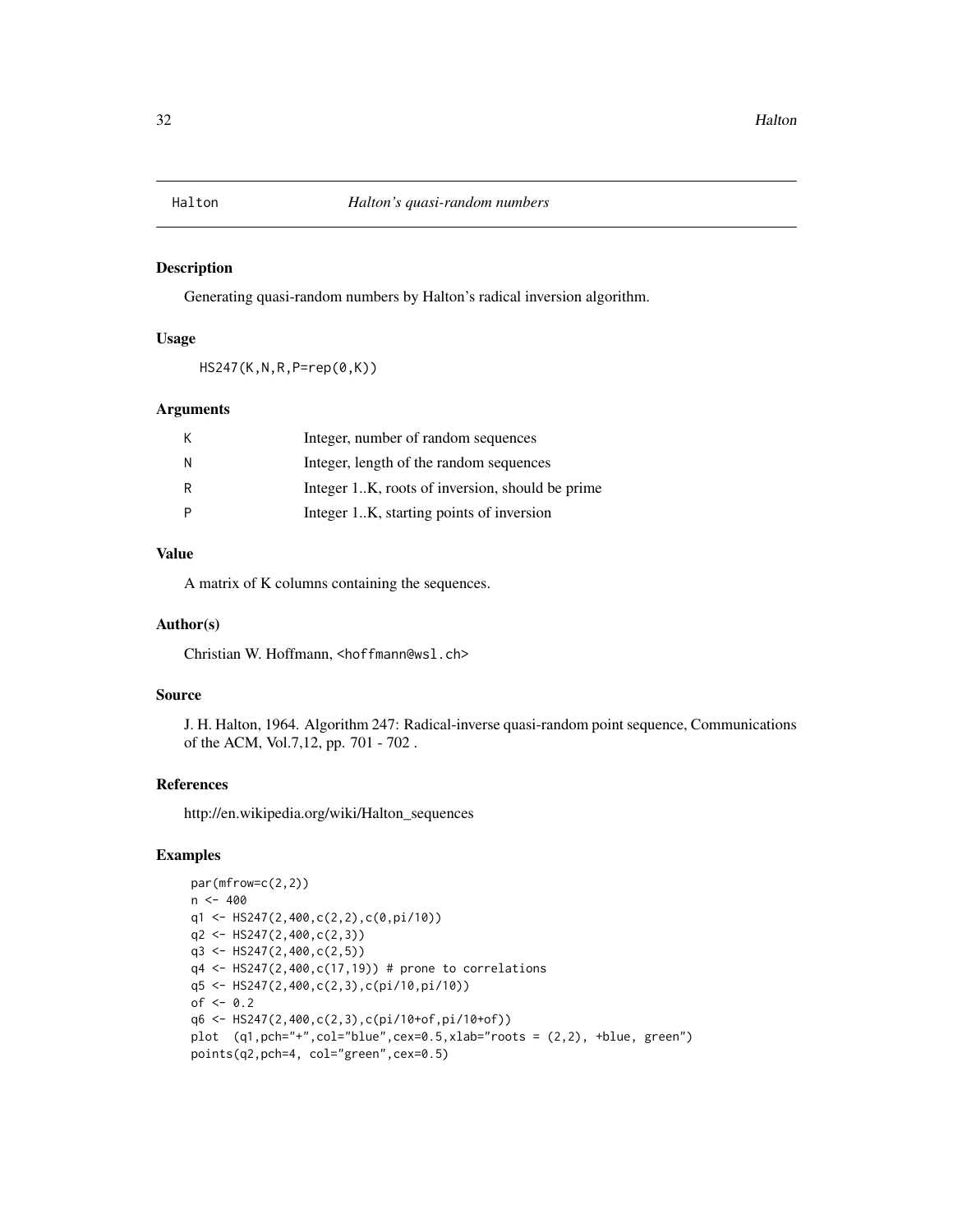#### <span id="page-32-0"></span>hours 33

```
plot (q2, \text{pch=4}, \text{col='green", cex=0.5}, \text{xlab='roots} = (2, 3),:green, (2,5) :red, (17,19) magenta")
points(q3,pch=":",col="red")
points(q4,pch=4,col="magenta",cex=0.5)
plot (q2,pch=4,col="green",cex=0.5,xlab="roots = 2, 2, green, red")
points(q5,pch=5,cex=0.5,col="red")
plot (q5,pch=5,cex=0.5,col="red",xlab="roots = 2, 3, red")
points(q6,pch="-")
```
hours *convert hours*

# Description

Functions for conversion of hour representations

#### Usage

```
Hd( h, m, s )
Hdms( hd )
Hmsd( hms )
```
#### Arguments

h, m, s, hd,hms

Real, representing hours, minutes, seconds, decimal hours, and concatenated h,m,s

# Details

Hd Return hours from h, min, sec. Hms Return h, min, sec from hours, is inverse of Hd. Hdms Return hh.mmss from hours. Hmsd Decimal hours from hours.mmss, is inverse of Hdms.

#### Author(s)

Christian W. Hoffmann <christian@echoffmann.ch>

```
Hd( 12,25,17) # 12.421389
Hms(1.421389) # $h 1, $m 25, $s 17.0004
Hmsd(1.421389) # 1h 42m 13.89 -> 1.703858
Hdms(1.703858) # 1.421389
```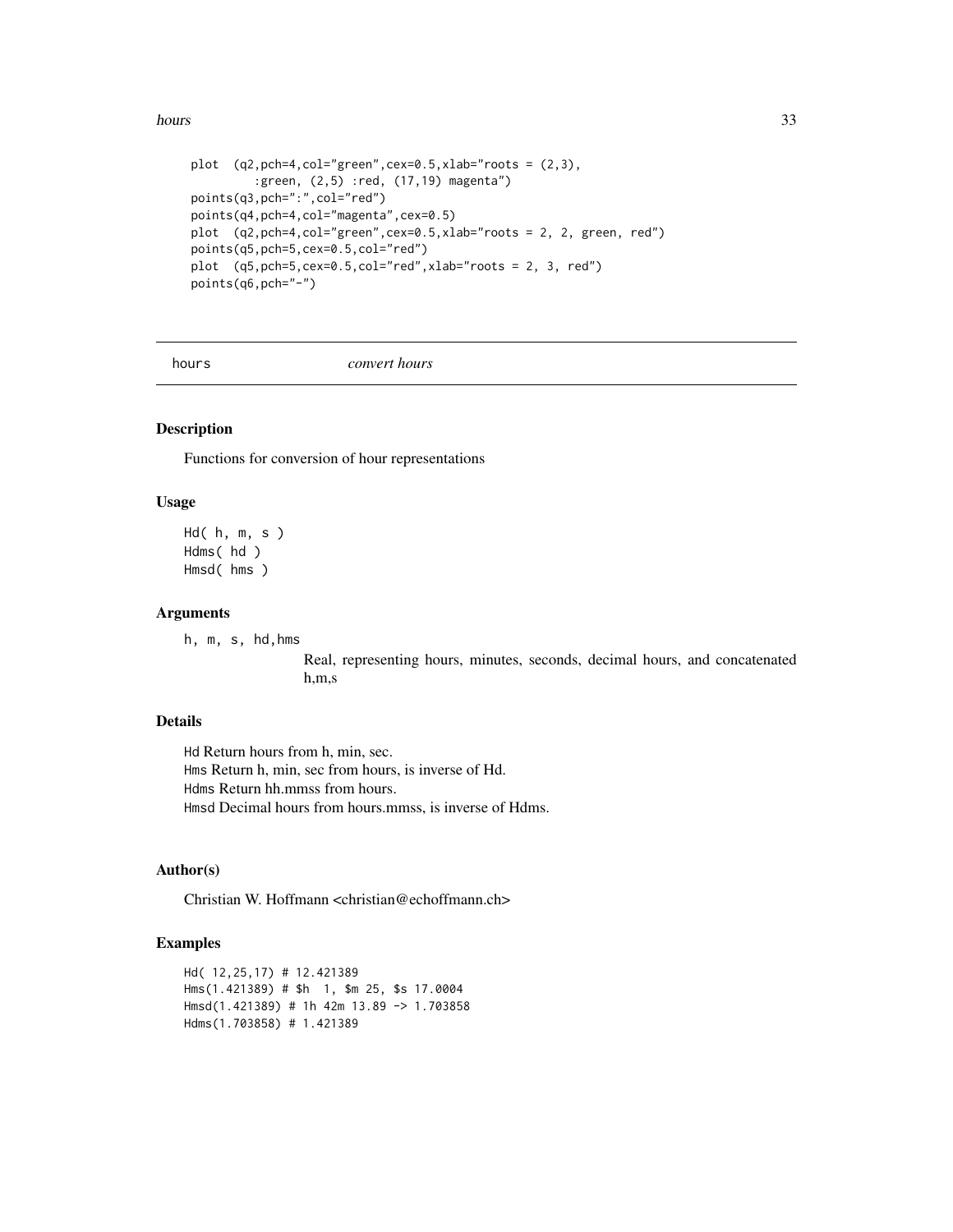<span id="page-33-0"></span>Functions for conversion of integers to bases other than decimal

#### Usage

```
intToASCII(i)
intToBase( i, base=2 )
intToOct( i )
intToHex( i )
```
# Arguments

i,base Integer

#### Details

isNumeric Test whether the elements of a character vector represent legal numbers only. intToASCII Show character or octal representation at a place in the ASCII sequence.

intToBase Convert an integer number to string representation in a base between 2 and 16 inclusive. intToOct Convert integer to octal representation.

intToHex Convert integer to hex representation.

contfrac Convert to continued fraction representation.

evalcfr Evaluate continued fraction to corresponding real.

toFrac Build rational approximation num/den to x using forward continued fraction recursion to a depth of depth. Stopping criterion: either depth is reached, or abs( $x - num/den$ ) is increasing again.

toFrac2 same as toFrac, but vectors of partial numerators and denominators are returned. xToBase return res\$a, res\$e so that  $x = a^*base \leq a$ , abs( a ) in [1, base)

#### Author(s)

Christian W. Hoffmann <christian@echoffmann.ch>

```
intToASCII(1:255)[121:129] # "x" "y" "z" "{" "|" "}" "~" "\177" "\200"
sapply(1:50,intToBase,2)
sapply(1:50,intToBase,7)
sapply(1:50,intToOct)
sapply(1:50,intToHex)
```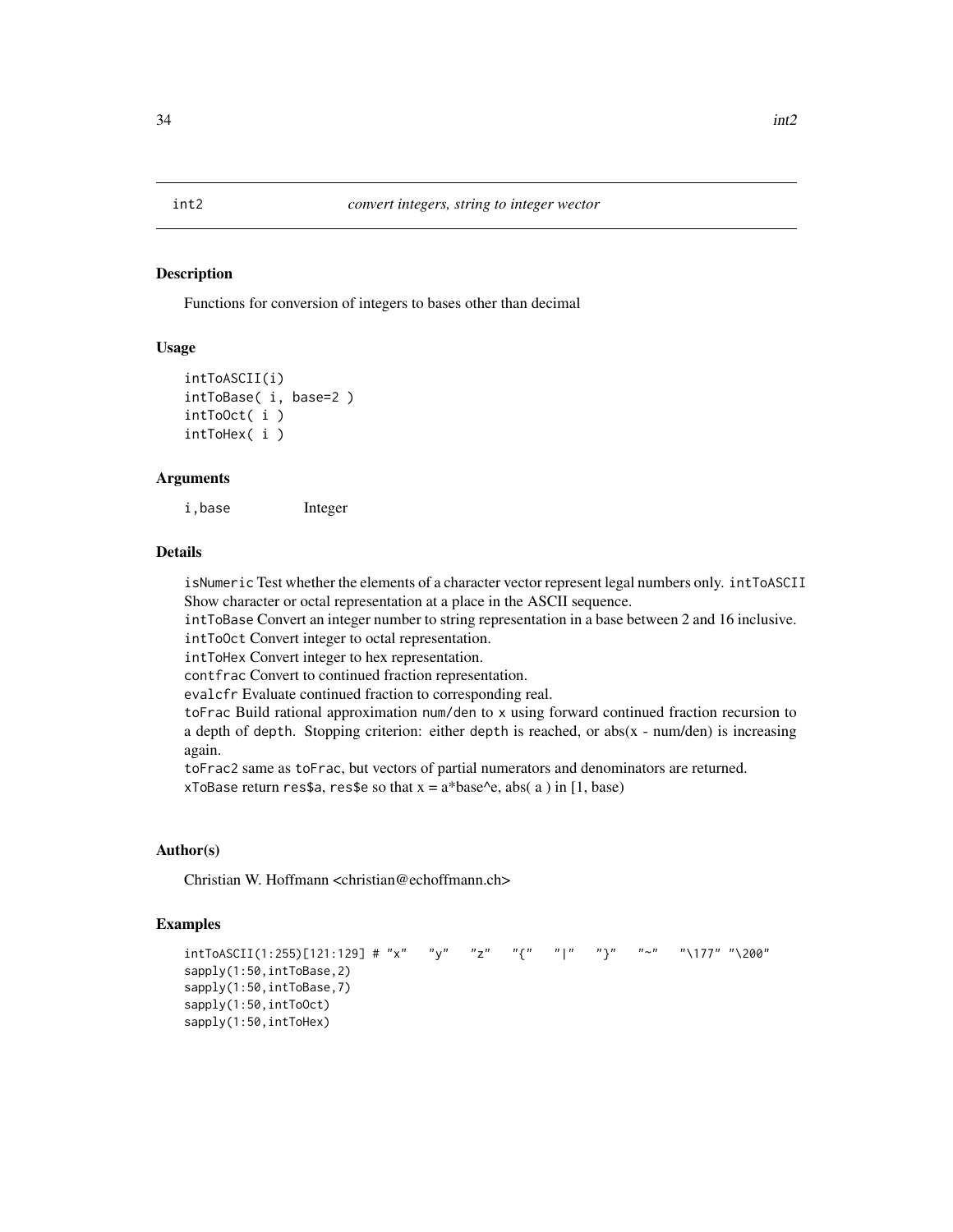<span id="page-34-0"></span>

Determine the argument of the minimum by polynomial or rational interpolation of given points x, y.

#### Usage

```
setupInterp(x, y, dopoly = TRUE)evalInterp(xi, ss)
minInterp(x, y, add = FALSE, doPoly = TRUE)quadmin(x, y)
```
# Arguments

| x      | vector of x-coordinates                                                                                                                                       |
|--------|---------------------------------------------------------------------------------------------------------------------------------------------------------------|
| y      | vector of y-coordinates                                                                                                                                       |
| xi     | argument x of interpolation                                                                                                                                   |
| SS     | setup given by setupInterp                                                                                                                                    |
| add    | if TRUE, one more point is used than for FALSE (default)                                                                                                      |
| doPoly | if TRUE, polynomial interpolation is used, if FALSE, rational interpolation is<br>used, with three points and four points respectively (latter for add=FALSE) |

# Value

| setupInterp        | Generate structure ss for evaluation in evaller the Generate structure ss for evaluation in evaller |
|--------------------|-----------------------------------------------------------------------------------------------------|
| minInterp, quadmin |                                                                                                     |
|                    | x-value of the minimum. NA if too few points are given or no minimumm exists                        |
|                    | $1nX$ .                                                                                             |

# Author(s)

Christian W. Hoffmann <christian@echoffmann.ch>

# References

Stoer, J., 1989. Numerische Mathematik 1ed. 5. Springer, Berlin. Applied and Computational Complex Analysis, Vol.2. Wiley,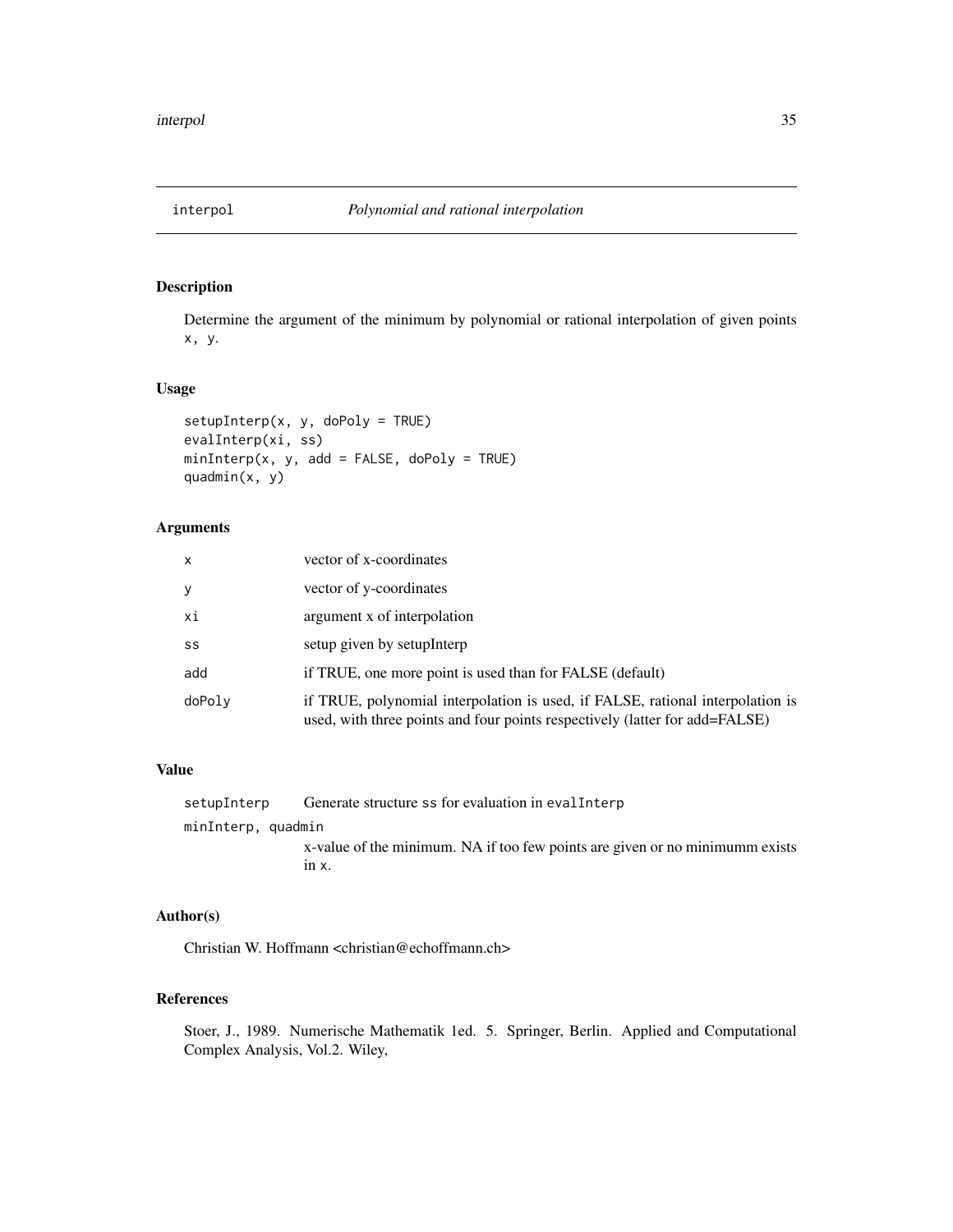# Examples

```
opar <- par(mfrow=c(2,2))
x \leq -c(1, 2, 4, 6); y \leq -1/xpint <- function( x, y, add, dopoly, ylab="" ) {
  print(paste(" minimum at = ", minInterp(x,y,add=add,doPoly=dopoly)))
  xP \leftarrow \text{setupInterp}(x, y, \text{TRUE})xT <- setupInterp(x,y,FALSE)
  x0 \leftarrow \text{seq}(0, 7, 0.1); yP \leftarrow \text{evalInterp}(x0, xP)yT <- evalInterp(x0,xT)
  plot(x,y,xlim=c(-0.5,7.5),ylim=c(min(y)-2,max(y)+2),cex=2,ylab=ylab)lines(x0,yP,col=2,cex=0.5)
  lines(x0,yT,col=4,cex=0.5,pch="+")
  legend(x="bottom",c("polynomial", "rational"), col = c(2, 4),
   text.col= "black", lty = 1, merge = TRUE, bg='white')
}
pint(x,y,add=FALSE,dopoly=TRUE,"1/x") # 6 ?? = minimum
pint(x, (x-3)^2,add=FALSE,dopoly=TRUE,"(x-3)^2") # 3
pint(x,x+1.0/x,add=FALSE,dopoly=FALSE,"x+1.0/x dopoly=F") # 1 -1
pint(x,x+1.0/x,add=TRUE,dopoly=TRUE,"x+1.0/x dopoly=T") # 8.3471982 0.3194685
par(opar)
```
invgauss *Inverse Gaussian Distribution*

#### **Description**

Density, cumulative probability, quantiles and random generation for the inverse Gaussian distribution.

#### Usage

```
dinvgauss(x, mu = stop("no shape arg"), lambda = 1)
pinvgauss(q, mu = stop("no shape arg"), lambda = 1)
rinvgauss(n, mu = stop("no shape arg"), lambda = 1)
```
#### Arguments

|           | Integer                                                 |
|-----------|---------------------------------------------------------|
| a, x      | Real                                                    |
| mu.lambda | positive array of integers, means and scaling parameter |

#### Value

dinvgauss: Inverse Gaussian distribution function pinvgauss: Random variates from inverse Gaussian distribution rinvgauss: Quantiles of the inverse Gaussian distribution

<span id="page-35-0"></span>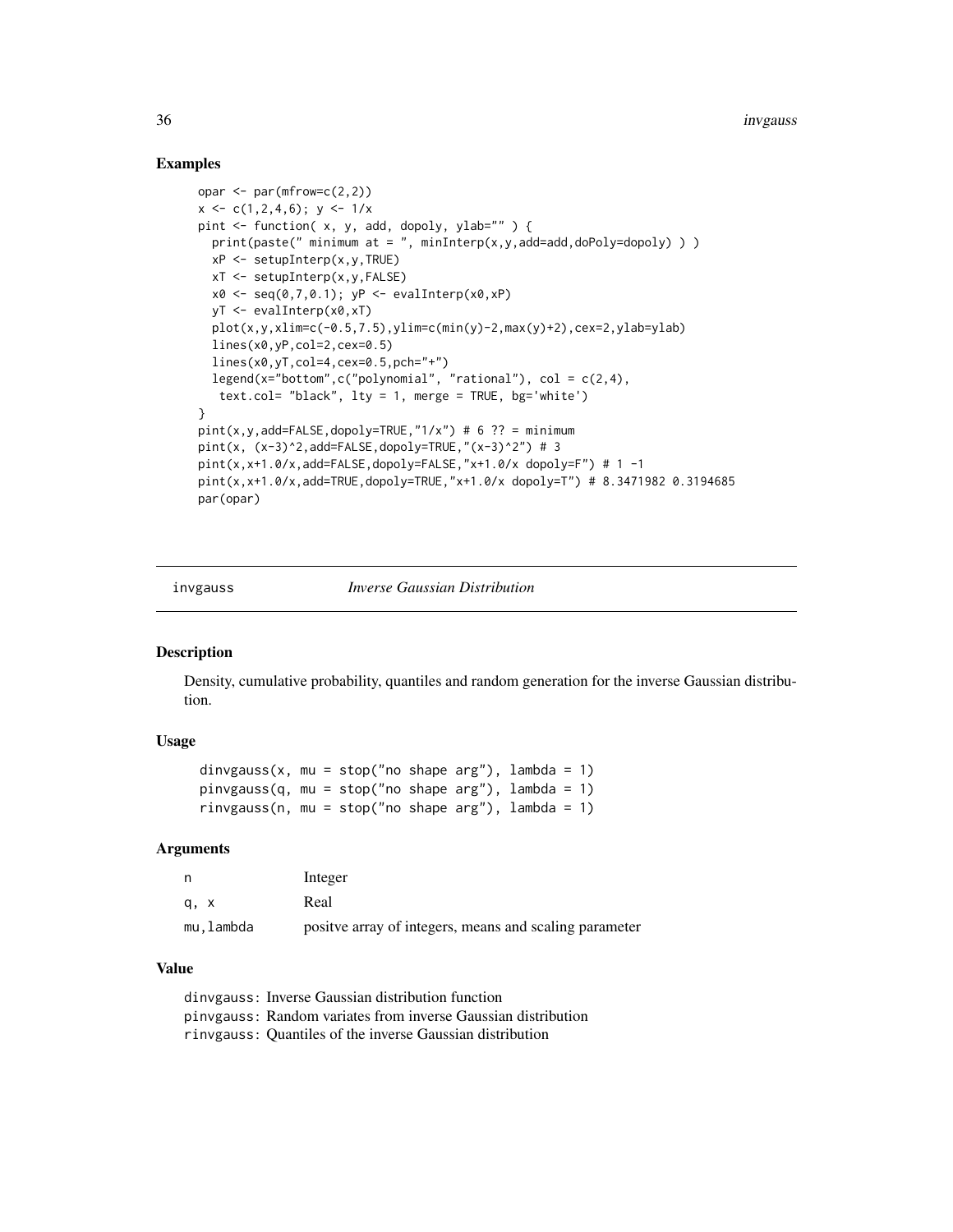#### is.constant 37

Note

$$
p(x; \mu, \lambda) = \sqrt{\frac{\lambda}{2\pi x^3}} e^{\frac{-\lambda (x-\mu)^2}{2x\mu^2}}
$$

### Author(s)

Gordon Smyth, <gks@maths.uq.edu.au>, from sources of <paul.bagshaw@cnet.francetelecom.fr> e.a.

## References

Chhikara and Folks, The Inverse Gaussian Distribution, Marcel Dekker, 1989. [http://en.wikipedi](http://en.wikipedia.org/wiki/Inverse_Gaussian_distribution)a. [org/wiki/Inverse\\_Gaussian\\_distribution](http://en.wikipedia.org/wiki/Inverse_Gaussian_distribution)

## Examples

 $n < -10$ ;

is.constant *is.constant*

## Description

A numerical vector consists only of identical values

#### Usage

is.constant(x)

### Arguments

x a vector

#### Value

TRUE if x is numerical and  $max(x) == min(x)$ .

#### Author(s)

Kjetil Brinchmann Halvorsen, <kjetil@acelerate.com>, expanded by Christian W. Hoffmann <christian.hoffmann@wsl.ch>

## See Also

[identical](#page-0-0), [all.equal](#page-0-0)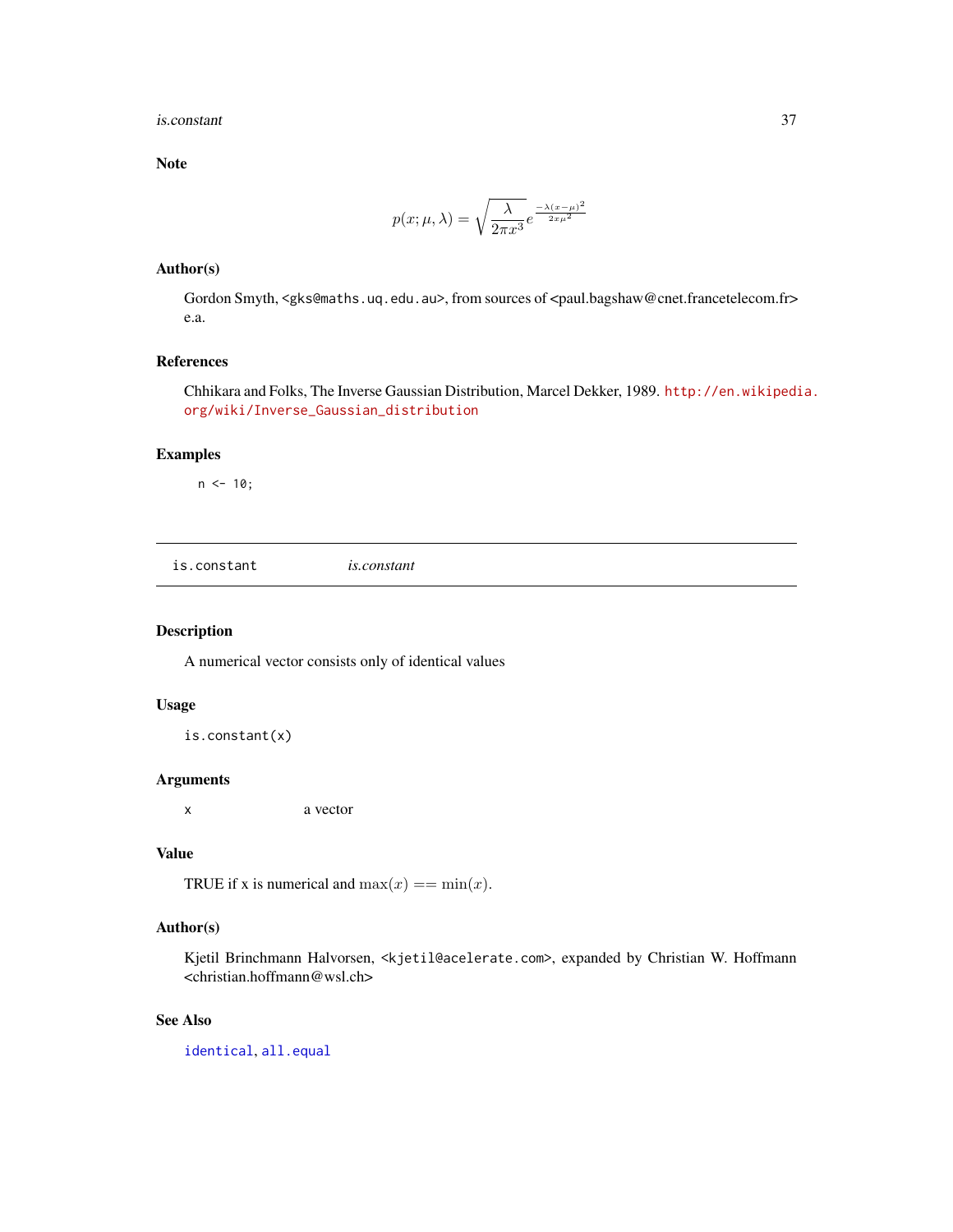# Examples

```
is.constant(rep(c(sin(pi/2),1),10)) # TRUE
x \leftarrow \text{factor}(c(1,1,\text{NA}))is.constant(x) # FALSE because of NA
is.constant(x[1:2]) # TRUE
is.constant(c(1,1,NA)) # FALSE because of NA<br>is.constant(c(1,1,2)) # FALSE
is.constant(c(1,1,2))is.constant(c(1,1,1)) # TRUE
```
#### jitterNA *Jitter vector containing NA*

## Description

Extension of [jitter](#page-0-0) to deal with NA entries

#### Usage

jitterNA(x,...)

## Arguments

| $\mathsf{x}$ | Data to be jittered, may be vector, matrix, or numerical data frame. |
|--------------|----------------------------------------------------------------------|
| $\cdots$     | Other parameters for <i>jitter</i> .                                 |

## Value

jitterNA(x, ...) return a numeric vector with jittered entries, NA entries are allowed and not changed

## Author(s)

Christian W. Hoffmann <christian@echoffmann.ch>

```
d <- data.frame(cbind(x=1, y=1:10))
d[5,1] <- d[3,2] <- NA
jitterNA(d)
```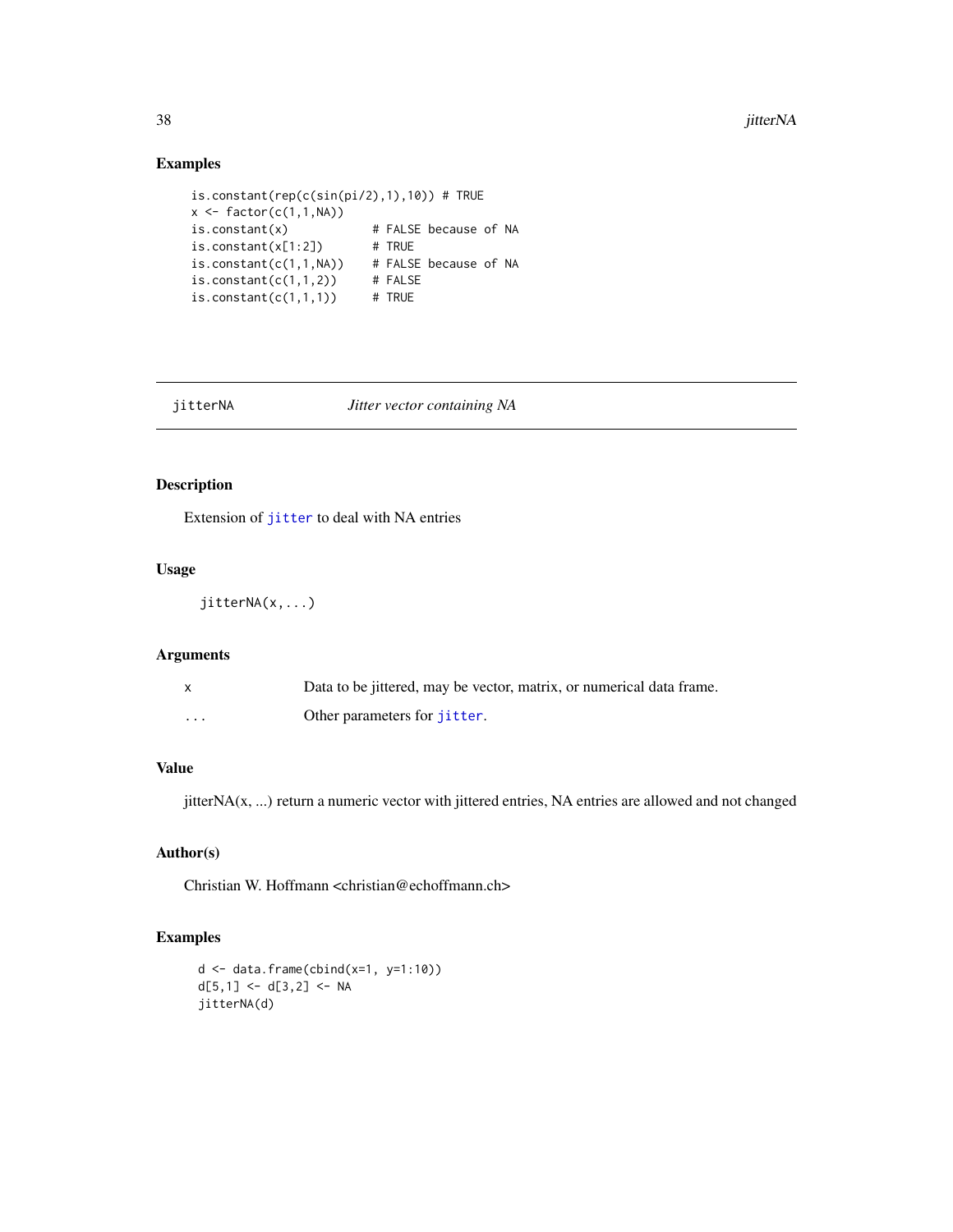calender conversions, Julian day number from civil date and back, names of months, weekdays.

### Usage

```
Dat2Jul( yr, mo, dy, hr=12 )
Jul2Dat( JD )
monthsN( leap )
Mnames
Dnames
mdiny( dk, leap )
Wday( JD )
Yday( mo, dy, leap )
```
## Arguments

| yr, mo, dy | integer, year, month, day of date             |
|------------|-----------------------------------------------|
| hr, JD     | real, hrs. Julian date                        |
| leap       | Boolean, $=$ is concerning year a leap year ? |
| dk         | Integer                                       |

## Value

Dat2Jul: JD, year Y BC is to be given as  $-|Y-1|$ , e.g.  $4 BC = -3$  !! Jul2Dat: date ( year, month, day, hours ). monthsN: cumulative sum of days in months. Mnames: names of months. Dnames: names of weekdays. mdiny: c( number of month, day in (leap) year ). Wday: name of weekday from dk mod 7. Yday: number of day, from  $0 =$  Jan 1.

### Note

See also http://www.onlineconversion.com/julian\_date.htm http://en.wikipedia.org/wiki/Julian\_day#Converting\_Julian\_or\_Gregorian\_calendar \_date\_to\_Julian\_Day\_Number

Julian date is a continuous numbering of days since the biblical day of creation in 4713 BC, Jan. 1, 12 hours. The Julian calendar date 1582 Oct 4 was succeeded by the Gregorian calendar date 1582 Oct 15.

Conversion of Julian and Gregorian dates to Julian day number is done by Dat2Jul. The reverse is done by Jul2Dat.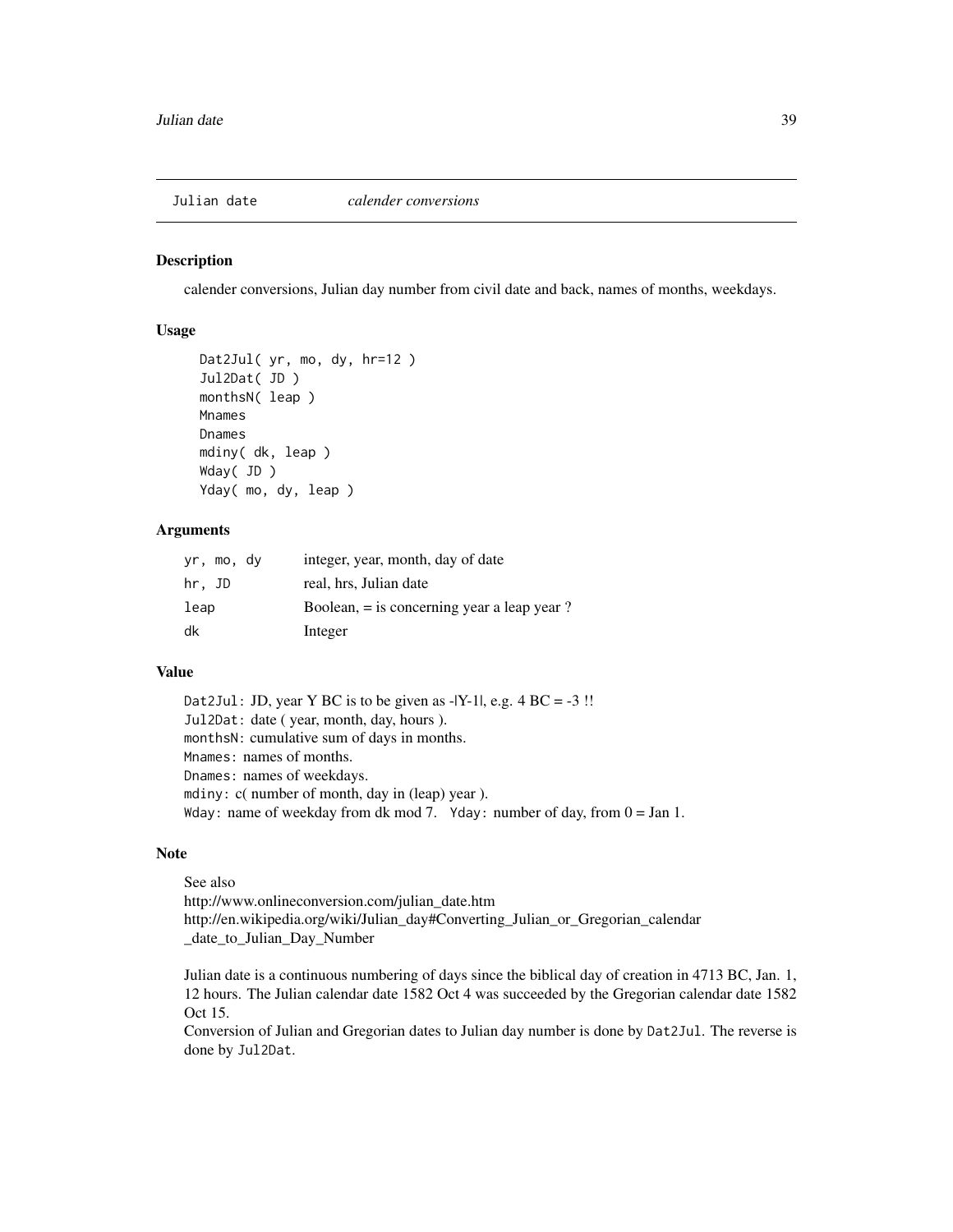## Author(s)

Christian W. Hoffmann <christian@echoffmann.ch>

### Examples

```
Dat2Jul(-4712,01,01) # = 0 i.e. Start of Julian day numbering
Jul2Dat( 0 )  # -4712  1  1 12
formatFix(Dat2Jul(c(1582,10,4,23+59/60)),8,10) # 2299160.499.. = last day of Julian calendar
Jul2Dat( 2299160 ) # 1582 10 4 12
Dat2Jul(c(2000,3,2)) # 2451606
Jul2Dat(2451606.0) # 2000 3 2 12
mdiny(1,TRUE) # 1 1
mdiny(60,TRUE) # 2 29
```
libs *List all installed packages, or all functions in a package*

## Description

Lists all packages (called without an argument) or the functions in a package (called with the package name - quotes not needed).

### Usage

libs(Lib)

### Arguments

Lib package name, if missing see above

### Author(s)

??

### Examples

libs() libs(base)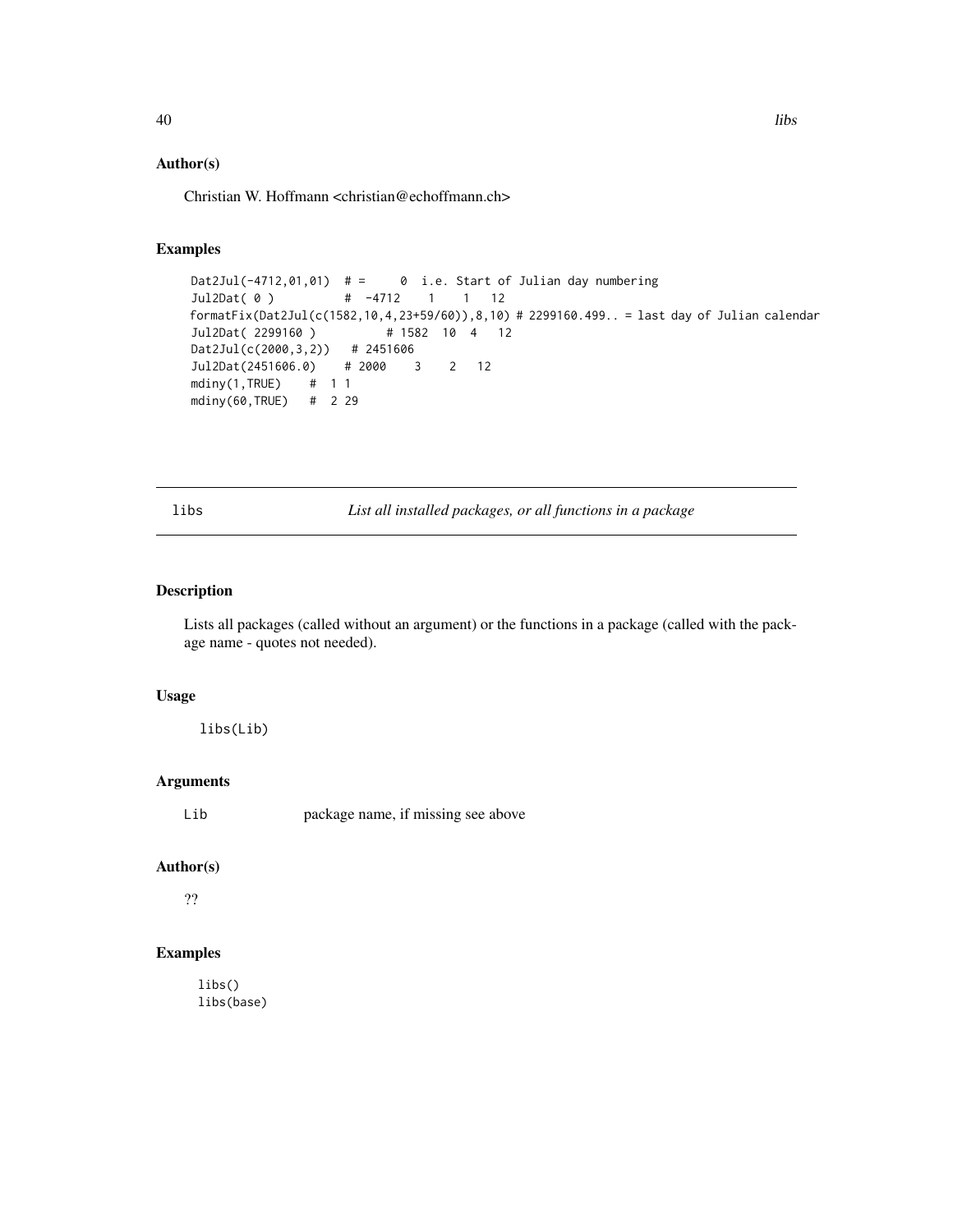data in groups (shown by variable group) are plotted

#### Usage

```
lowess.bygroup(x, y, group, span=2/3, col=seq_along(x), lty=seq_along(x))
```
## Arguments

| x, y  | coordinate vectors of equal length                            |
|-------|---------------------------------------------------------------|
| group | grouping variable, must be a vector of same length as x and y |
| span  | span of smooting                                              |
| col   | colour of lines                                               |
| lty   | line type                                                     |

## Value

The procedure is called for its side effect of producing a plot

#### Author(s)

Christian W. Hoffmann, <christian@echoffmann.ch>

```
par(mfrow=c(1,1))
gr <- c(rep(1,20),rep(2,30),rep(3,50))
x <- seq_along(gr); y <- jitter(0.01*(x-50)^2 + 1,1000)
plot(x,y,pch=".",cex=4,xlab="Lowess, with spans = 0.2 (r,g,mag), 0.4 (blue) ")
lowess.bygroup(x,y,gr,span=0.2,col=c("red","green","magenta"),lty=rep(2,3))
lowess.bygroup(x,y,gr,span=0.4,col="blue")
```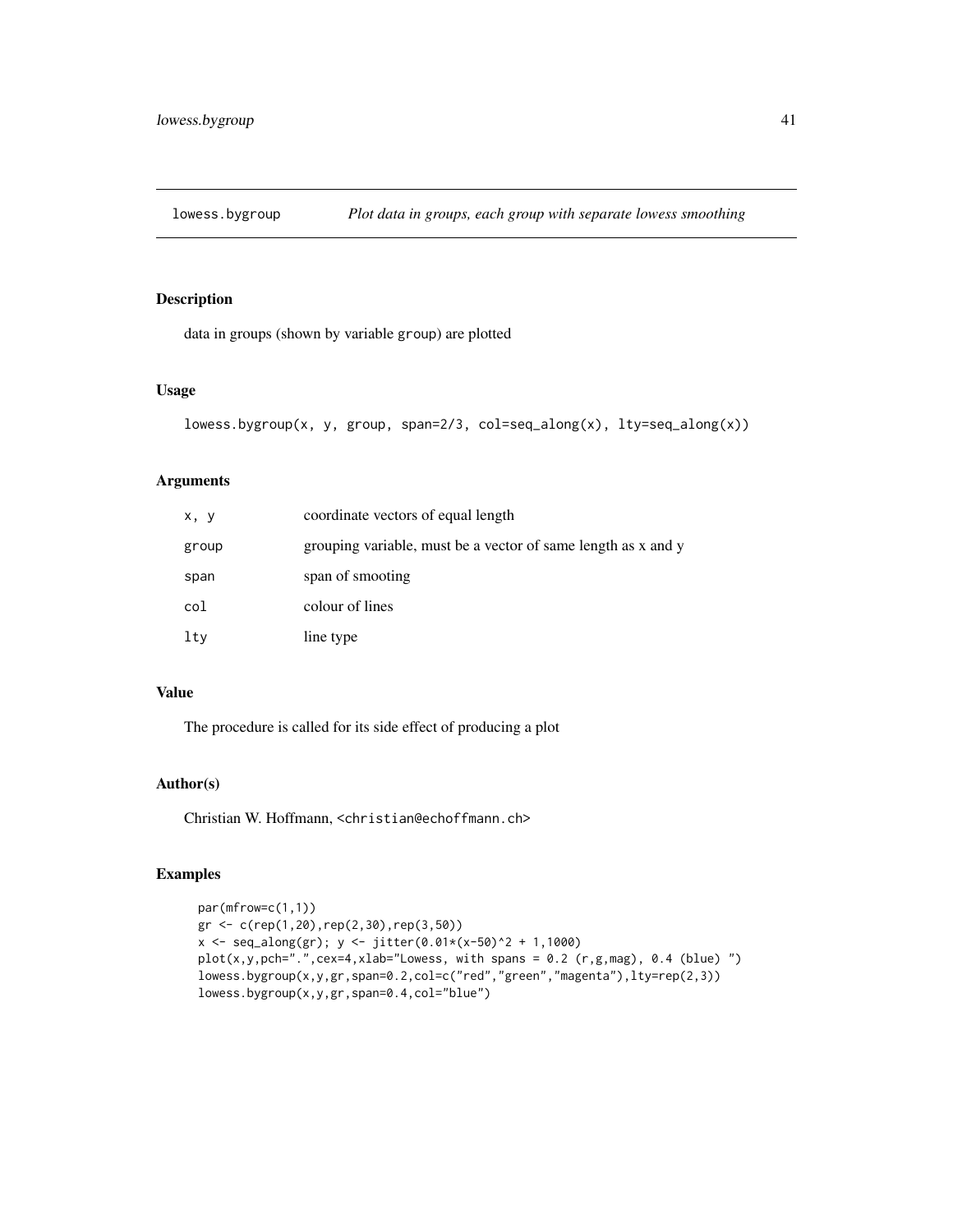Print a given object

# Usage

lpr(object, file="Rplotlpr.ps", ...)

## Arguments

| object  | The object to be printed. If missing, the current plot will be printed. |
|---------|-------------------------------------------------------------------------|
| file    | file to receive printed version.                                        |
| $\cdot$ | Additional parameters for dev. copy.                                    |

## Author(s)

Ray Brownrigg <ray@mcs.vuw.ac.nz> modified by Christian W. Hoffmann <christian@echoffmann.ch>

ls.functions *List available functions*

# Description

Returns a list of all the functions in the current work space.

## Usage

ls.functions()

### Author(s)

?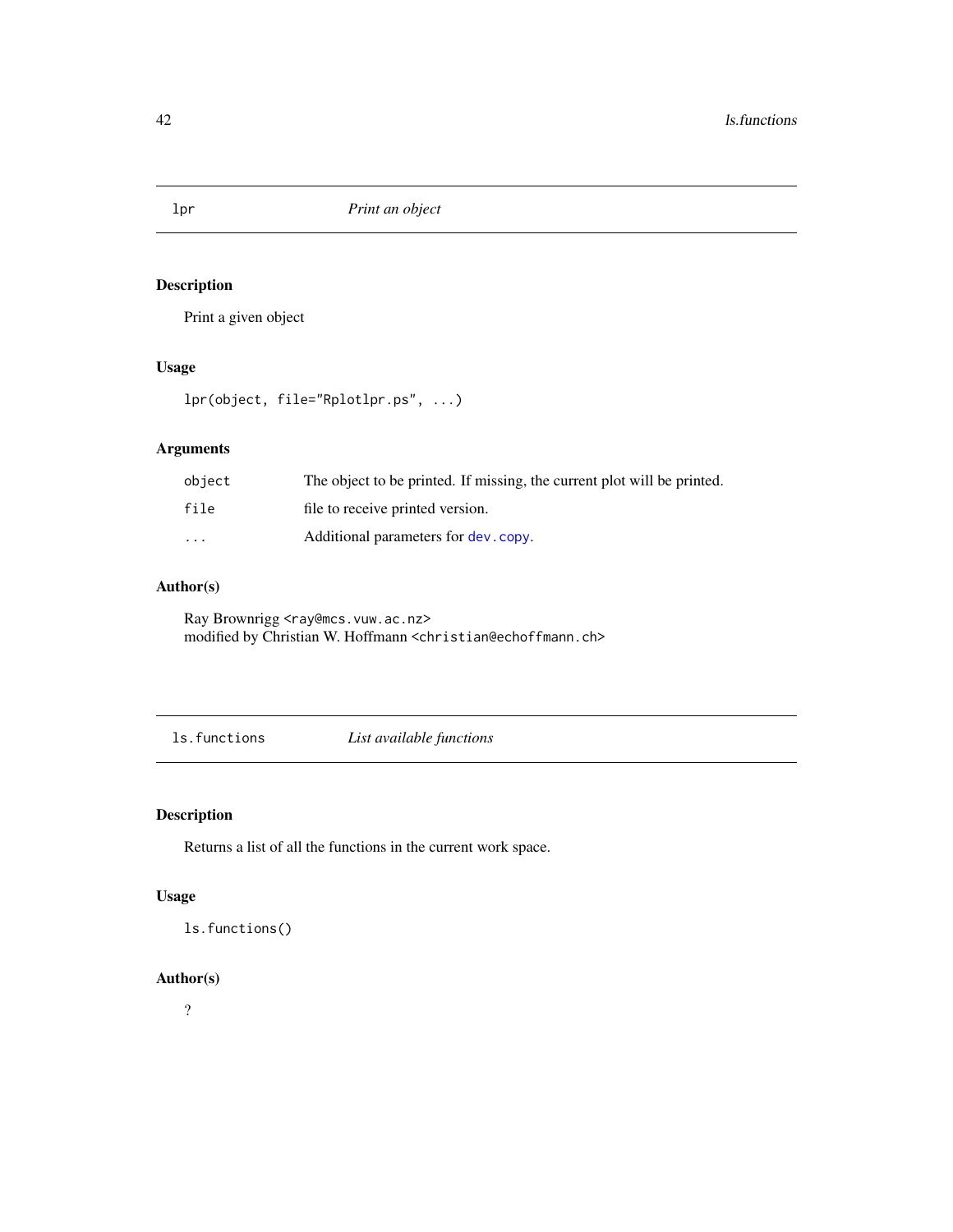Easy Setup for plotting multiple figures (in a rectangular layout) on one page. It allows to specify a main title, a bottom line, and uses *smart* defaults for several [par](#page-0-0) calls.

## Usage

```
mult.fig.p(nr.plots, mfrow, mfcol,
         marP = rep(0, 4), mgp = c(1.5, 0.6, 0),mar = marP + 0.1 + c(4, 4, 2, 1),
        main = NULL, sub = NULL, adj.sub = 0.5,
         tit.wid = if (is.null(main)) 0 else 1 + 1.5*cex.main,
         quiet = .Device == "postscript",
         cex.main = par("cex.main"),
         col.main = par("col.main"),
         font.main = par("font.mainloop", ...)
```
#### Arguments

| nr.plots  | integer; the number of plot figures you'll want to draw.                                                                                                                        |
|-----------|---------------------------------------------------------------------------------------------------------------------------------------------------------------------------------|
| mfrow     | instead of nr. plots: integer(2) vector giving the rectangular figure layout for<br>$par(mfrow=.)$                                                                              |
| $m$ fcol  | <i>instead</i> of nr. plots: integer(2) vector giving the rectangular figure layout for<br>par(mfcolz.                                                                          |
| marP      | numeric(4) vector of figure margins to <i>add</i> ("Plus") to default mar, see below.                                                                                           |
| mgp       | argument for $par(mpgz)$ with a smaller default than usual.                                                                                                                     |
| mar       | argument for $par(max = .)$ with a smaller default than usual, using the marP<br>argument, see above.                                                                           |
| main      | character. The main title to be used for the whole graphic.                                                                                                                     |
| sub       | character. The bottom line to be used for the whole graphic.                                                                                                                    |
| adj.sub   | The value of adj determines the way in which sub is justified. A value of<br>0 produces left-justified text, 0.5 centered text and 1 right-justified text. See<br>$par(adj= .)$ |
| tit.wid   | numeric; the vertical width to be used for the main title.                                                                                                                      |
| quiet     | Suppress request to restore graphical parameters.                                                                                                                               |
| cex.main  | numeric; the character size to be used for the main title.                                                                                                                      |
| col.main  | string; name of the color to be used for the main title.                                                                                                                        |
| font.main | numeric; number of the font to be used for the main title.                                                                                                                      |
| $\cdots$  | Further arguments to mtext for main and sub.                                                                                                                                    |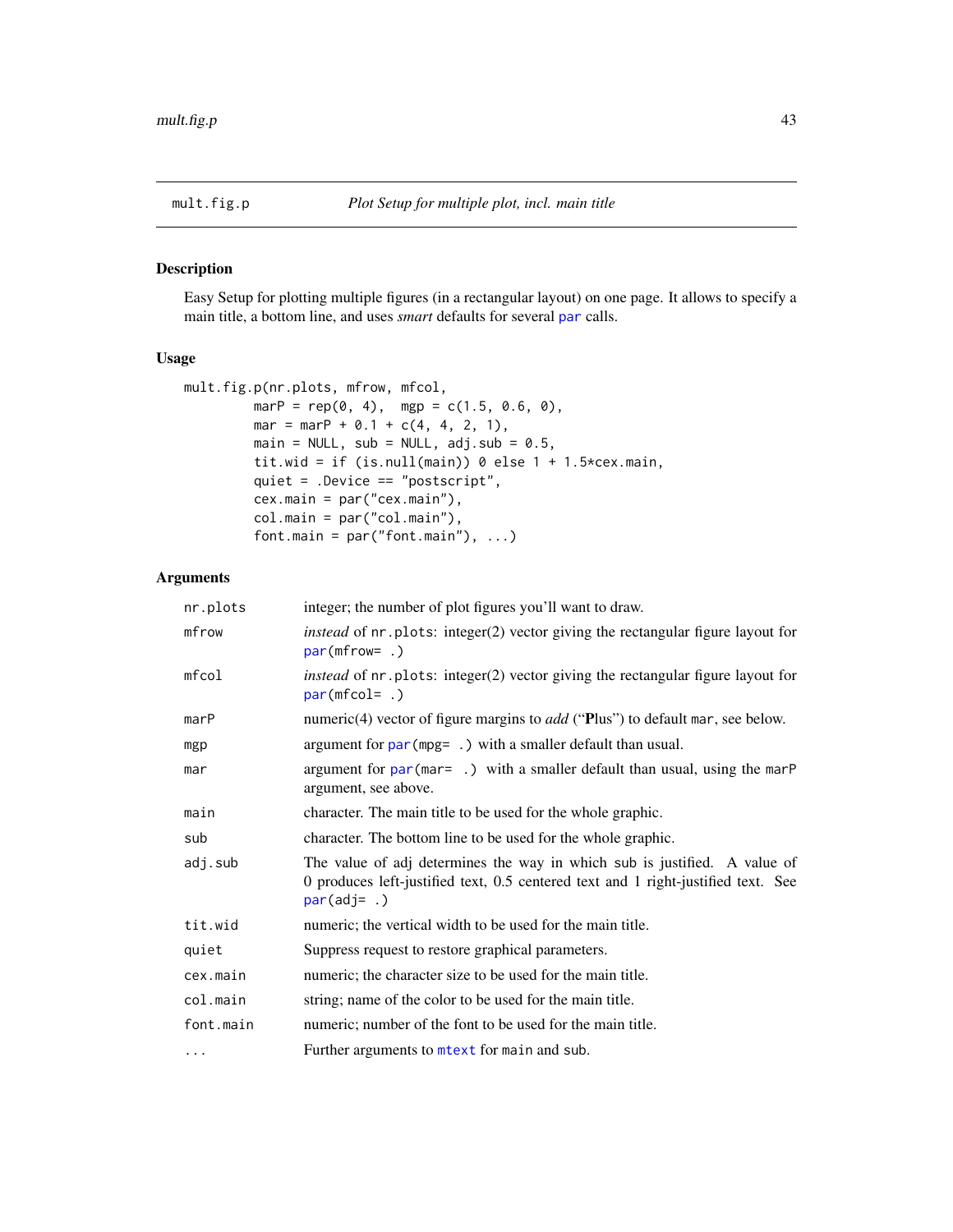#### Value

A [list](#page-0-0) with two components that are lists themselves, a subset of [par\(](#page-0-0)),

| new.par | the current par settings.       |
|---------|---------------------------------|
| old.par | the par <i>before</i> the call. |

## Author(s)

Martin Maechler, <maechler@stat.math.ethz.ch>, modified by Christian W. Hoffmann, <christian@echoffmann.ch>

#### See Also

[par](#page-0-0), [layout](#page-0-0).

#### Examples

```
AA <- mult.fig.p(5, main= "Sine functions of different frequencies")
x \leq -\text{seq}(0, 1, \text{ len} = 201)for (n in 1:5)
  plot(x, sin(n * pi * x), ylab = "", main = paste("n = ",n))par(AA$old.par)
rr < - mult.fig.p(mfrow=c(4,2), main= "Sine functions", cex = 1.5,
               marP = -c(0, 1, 2, 0)for (n in 1:8)
  plot(x, sin(n * pi * x), type = 'l', col="red", ylab ="")
str(rr)
par(rr$old.par)
## Look at the par setting *AFTER* the above:
str(do.call("par", as.list(names(rr$new.par))))
```
my.table *Tabulate data, with extra rows and columns.*

#### Description

my.table.NA tabulates a vector of values and lists NA and NaN at the beginning, if they occur. my.table.margin generates contingency table together with both margins of two factors, or of a matrix, if only one parameter is given.

### Usage

my.table.NA(x, relative=FALSE) my.table.margin(v,w)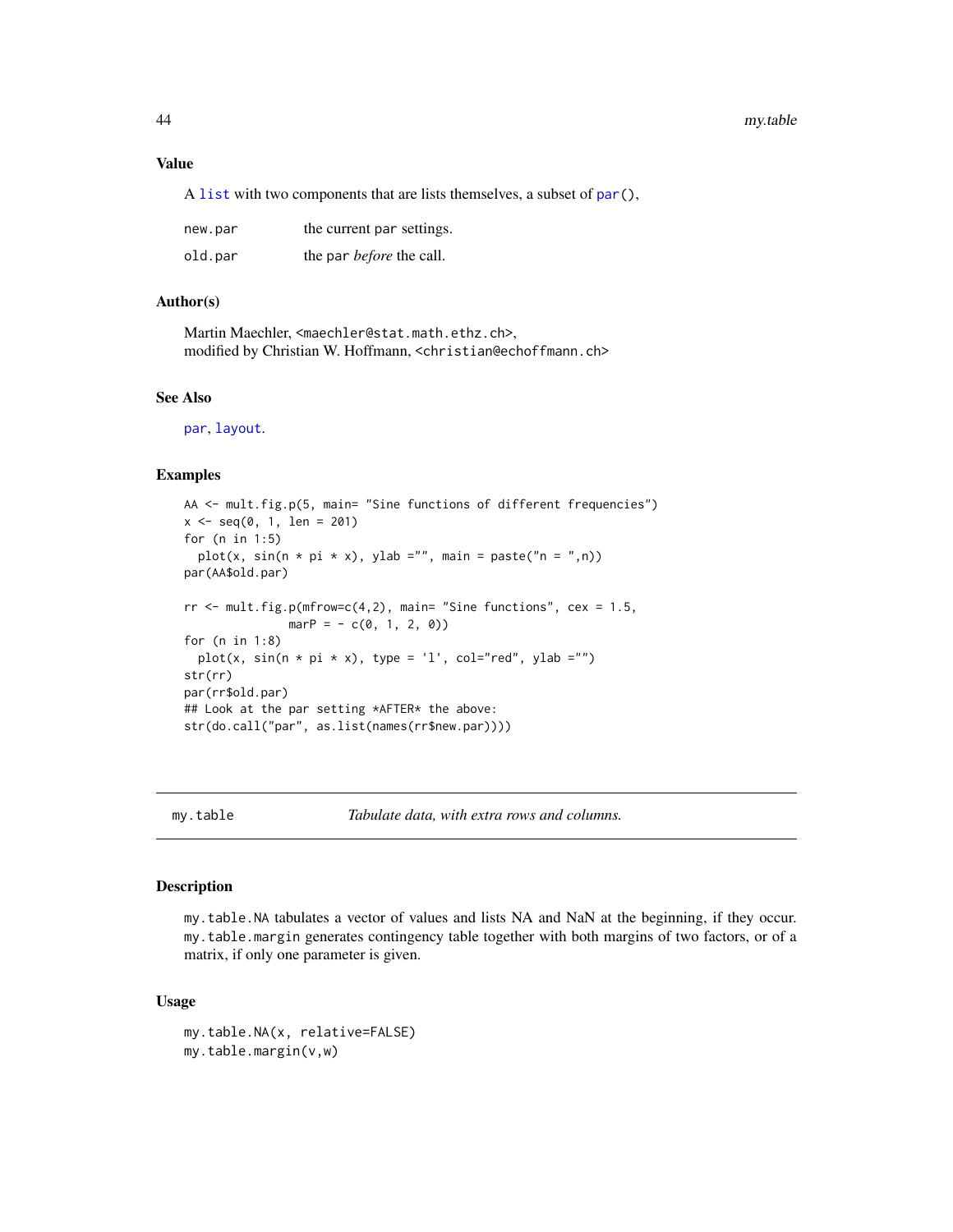#### n22dig 45

## Arguments

| X.       | A vector, will be converted to factors.         |
|----------|-------------------------------------------------|
| relative | $=$ TRUE if relative values should be returned. |
|          | factor or matrix.                               |
| W        | factor.                                         |

## Value

A contingency table.

## Note

Uses [table](#page-0-0).

# Author(s)

Christian W. Hoffmann <christian@echoffmann.ch> and John Fox <jfox@mcmaster.ca> (my.table.margin)

## Examples

```
x \leftarrow c(1, NA, 2, 5, -1:7)my.table.NA(x)
f1 <- sample(1:5,100,replace=TRUE)
f2 <- sample(1:5,100,replace=TRUE)
my.table.margin(f1,f2)
my.table.margin(matrix(1:24,4))
```
n22dig *Show vector or matrix (of 0 <= x <=10) in a compact way*

## Description

n22dig shows as two characters: "0.ab" as "ab", "1.00" as " I", "0" as " 0" (note the blank).

### Usage

 $n22dig(x, symm = TRUE)$ 

### Arguments

|      | A numerical vector or matrix with elements $\leq 1$ .    |
|------|----------------------------------------------------------|
| symm | If symm $=$ TRUE then upper triangle will be shown as ". |

# Value

Representation of x as two-digit vector or matrix.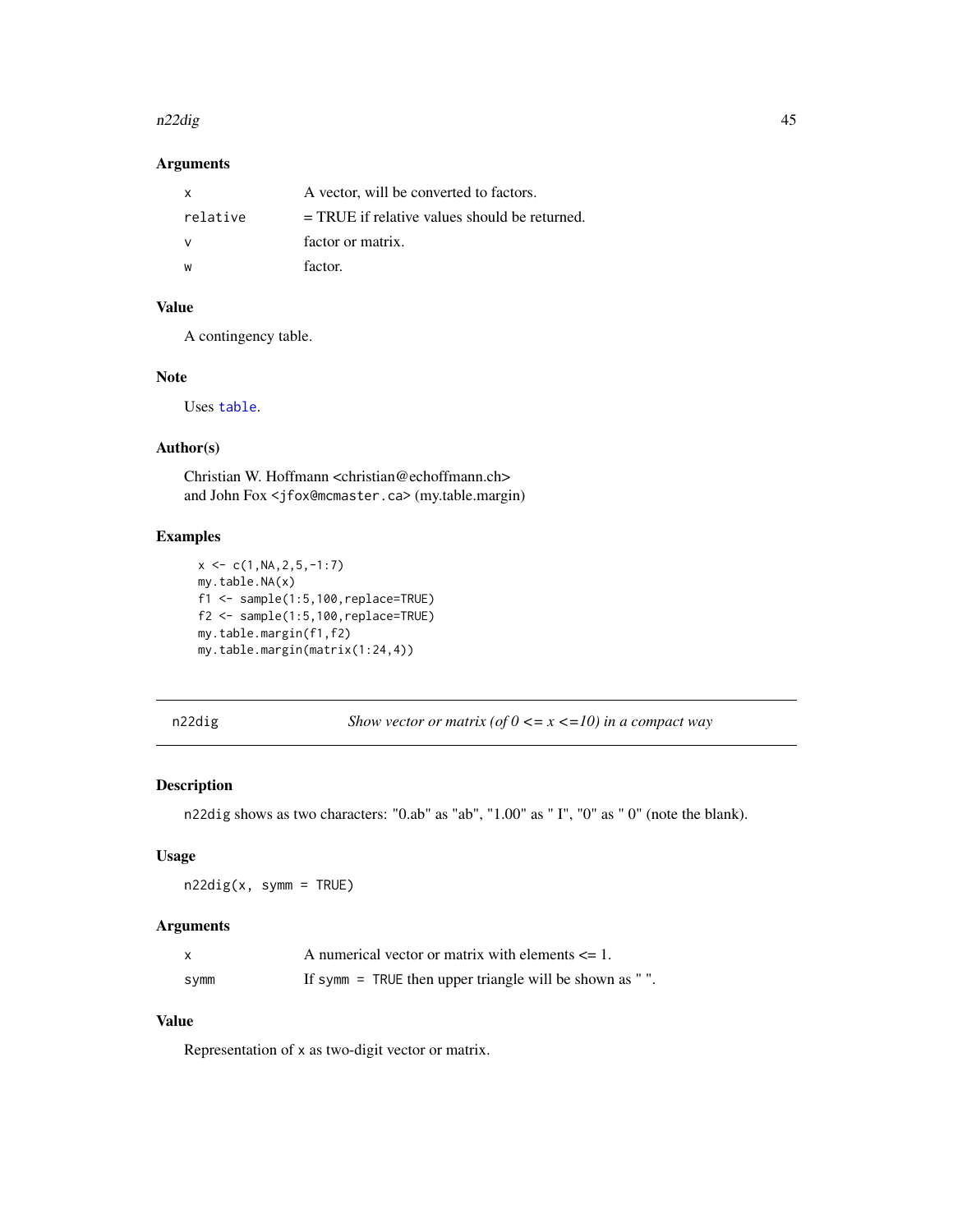# Note

A violation of the condition on  $abs(x)$  will not be signalled. Empty places due to symm = TRUE are filled with " ".

#### Author(s)

Christian W. Hoffmann <christian@echoffmann.ch>

#### See Also

[n2c](#page-45-0).

#### Examples

```
n22dig(cor(matrix(rnorm(100),10)),TRUE)
# [,1] [,2] [,3] [,4] [,5] [,6] [,7] [,8] [,9] [,10]
# [1,] " I" " " " " " " " " " " " " " " " " " "
# [2,] "10" " I" " " " " " " " " " " " " " " " "
.<br>וה מים מים מים מים מים מים " 26" " 26" " 26" " 41"<br>מים מים מים מים מים מים מים שמ" ב-14 H " E4
# [4,] " 8" "49" " 2" " I" " " " " " " " " " " " "
# [5,] " 8" "22" " 9" "46" " I" " " " " " " " " " "
# [6,] "40" "26" " 5" "27" "14" " I" " " " " " " " "
# [7,] " 8" "15" "21" "58" "13" "26" " I" " " " " " "
# [8,] "13" "30" " 2" "58" "21" "41" "61" " I" " " " "
# [9,] "46" "22" " 7" "63" "15" "25" "43" "36" " I" " "
# [10,] "66" "51" "48" "16" "20" "27" "28" "20" "16" " I"
```
<span id="page-45-0"></span>

n2c *Show absolute values as characters, prepare for plotting*

### <span id="page-45-1"></span>Description

n2c takes a numerical vector or matrix and represents it as single characters, with attribute legend. indexLine generates a string with dots, ";", and digits, usable as x-label in n2cCompact: .....;....1....;....2.. n2cCompact combines n2c and indexLine to generate a vector of strings good for printing numerical matrices. charMat processes the output from n2cCompact and returns vectors x, y, tx of equal lengths for input to [pltCharMat](#page-54-0). explainLegend gives a more readable version of attribute legend.

### Usage

```
n2c(x, symm = FALSE)indexLine(n)
n2cCompact(x, symm=FALSE)
charMat(cc)
explainLegend()
```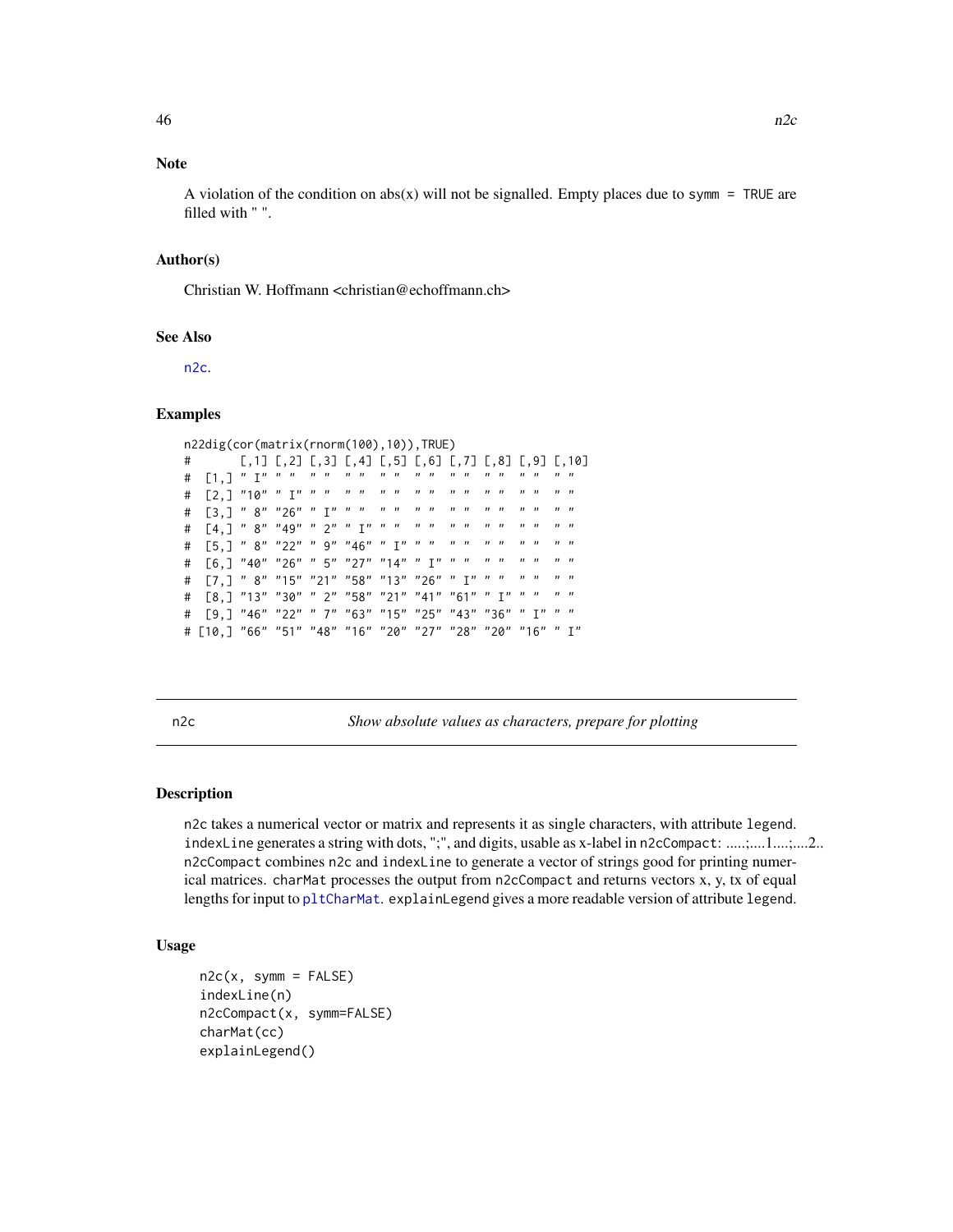#### normalize and the contract of the contract of the contract of the contract of the contract of the contract of the contract of the contract of the contract of the contract of the contract of the contract of the contract of

#### Arguments

| X    | A numerical vector or matrix.                            |
|------|----------------------------------------------------------|
| symm | If symm $=$ TRUE then upper triangle will be suppressed. |
| n    | integer, length of string wanted                         |
| CC.  | output from n2cCompact, input to charMat                 |

## Value

n2c Representation of x as a single-character matrix, as explained in *attribute* legend. n2cCompact pack charMat list(x,y,txt)

## Note

Empty places due to symm = TRUE are filled with " ".

### Author(s)

Christian W. Hoffmann <christian@echoffmann.ch>

#### Examples

```
n2c(c(10e20,-10e5,10,(10:0)/10,0.05))
\# \qquad "X" \quad "6" \quad "1" \quad "0" \quad "8" \quad "9" \quad "4" \quad "** \quad "=" \quad "+" \quad "-" \quad "... \quad "... \quad "... \quad "...# attr(,"legend")
# [1] ">=1:log, >=0. 9& 8% 7# 6* 5= 4+ 3- 2: 1, 05. ' ' "
n2c(matrix(c(10e20,10e5,20,10,0.7,0.6,0,0.5,0.1),3,3),FALSE)
# [,1] [,2] [,3]
# [1, 3 \, "X" \, "1" \, ""# [2, 3 \t {''}5" \t {''}4" \t {''}="# [3,] "1" "*" ","
# attr(,"legend")
# [1] ">=1: log, >=0. 9& 8% 7# 6* 5= 4+ 3- 2: 1, 05. ' ' "
m <- matrix(rnorm(500),nrow=50,ncol=10)
n2c(m,symm=TRUE)
indexLine(ncol(m))
(n2 <- n2cCompact(m, symm=FALSE))
charMat(n2)
explainLegend() #
```
normalize *base power and multiplier*

## Description

split a number into base power and multiplier,  $x = a^*base^e$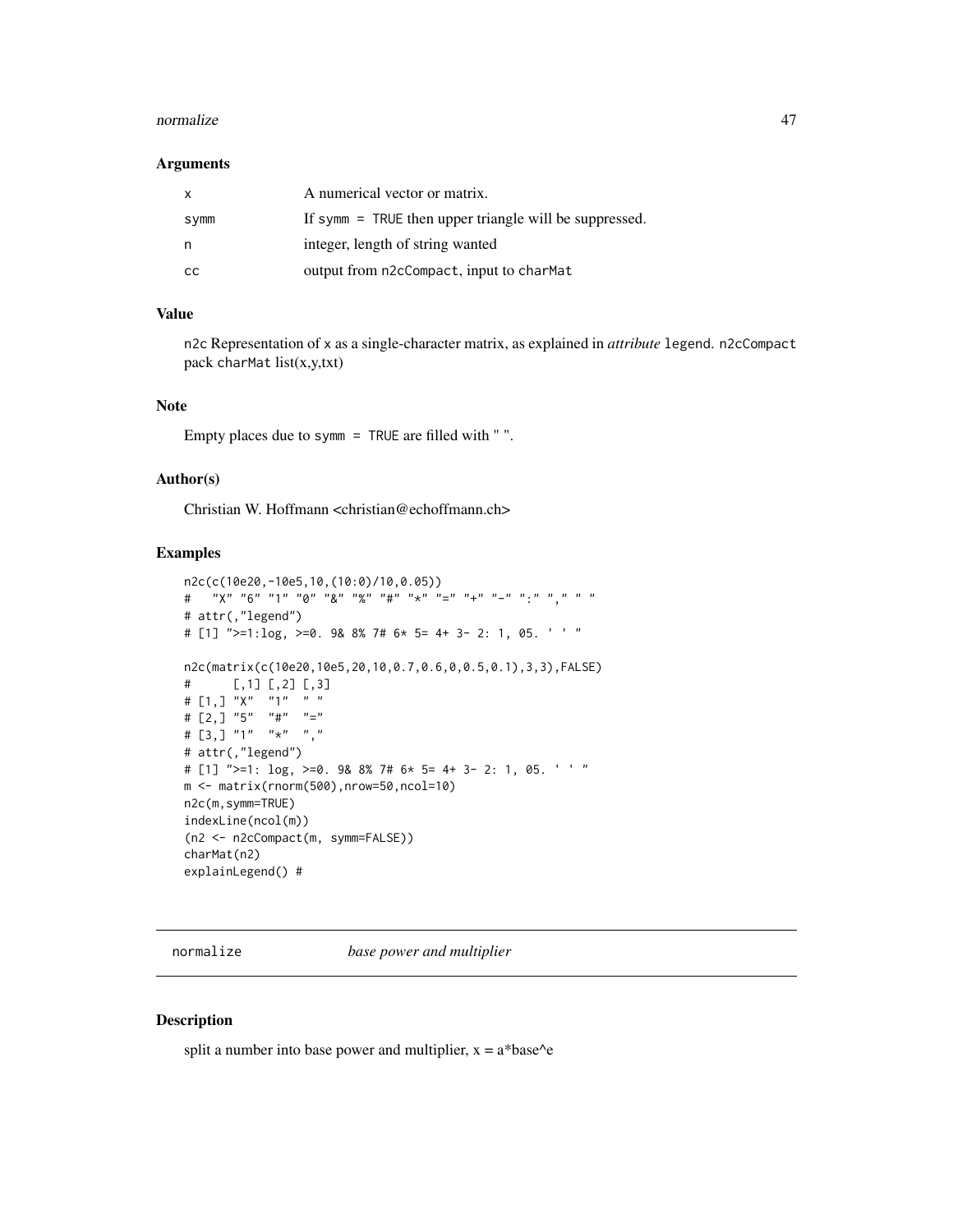#### Usage

normalize( x, base=2 )

## Arguments

| $\boldsymbol{\mathsf{x}}$ | Real          |
|---------------------------|---------------|
| base                      | Base of power |

### Details

normalize Return c( $a, e$ ) so that  $x = a^*base^e$ , abs( $a$ ) in [1, base)

### Author(s)

Christian W. Hoffmann <christian@echoffmann.ch>

## Examples

normalize(100,pi) ## 1.0265982 4.0000000

num.ident *Check numerical values for identity*

### Description

Check two variables on numerical identity or whether both are either NaN or NA.

# Usage

```
num.ident(x,y)
```
## Arguments

x, y Variables to check for identity, may be arrays.

## Value

[TRUE](#page-0-0), [FALSE](#page-0-0)

# Note

No check is made whether x or y are numeric

## Author(s)

Christian W. Hoffmann <christian@echoffmann.ch>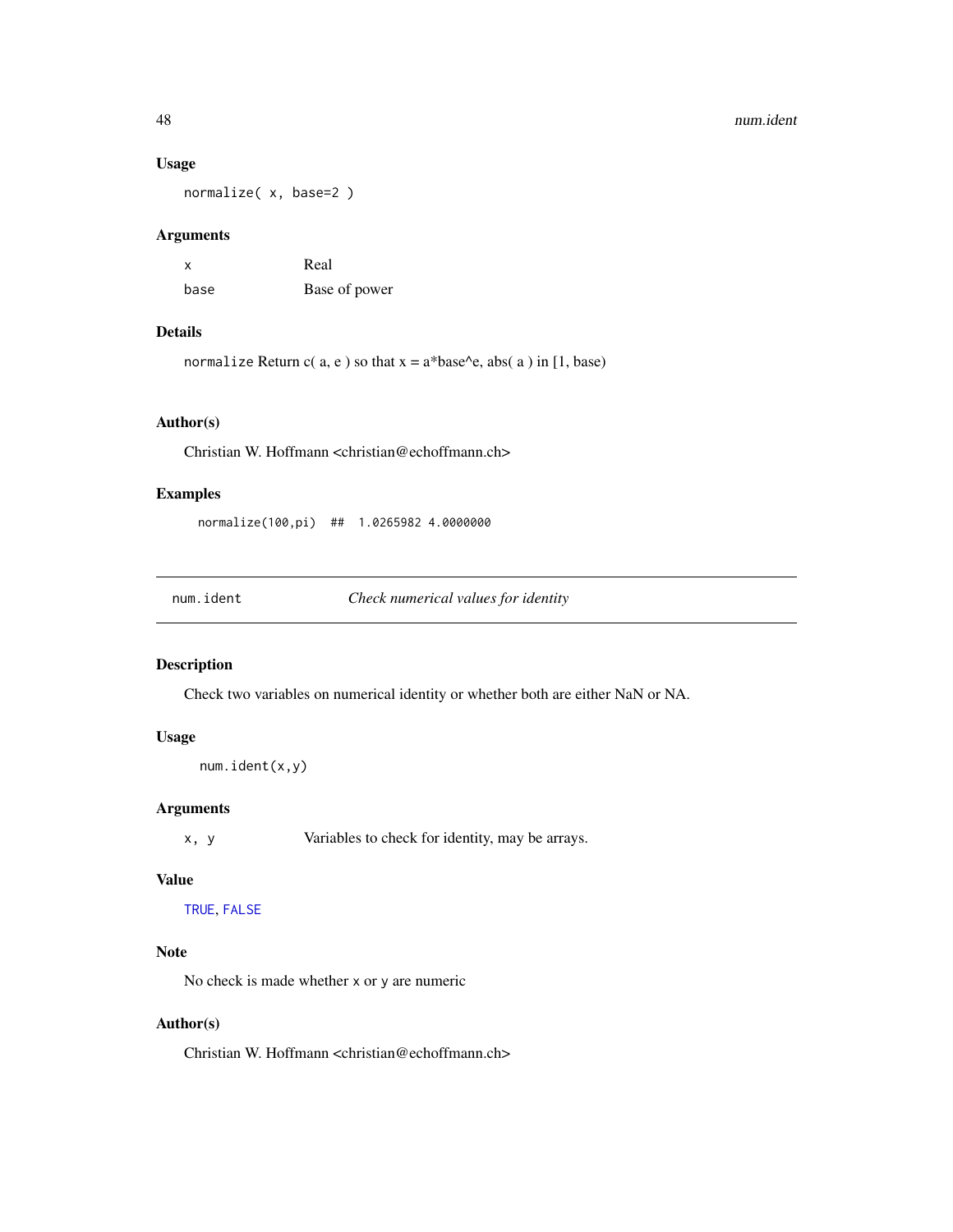#### num2Latex 49

## Examples

```
xxxx <- c(100,-1e-13,Inf,-Inf, NaN, pi, NA)
names(xxxx) <- formatC(xxxx, dig=3)
(aaaa <- outer(xxxx,xxxx,function(x,y) num.ident(x,y)))
all((aaaa & !is.na(aaaa)) == (row(aaaa) == col(aaaa)))
# aaaa has TRUE only on the diagonal, i.e. identity works correctly
```
num2Latex *Convert numeric containing e+-power*

## Description

Latex string with power notation

#### Usage

 $num2Later(x, digits = 0)$ 

#### Arguments

|        | numerical vector                        |
|--------|-----------------------------------------|
| digits | digits to show, see also options scipen |

### Value

Vector of strings representing the given numbers,  $xe-y \rightarrow \$x$ . 10 ^-y\$

## Author(s)

<dimitris.rizopoulos@med.kuleuven.be>

```
z <- c(1.5, 5e-12, 2.33e-03, 8.12e+10, 2)
num2Latex(z) # 1.5, 5 \cdot 10^{-12}, 0.00233, 8.12 \cdot 10^{10}, 2
num2Latex(z, 2) # 1.5, 5 \cdot 10^{-12}, 2.33 \cdot 10^{-3}, 8.12 \cdot 10^{10}, 2
num2Latex(z, -3) # 1.5, 5 \cdot 10^{-12}, 0.00233, 81200000000, 2
```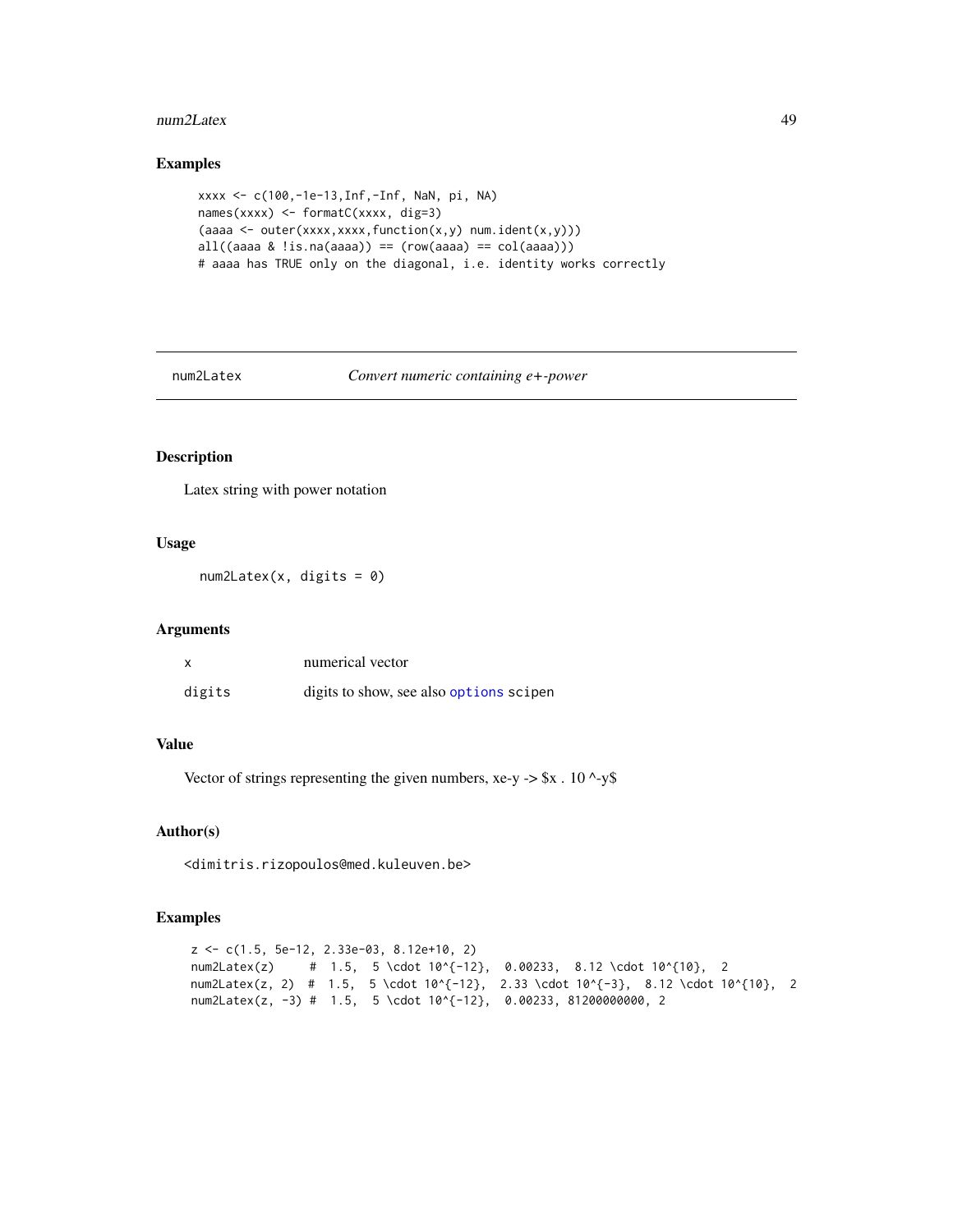numberof counts the number elements that satisfy a condition.

#### Usage

numberof(x, f)

## Arguments

| X | Numerical array.                                          |
|---|-----------------------------------------------------------|
|   | Logical function emulating the condition to be satisfied. |

# Author(s)

Christian W. Hoffmann <christian@echoffmann.ch>

## Examples

numberof(c(1:100, NA, NA, NaN), function(x) !is.na(x))

numer *Number theoretic functions*

## Description

Simple number theoretic functions

## Usage

```
scm( m, n )
EulerPhi( n )
gcd( a, b )
Euclid( a, b )
Inv(a, n)
modexp( a, b, n )
```
## Arguments

a,b,m,n Integer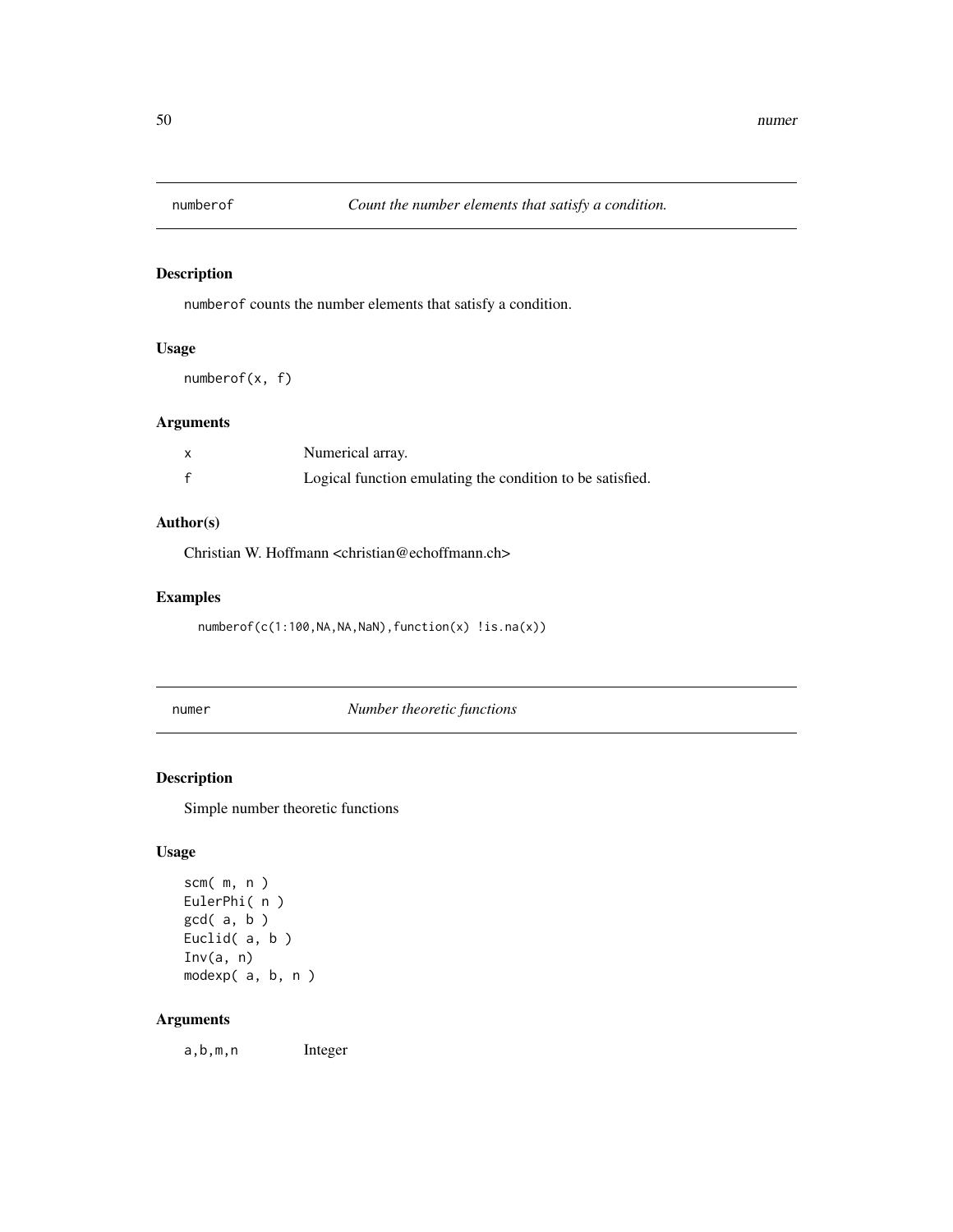#### padding 51

### Value

EulerPhi Eulers totient function = number of divisors of n. scm, gcd Smallest common multiple, Greatest common divisor. Euclid Computes x, y from a, b such that the equation  $a*x + b*y =$ gcd(m,n) is satisfied. Inv Modular inverse in a finite ring, NA if not exists. modexp Exponentiation modulo an integer via binary decomposition of exponent.

## Author(s)

Christian W. Hoffmann <christian@echoffmann.ch>

## Examples

```
scm(35,133) # 665
gcd(35,133) # 7
Euclid(35,133) # 4 -1 7, meaning 4*35 + (-1)*133 = 7EulerPhi(60) # 16
modexp(3,10,7) # 4
```
padding *Padding a string with justification*

## Description

padding Pads a string.

#### Usage

```
padding(str, space, with, to=c("left","right","center"))
```
#### Arguments

| str   | String to be padded.                                        |
|-------|-------------------------------------------------------------|
| space | Resulting length of padded string.                          |
| with  | String to pad with. Will be repeated as often as necessary. |
| to    | Mode of padding, one of "left", "right", "center".          |

# Value

A string

## Author(s)

Christian W. Hoffmann <christian@echoffmann.ch>

```
padding("My string",25,"XoX","center")
# [1] "XoXXoXXoMy stringXXoXXoXX"
```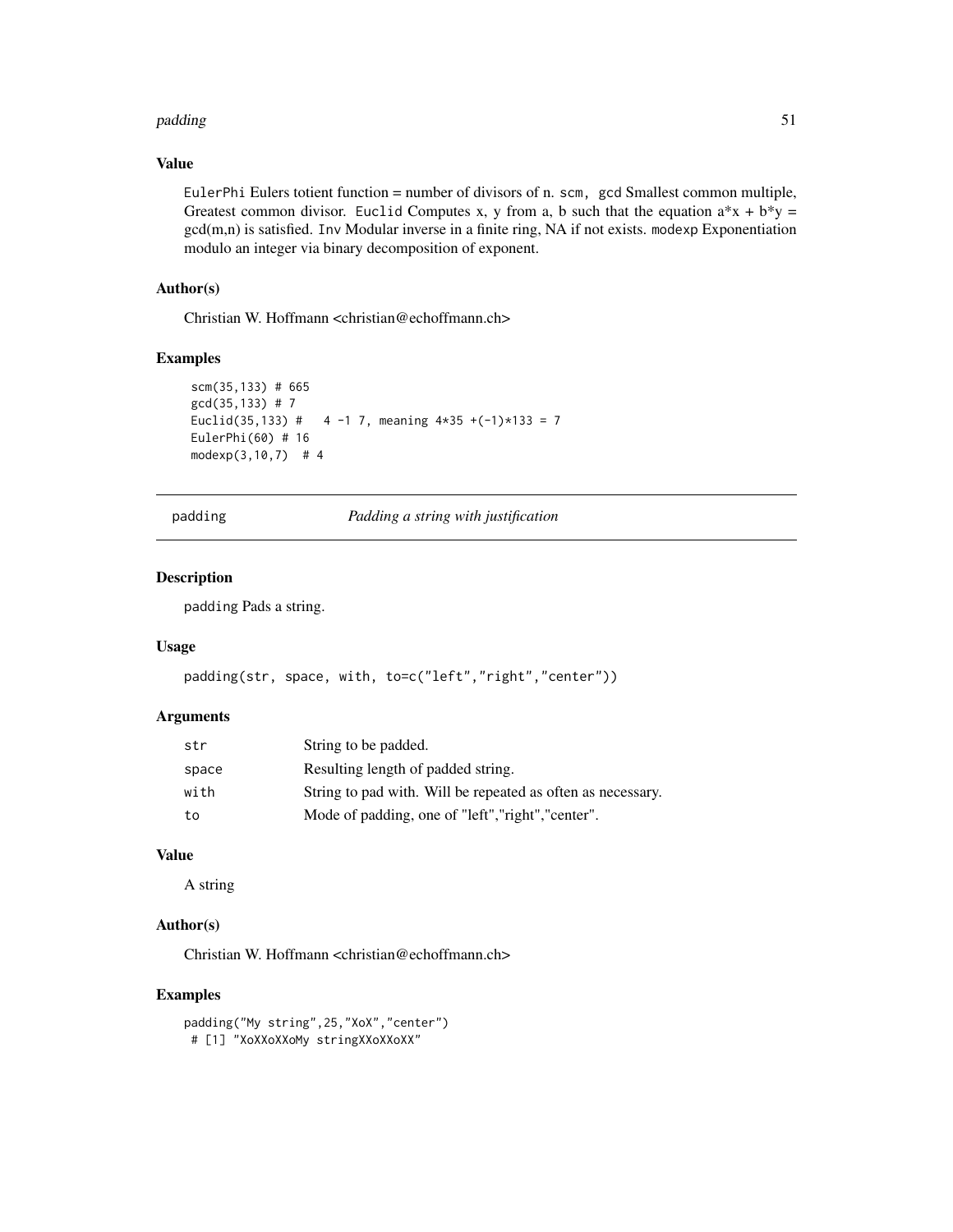Functions which can be used instead of the default functions in panel plots.

## Usage

```
panel.hist(x, ...)
panel.cor(x, y, digits=2, prefix="", cex.cor)
```
#### Arguments

| x, y      | variables defining the contents of the panel.                              |
|-----------|----------------------------------------------------------------------------|
| digits    | Number of decimals after dot with which correlations will be printed.      |
| prefix    | Prefix text for numbers.                                                   |
| cex.cor   | Determines height of printed digits, may be missing.                       |
| $\ddotsc$ | graphical parameters can be supplied, see function definition for details. |

### Author(s)

 $??$ 

### Examples

```
n <- 1000; a <- rnorm(n,mean=1)
x \leftarrow \text{matrix}(c(a,a+2 \times log(runif(n)),a^2+0.2 \times rnorm(n,mean=1)),nrow = n)pairs(x,lower.panel=panel.smooth, diag.panel=panel.hist,
upper.panel=panel.cor, labels = c("rnorm","rnorm+log(runif)","rnorm^2"))
```
pasteInfix *Paste(infix)*

## Description

Paste as infix

# Usage

a %+% b

### Arguments

a, b objects, will be coerced to character vectors.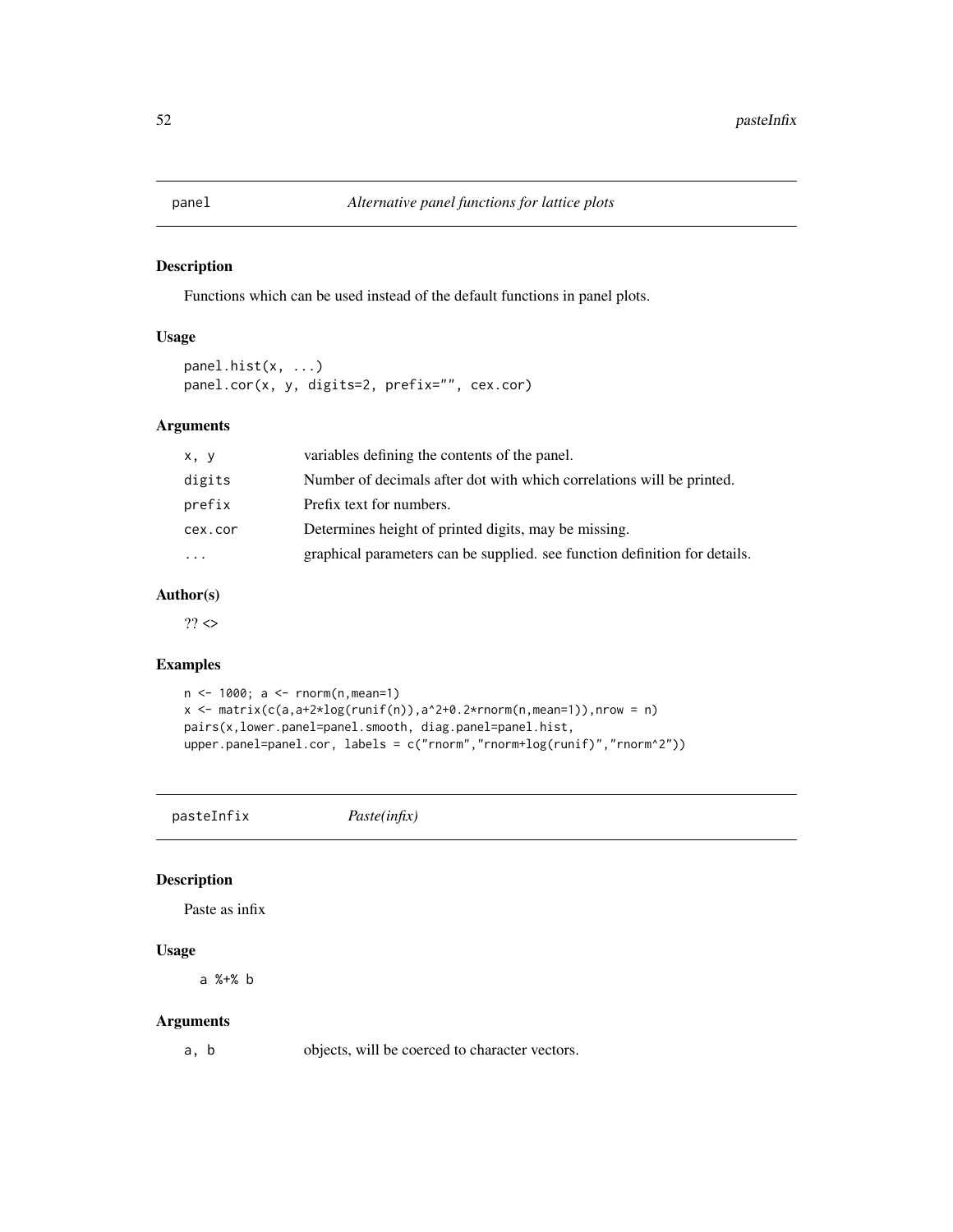## pasteRound 53

# Details

```
%+% is currently defined as
"%*%" < - function(a,b) paste0(a,b)
```
## Value

see Details.

#### Author(s)

christian@echoffmann.ch>

## See Also

String manipulation with [paste](#page-0-0), [as.character](#page-0-0), [substr](#page-0-0), [nchar](#page-0-0), [strsplit](#page-0-0); further, [cat](#page-0-0) which concatenates and writes to a file, and [sprintf](#page-0-0) for C like string construction.

## Examples

"I am" %+% "very" %+%" hungry" # [1] "I am hungry"

pasteRound *Paste rounded values*

### Description

Paste rounded values

## Usage

```
pasteRound(..., digits=16, sep=" ", collapse=NULL)
```
## Arguments

| $\cdot$ $\cdot$ $\cdot$ | list of arguments to be pasted.              |
|-------------------------|----------------------------------------------|
| digits                  | Integer, argument to round.                  |
|                         | sep, collapse Character, arguments to paste. |

## Value

The concatenation of formatted values

#### Author(s)

Dimitris Rizopoulos <dimitris.rizopoulos@med.kuleuven.ac.be>, adapted by Christian Hoffmann <christian@echoffmann.ch>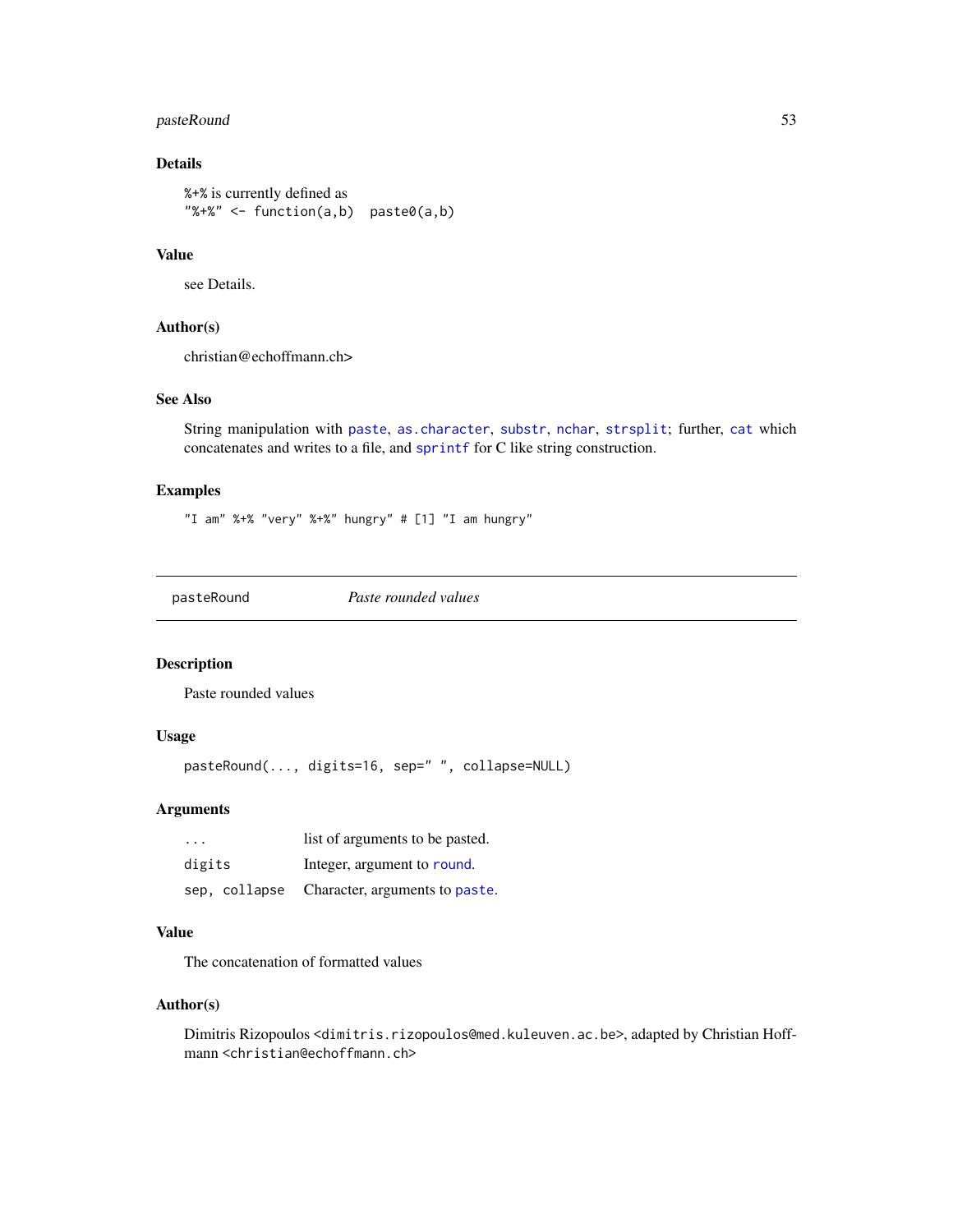### Examples

```
x \le - rnorm(3)
x
matrix(pasteRound("x1=", x[1], ", x2=", x[2], ", x3=", x[3], sep="",
collapse=","),ncol=1)
matrix(pasteRound("x1=", x[1], ", x2=", x[2], ", x3=", x[3], digits=3,
 sep="$", collapse="_"),ncol=1)
```
plotSymbols *Plot symbols, colours, and allow to choose*

## Description

A plot of symbols is generated. By clicking the mouse on a symbol the numeric codes are given in ASCII, octal, hex. Plot symbols depending on font.

## Usage

```
plotSymbols(interactive=FALSE)
availableors(int = 0:6)plotSymbolsFonts(fn=1)
```
## Arguments

| interactive | allow choice of symbols                    |
|-------------|--------------------------------------------|
| indx        | indices of panels showing 100 colours each |
| fn          | a font number $1 \ldots 5$                 |

## Value

list of

| ch  | character value of symbol |
|-----|---------------------------|
| dec | decimal value of symbol   |
| hex | hex value of symbol       |
| oct | octal value of symbol     |

## Note

To turn off the click-bell do 'options(locatorBell=FALSE)' (see ?locator).

## Author(s)

Henrik Bengtsson <hb@maths.lth.se>, adapted by Christian W. Hoffmann, <christian@echoffmann.ch>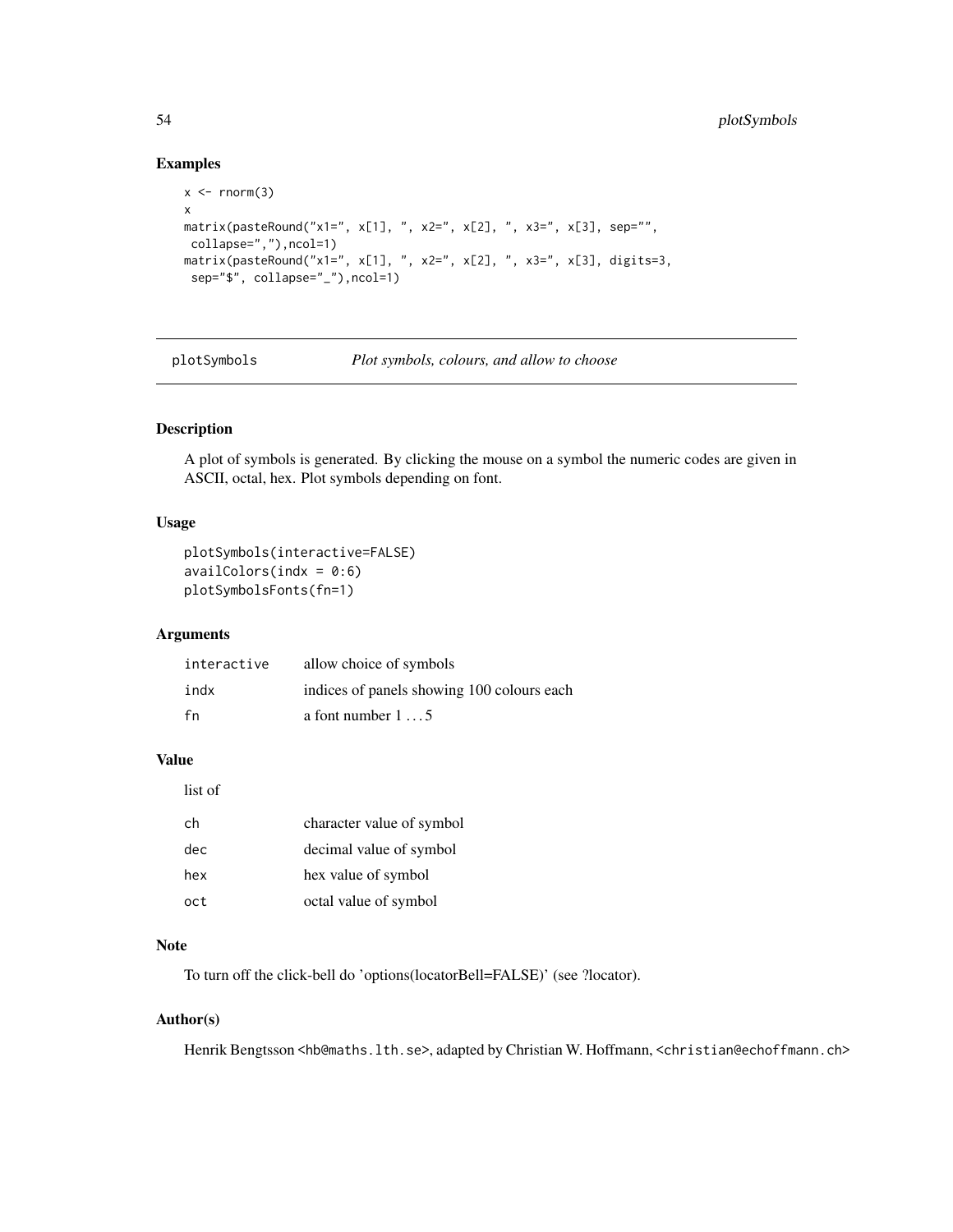### Examples

```
# A first impression:
  opar \leq par(mfrow=c(1,2))
n<-1:34; plot(n,pch=n) # There is a gap between 25 and 34
plotSymbols(TRUE)
par(opar)
```

| I<br>$\sim$ | $\sim$ |
|-------------|--------|

Plot depending on switch, Create multiple plots with title and time *stamp*

#### <span id="page-54-0"></span>Description

- pltCharMat uses output from [charMat](#page-45-1) to plot numerical matrices as characters. - pltRCT executes a (series of) plotting function(s) under the control of some useful switches, may be useful in [source](#page-0-0). - histRCT creates a (series of) histogram(s), uses pltRCT. - SplomT creates a scatterplot matrix with a) covariances (with script size proportional to size) in the upper triangle, b) histograms (with smoothing) and variable names in the diagonal, and c) scatterplot with smoothes in y and x direction in the lower triangle, stressing high correlations by nearly parallel lines. See figure in other documentation.

### Usage

```
pltCharMat(m,...)
pltRCT(rows, cols, tit="", f = function(x) 0, cex = 1.5,
    reset = TRUE, outer = TRUE, oma = c(2, 2, 4, 2), mar = c(4, 4, 2, 1))
histRCT(data, rows = round(sqrt(ncol(data))),
    cols = ceiling(ncol(data)/rows), breaks = "Sturges",
    mainL = deparse(substitute(data)), mainC = colnames(eval(substitute(data))))
SplomT(data, mainL = deparse(substitute(data)), xlabL = "",
   hist = "h", adjust = 1, hist.col = trellis.par.get("strip.background")$col[5],
     cex.diag = 1, h.diag=0.4, colYonX = "red", colXonY = "blue", ...)
```
#### Arguments

| m            | Numerical matrix                                                                                                   |
|--------------|--------------------------------------------------------------------------------------------------------------------|
| tit          | Overall title for plot. A vector of one or two elements. If an element is an<br>expression, plotmath will be used. |
| rows         | Number of rows of panels                                                                                           |
| cols         | Number of columns of panels                                                                                        |
| $\mathbf{f}$ | A function to plot the individual plot panels. It can also be a statement sequence<br>$\{\ldots\}.$                |
| cex          | Font size used for tit                                                                                             |
| reset        | Should previous rows, cols be restored after execution. See note                                                   |
| outer        | Passed on to meext.                                                                                                |

plt 55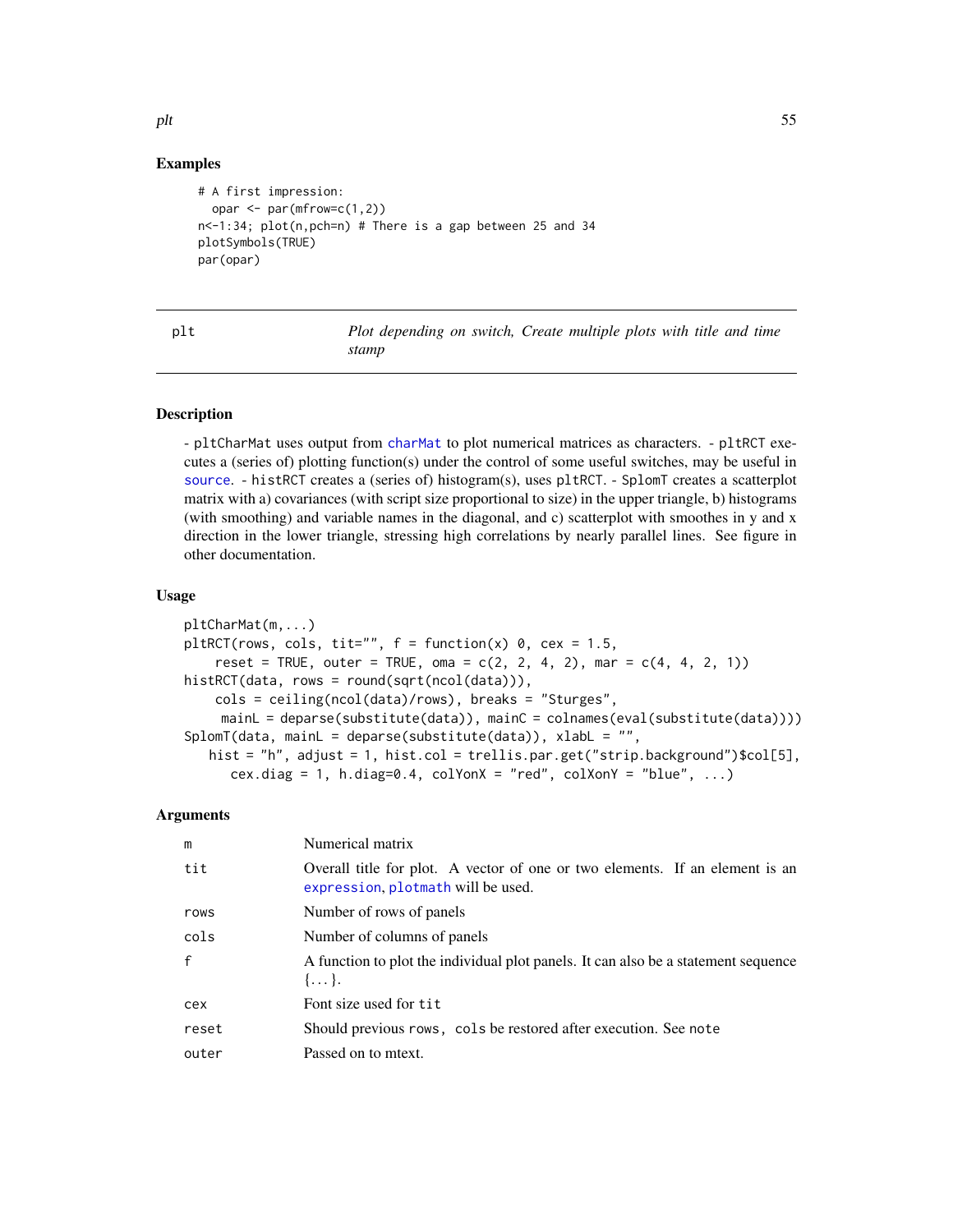| oma              | Outer margin used in initial par $(\dots)$ .                                                                                                  |  |
|------------------|-----------------------------------------------------------------------------------------------------------------------------------------------|--|
| mar              | Lines of margin used in initial par $(\dots)$ .                                                                                               |  |
| data             | Matrix or dataframe containing data, varibles in columns                                                                                      |  |
| breaks           | Breaks for histogram                                                                                                                          |  |
| mainL            | Label on top of scatterplot matrix or matrix of histograms                                                                                    |  |
| mainC            | Labels on top of each of the histograms, should be character vector of length $=$<br>number of columns of data                                |  |
| xlabL            | Label for x axis                                                                                                                              |  |
| hist             | "h" = histogram, "d" = density curve, "b" = both                                                                                              |  |
| adjust           | factor to adjust smoothing window for density curve                                                                                           |  |
| hist.col         | colour for the bars of the histograms                                                                                                         |  |
| cex.diag         | correction factor for font height of correlations and names in the diagonal                                                                   |  |
| h.diag           | placement of the variable name in the diagonal panel, $=0$ means on the lower<br>border, $= 0.5$ in the middle between lower and upper border |  |
| colYonX, colXonY |                                                                                                                                               |  |
|                  | colour of smoothing lines, y on x and x on y                                                                                                  |  |
| $\cdots$         | Parameters passed on to upper.panel, lower.panel, diag.panel                                                                                  |  |

## Value

These functions are called for their side effect to produce a plot.

## **WARNING**

The sequence of functions contained in f MUST NOT contain any call to [postscript](#page-0-0), because this would try to open another ps device without closing the old one!

#### Note

oldpar  $\lt$ - par(mfrow = c(rows, cols), oma=oma,mar=mar) is called at the beginning of pltRCT. Uses [splom](#page-0-0), [lattice:extend.limits]extend.limits, and [datetime](#page-14-0) .

If you have n panels you want to plot in a nearly quadratic arrangement, use rows = round(sqrt(n)), cols=ceiling(n/rows) (tending to slightly "landscape"). This is very similar to [n2mfrow](#page-0-0). histRCT drops columns with less than 2 legal (non-NA) values. For empty matrices no plot will be generated.

## Author(s)

Christian W. Hoffmann, <christian@echoffmann.ch>, with the assistance of Deepayan Sarkar <Deepayan.Sarkar@r-project.org>.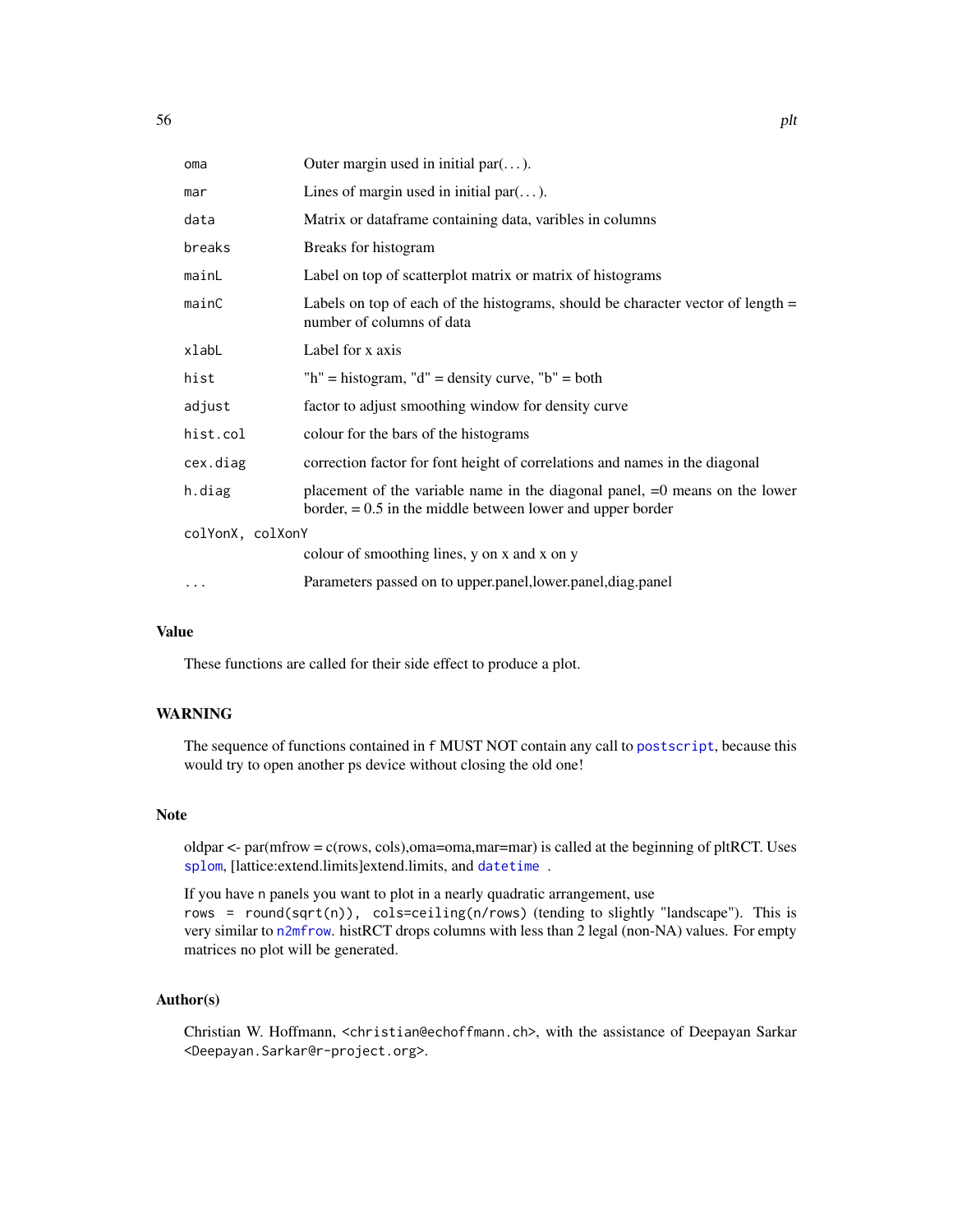#### pointfit 57

#### Examples

```
x <- rnorm(100); y <- rnorm(100)+1; z <- y+rlnorm(100)
pltRCT(1,1,f={plot(x,y,xlab="data with trend");
  abline(reg=lm(y~x),lty=2);points(x,z,pch=3)})
nr <- 100; nc <- 8;
data <- as.data.frame(matrix(rnorm(nr*nc),nrow=nr,ncol=nc))
data[,nc] <- data[,nc-2] + 0.3*data[,nc-1] #generate higher correlations
data[,nc-1] \le data[,nc-1] + 0.9*data[,nc]
colnames(data)<-paste("vw",letters[1:nc],sep="")
SplomT(data,mainL="",hist="d",cex.diag=0.6,hist.col="green")
SplomT(data,mainL="",hist="b",adjust=0.4,cex.diag = 0.5)
pltRCT(1, 1, tit='1 by 1 plot", f=plot(y, x-3*y))nr <- 25; nc <- 16
pltRCT(1, 2, f={plot(x,y,xlab="my x")
 m <- matrix(rnorm(nr*nc),nrow=25,ncol=nc)
  pltCharMat(m,cex=0.5,col="red")
})
```
pointfit *Least squares fit of point clouds, or the 'Procrustes' problem.*

## Description

Find a transformation which consists of a translation tr and a rotation Q multiplied by a positive scalar f which maps a set of points x into the set of points  $xi : xi = f * Q * x + tr + error$ . The resulting error is minimized by least squares.

#### Usage

pointfit(xi,x)

#### Arguments

|    | Matrix of points to be mapped. Each row corresponds to one point. |
|----|-------------------------------------------------------------------|
| хi | Matrix of target points. Each row corresponds to one point.       |

## Details

The optimisation is least squares for the problem  $xi : xi = f * Q * x + tr$ . The expansion factor f is computed as the geometric mean of the quotients of corresponding coordinate pairs. See the program code.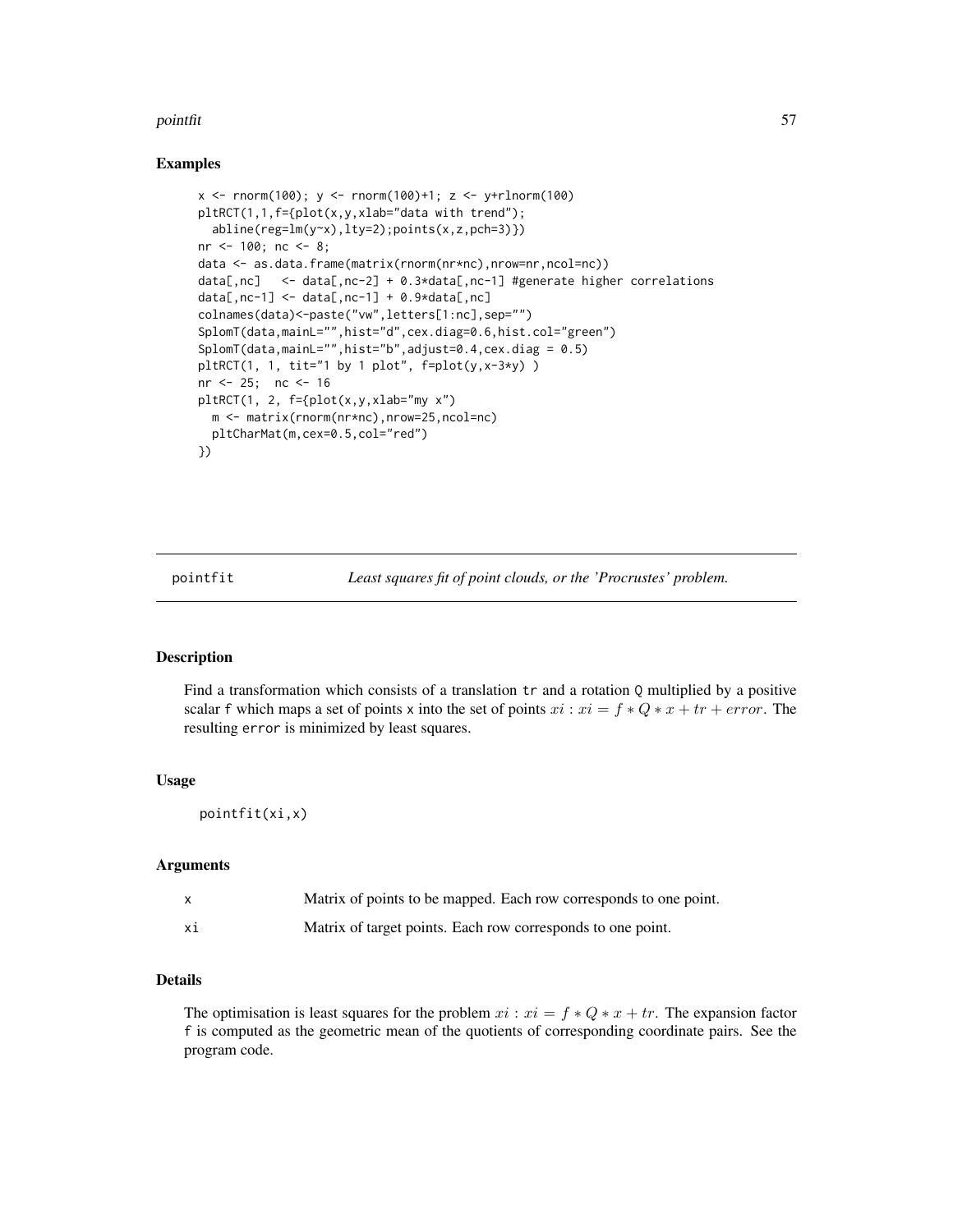58 pointfit and the set of the set of the set of the set of the set of the set of the set of the set of the set of the set of the set of the set of the set of the set of the set of the set of the set of the set of the set

## Value

A list containing the following components:

| 0            | The rotation.                         |
|--------------|---------------------------------------|
| $\mathsf{f}$ | The expansion factor.                 |
| t.r          | The translation vector.               |
| res          | The residuals xi - $f * Q * x + tr$ . |

### Author(s)

Walter Gander, <gander@inf.ethz.ch>, <http://www.inf.ethz.ch/personal/gander/> adapted by Christian W. Hoffmann <christian@echoffmann.ch>

#### References

"Least squares fit of point clouds" in: W. Gander and J. Hrebicek, ed., Solving Problems in Scientific Computing using Maple and Matlab, Springer Berlin Heidelberg New York, 1993, third edition 1997.

#### See Also

[rotL](#page-9-0) to generate rotation matrices

```
# nodes of a pyramid
 A <- matrix(c(1,0,0,0,2,0,0,0,3,0,0,0),4,3,byrow=TRUE)
 nr < - nrow(A)v \leq c(1, 2, 3, 4, 1, 3, 4, 2) # edges to be plotted
# plot
 # points on the pyramid
 x < -matrix(c(0,0,0,0.5,0,1.5,0.5,1,0,0,1.5,0.75,0,0.5,
2.25,0,0,2,1,0,0),
   7,3,byrow=TRUE)
 # simulate measured points
 # theta \le runif(3)
 theta \leftarrow c(pi/4, pi/15, -pi/6)
 # orthogonal rotations to construct Qr
 Qr <- rotL(theta[3]) %*% rotL(theta[2],1,3) %*% rotL(theta[1],1)
 # translation vector
 # tr < -runif(3) *3tr < -c(1,3,2)# compute the transformed pyramid
 fr <-1.3B \leftarrow fr * A %* Qr + outer(rep(1,nr),tr)
 # distorted points
 # xi <- fr * x + outer(rep(1,nr),tr) + rnorm(length(x))/10
 xi <- matrix(c(0.8314,3.0358,1.9328,0.9821,4.5232,2.8703,1.0211,3.8075,1.0573,
0.1425,4.4826,1.5803,0.2572,5.0120,3.1471,0.5229,4.5364,3.5394,1.7713,
```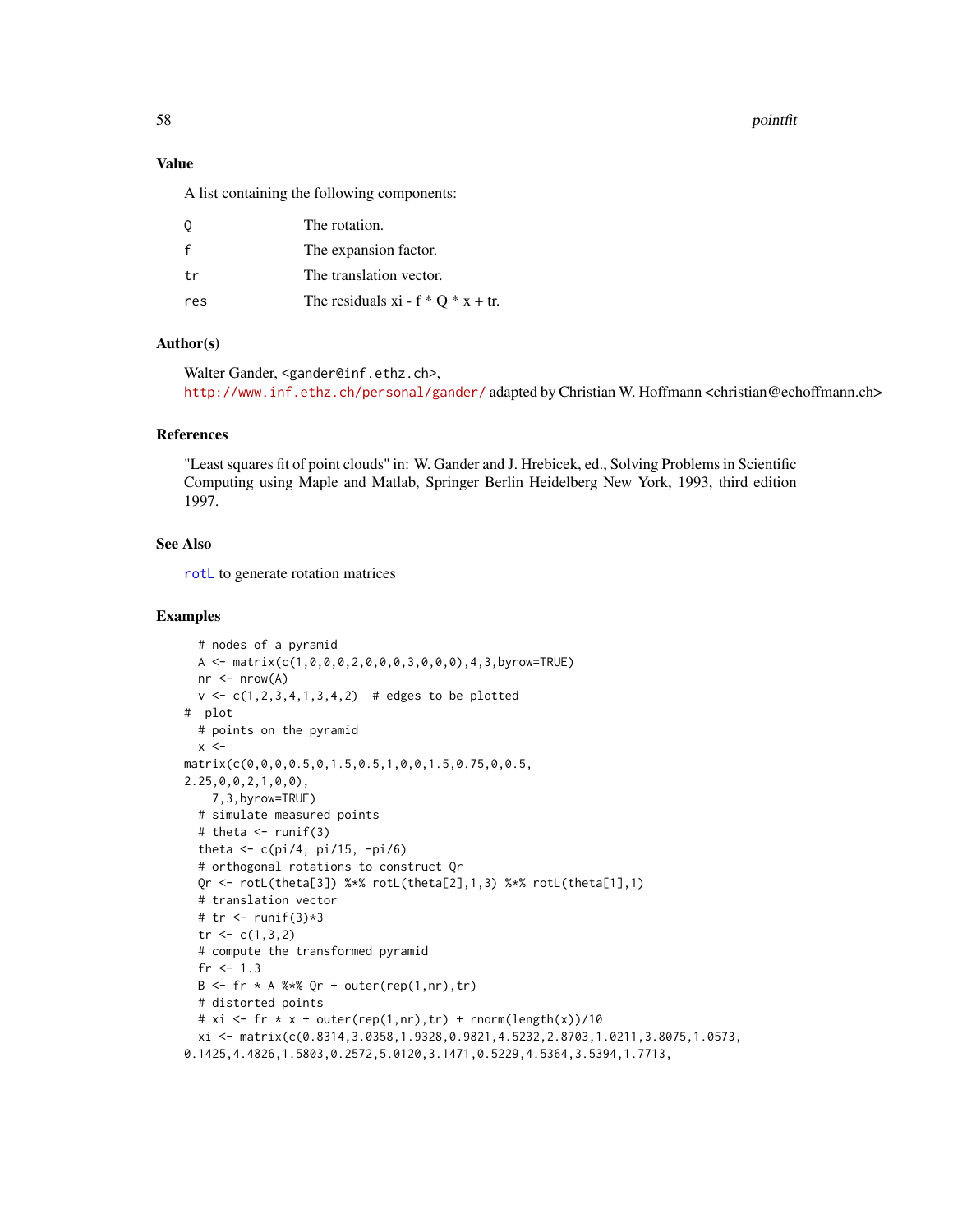#### printP 59

```
3.3987,1.9054),7,3,byrow=TRUE)
  (pf \leftarrow pointfit(xi, x))# the fitted pyramid
 (C <- A %*% pf$Q + outer(rep(1,nrow(A)),pf$tr)) ## !!!!!! %*% instead of %*%
 # As a final check we generate the orthogonal matrix S from the computed angles
 # theta and compare it with the result pf$Q
 Ss <- rotL(theta[3])
 range(svd(Ss*pf$factor - pf$Q)$d) # 6.652662e-17 1.345509e-01
```

|    |   |   | Ť |  |
|----|---|---|---|--|
| ۱r | L | n |   |  |
|    |   |   |   |  |
|    |   |   |   |  |
|    |   |   |   |  |

Print without square brackets, expression values together with their *call strings*

### Description

These functions may be helpful for documenting ongoing work using sink().

- catn(...) is shorthand for cat(...); cat("\n")
- pn() is shorthand for cat("\n") which is awkward for me to type.
- prinV prints a vector without [], in fix format.
- prinM prints a matrix without [], in fix format.
- prinT prints an array, TAB delimited.
- prinE(xsv, ...) prints a string expression and its evaluation in the form "xsv = evaluation", in vector form. The string may contain "'commenting text'; expression(s)", but only the last expression will be evaluated.

- prinL(xs, ...) prints a string expression and its evaluation in the form "xs" newline evaluation".

- prinP(xs) prints a string argument and evaluates it i.e. the body of the function evaluated should contain print and cat statements.

– The variants N. . . prepend a linefeed.

#### Usage

```
\text{catn}(\ldots)pn()
prinV(x,after=2,before)
prinM(x,after=2,before)
prinT(x,rownam=FALSE,colnam=FALSE)
prinE(xsv,...)
prinL(xs,...)
prinP(xs)
```
### **Arguments**

| X      | A numerical vector or matrix.                    |
|--------|--------------------------------------------------|
| before | See formatFix, the number of decimals before "." |
| after  | See formatFix, the number of decimals after ".". |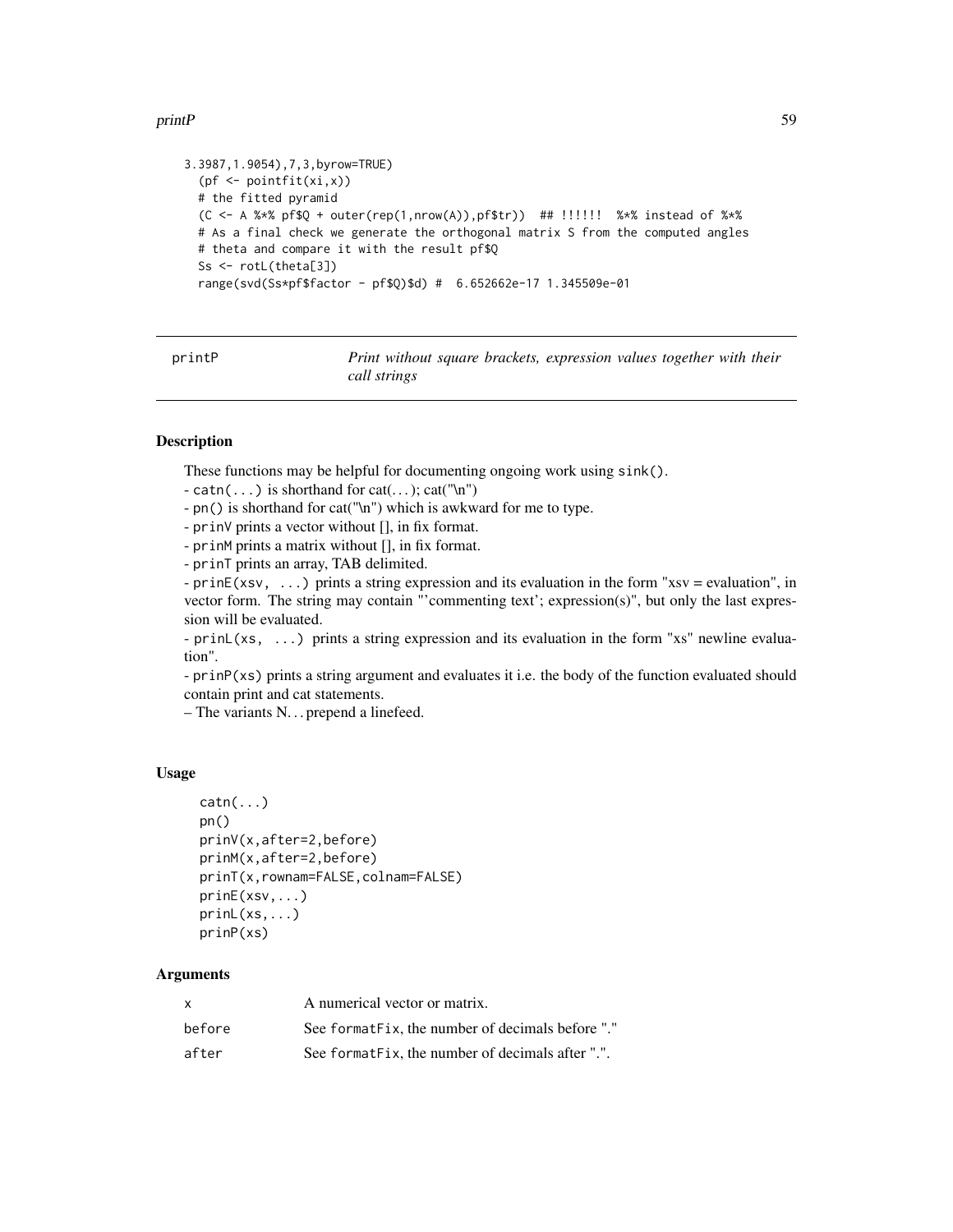60 printP

| rownam     | Should row names be printed.               |
|------------|--------------------------------------------|
| colnam     | Should column names be printed.            |
| <b>XSV</b> | A string representing a vector expression. |
| <b>XS</b>  | A string representing an expression.       |
|            | Additional parameters for print.           |
|            |                                            |

## Author(s)

Christian W. Hoffmann <christian@echoffmann.ch>

```
xx <- options(digits=7)
x \leq - matrix(c(5,3,2,7,8.235,exp(1),pi,0,99),3,3)
m \leq matrix(c("a","b c","d","ff"," x","","7","8","99"),3,3)
dimnames(x) <- list(c("r1","r2","r3"),c("c1","c2","c3"))
prinV(as.vector(x))
# 5.00 3.00 2.00 7.00 8.24 2.72 3.14 0.00 99.00
prinM(x,,3)
# 5.00 7.00 3.14
# 3.00 8.24 0.00
# 2.00 2.72 99.00
prinT(x,TRUE,TRUE)
# c1 c2 c3
# r1 5 7 3.14159265358979
# r2 3 8.235 0
# r3 2 2.71828182845905 99
prinT(c(c1="a",c2="b c",c3="d",c4="ff",c5=" x"),TRUE)
# c1 c2 c3 c4 c5
# a b c d ff x # the tabs are not visible here
prinT(c(c1=5,c2=7,c3=1,c4=3),TRUE)
# 5 7 1 3 # the tabs are not visible here
####prinE("x")
# x =[1] 5.000000 3.000000 2.000000 7.000000 8.235000 2.718282 3.141593
# [8] 0.000000 99.000000
####prinE("'This is a comment: ';3+5;pi-3",digits=4)
# 'This is a comment: ';3+5;pi-3 =[1] 0.1416
prinL("x")
# x
# c1 c2 c3
# r1 5 7.000000 3.141593
# r2 3 8.235000 0.000000
# r3 2 2.718282 99.000000
```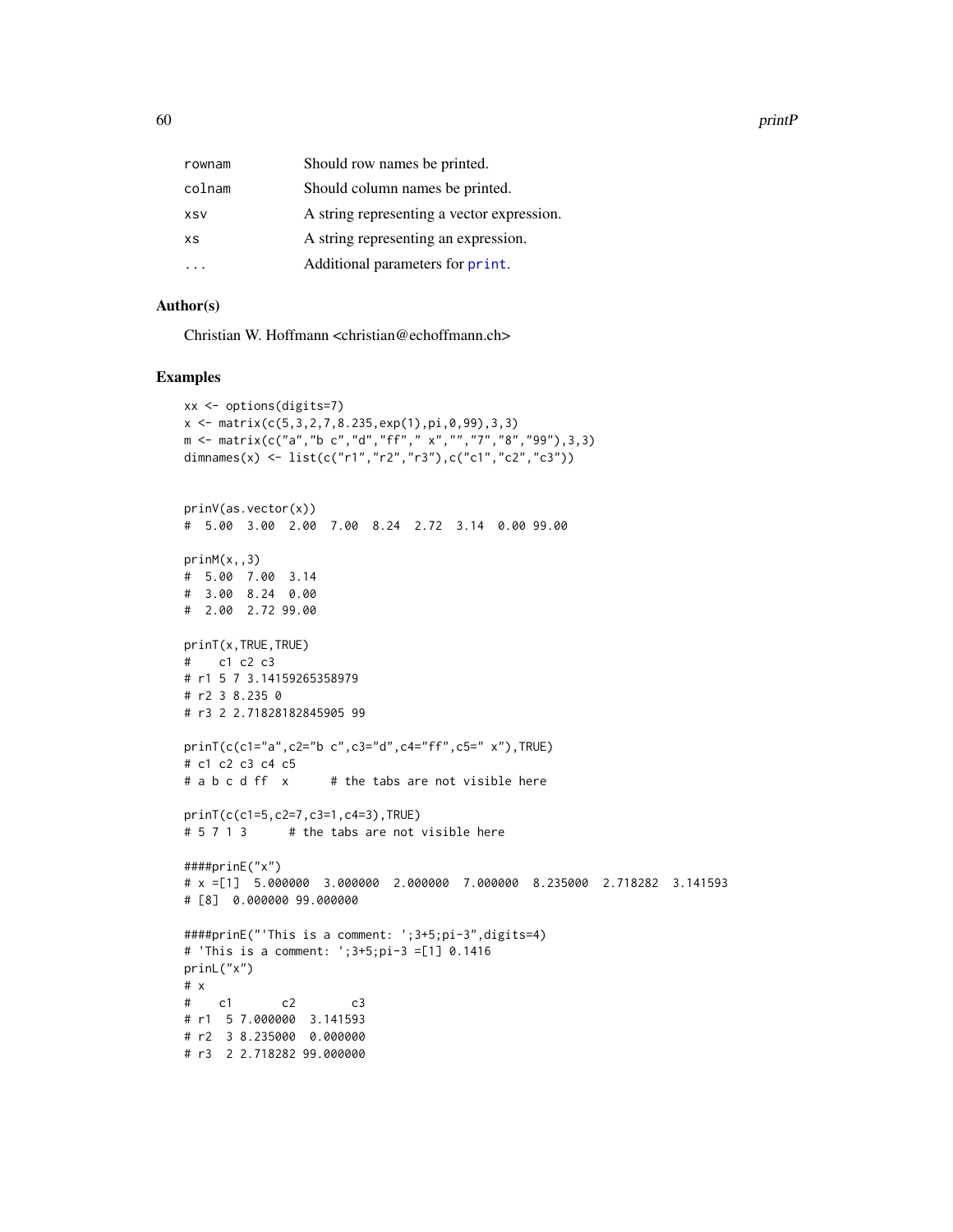```
catt <- function(x) {cat("This function will write '",x,"' on one line\n") }
y <- prinP("catt(32)");
# catt(32)
# This function will write ' 32 ' on one line
####prinE("y ")
# y =[1] "catt(32)"
prinL("y ")
# y
# [1] "catt(32)"
prinP("y ")
# y
options(digits=xx$digits)
```
progress.meter *Monitor the progress of a repetitive calculation.*

#### Description

progress.meter writes a symbol to the output at each invocation. The symbol is usually a ".", a "+" if i %% == 0, and (i %/% 10) %% 10 if i %% 10 == 0. If i %% 50 == 0, a line break will be written and i printed.

#### Usage

progress.meter(i) # inside a function or loop

#### Arguments

i Integer.

#### Value

invisible(NULL).

#### Author(s)

Christian W. Hoffmann <christian@echoffmann.ch>

```
n \leq 1 # adjust
for (i in 0:250) {
 kk < -0for (mm in 1:10^n) {
   kk <- kk+1 # do something time consuming
```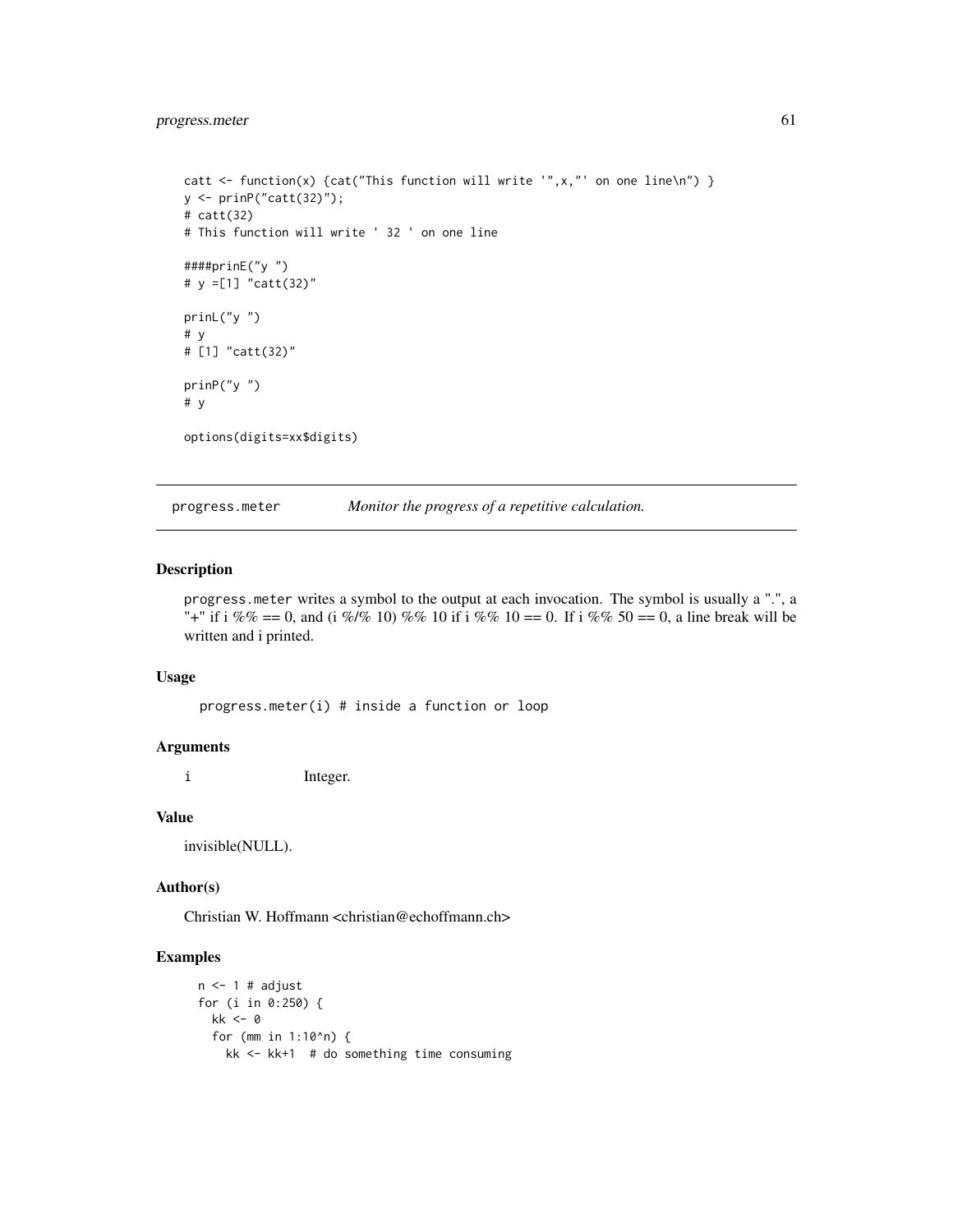```
}
   progress.meter(i)
 }
 cat("")
\# 0....+....1....+....2....+....3....+....4....+....
\# 50....+....6....+....7....+....8....+.....9....+....
```
qnorm.appr *Approximation to the inverse normal distribution function.*

#### Description

qnorm.ap\* approximate the normal quantile function. They compute x such that  $P(x) = Prob(X \leq$  $x) = p.$ 

#### Usage

 $qnorm.append(p, mean = 0, sd = 1, lower.tail = TRUE, log.p = FALSE)$ qnorm.app4(p, mean =  $0$ , sd = 1, lower.tail = TRUE, log.p = FALSE) qnorm.ap16(p, mean =  $0$ , sd = 1, lower.tail = TRUE, log.p = FALSE)

#### Arguments

| р          | vector of probabilities.                                                             |
|------------|--------------------------------------------------------------------------------------|
| mean       | vector of means.                                                                     |
| sd         | vector of standard deviations.                                                       |
| log.p      | logical; if TRUE, probabilities p are given as $log(p)$ .                            |
| lower.tail | logical; if TRUE (default), probabilities are $P(X \le x)$ , otherwise, $P(X > x)$ . |

### Value

qnorm.ap\* gives the quantile function for the different approximations.

#### Warning

If  $p \leq \theta$  or  $p \geq 1$ , then NA will be returned.

If p is very close to 1, a serious loss of significance may be incurred in forming  $c := 1 - p$ , resulting in  $p = 0$ . In this case c should be derived, if possible, directly (i.e. not by subtracting p from 1) and evaluate  $qnorm(p,...,lower.tail=B)$  as  $qnorm(c,...,lower.tail = (B==FALSE)).$ 

### Note

[qnorm](#page-0-0).ap16 is the approximation used in qnorm. The others have an absolute error  $< 10^{-3}$  and 10<sup>−</sup><sup>4</sup> .

#### Author(s)

Christian W. Hoffmann <christian@echoffmann.ch>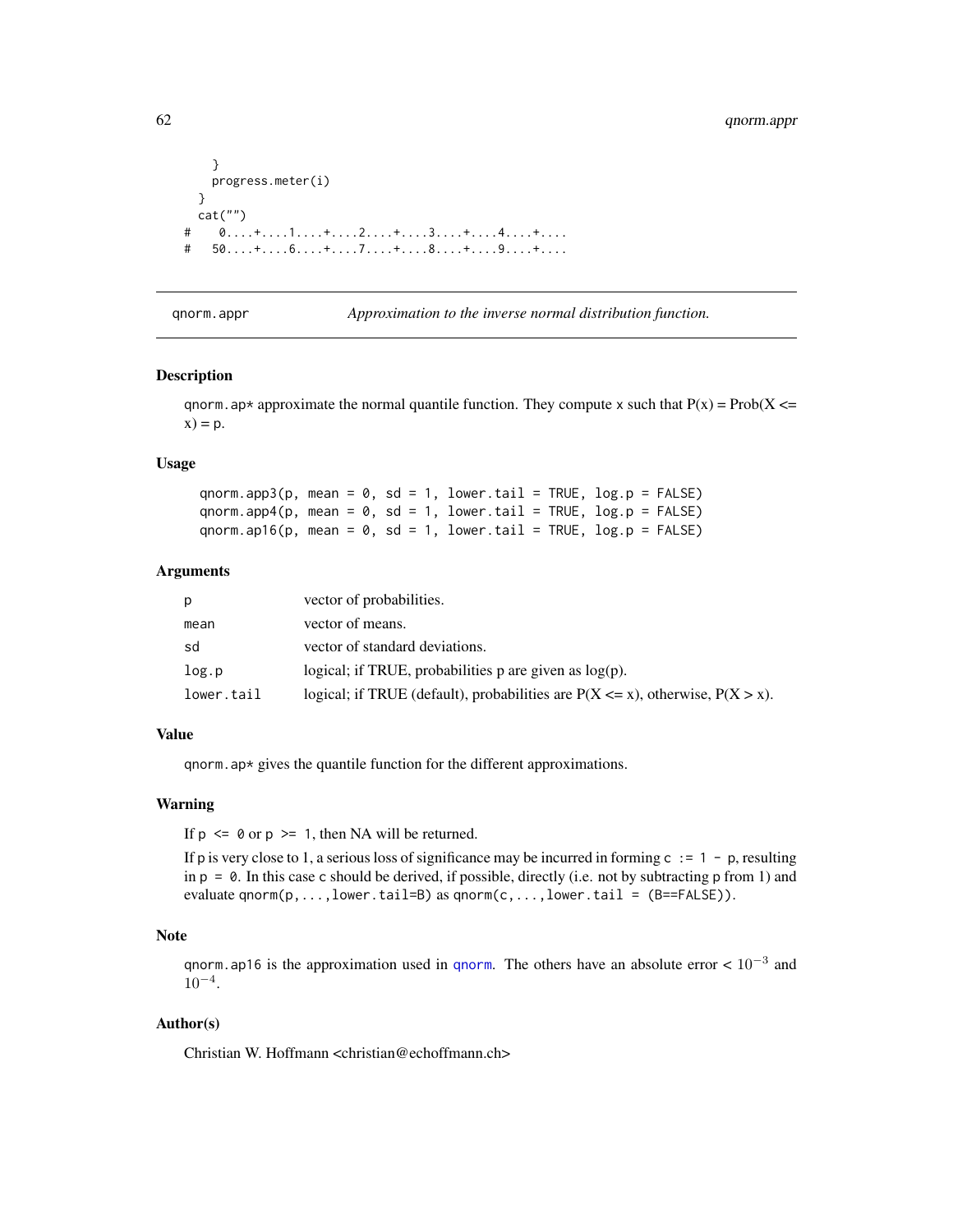## Source

qnorm.app3 and qnorm.app4: Abramowitz and Segun, Dover, 1968, formulae 26.2.22 and 26.2.23,

qnorm.ap16: Wichura, M. J., 1988. Algorithm AS 241: The Percentage Points of the Normal Distribution. Applied Statistics 37, 477-484.

## Examples

```
prec \le function(x,y,z=y) max(abs((x-y)/z)) # relative precision
 x2 <- -0.6744897501960817; p2 <- 0.25
 x0 <- -3.090232306167814; p0 <- 0.001
 xm <- -9.262340089798408; pm <- 1.0e-20
 x < -c((-100:0)/10, x2, x0, xm)p \le -pnorm(x)x3 \leftarrow qnorm.append(p)x4 \le qnorm.app4(p)
 x1 \leftarrow qnorm(ap16(p)# Check relative precision of approximations
 prec(x,x3,1) # 0.002817442
 prec(x,x4,1) # 0.0004435874
 prec(x, x1, 1) # 0.1571311 why so bad ?
 prec(x,qnorm(p),1) # 1.776357e-15
# Special values
 prec(qnorm.app3(p2),x2) # 0.004089976
 prec(qnorm.app3(p0),x0) # 0.0007736497
 prec(qnorm.app3(pm),xm) # 7.29796e-06
 prec(qnorm.app4(p2),x2) # 0.0004456853
 prec(qnorm.app4(p0),x0) # 9.381806e-05
 prec(qnorm.app4(pm),xm) # 4.151165e-05
 prec(qnorm.ap16(p2),x2) # 0
 prec(qnorm.ap16(p0),x0) # 2.874148e-16
 prec(qnorm.ap16(pm),xm) # 0.01211545
```
RCA *Check, build, install package in a unified manner.*

### Description

Check, build, install package in a unified manner.

#### Usage

RCA(dir,pkg,sw=0:6, echoonly=FALSE, verbose=TRUE)

## Arguments

| dir | character, path of (collection of) package(s) |
|-----|-----------------------------------------------|
| pkg | character, name of package                    |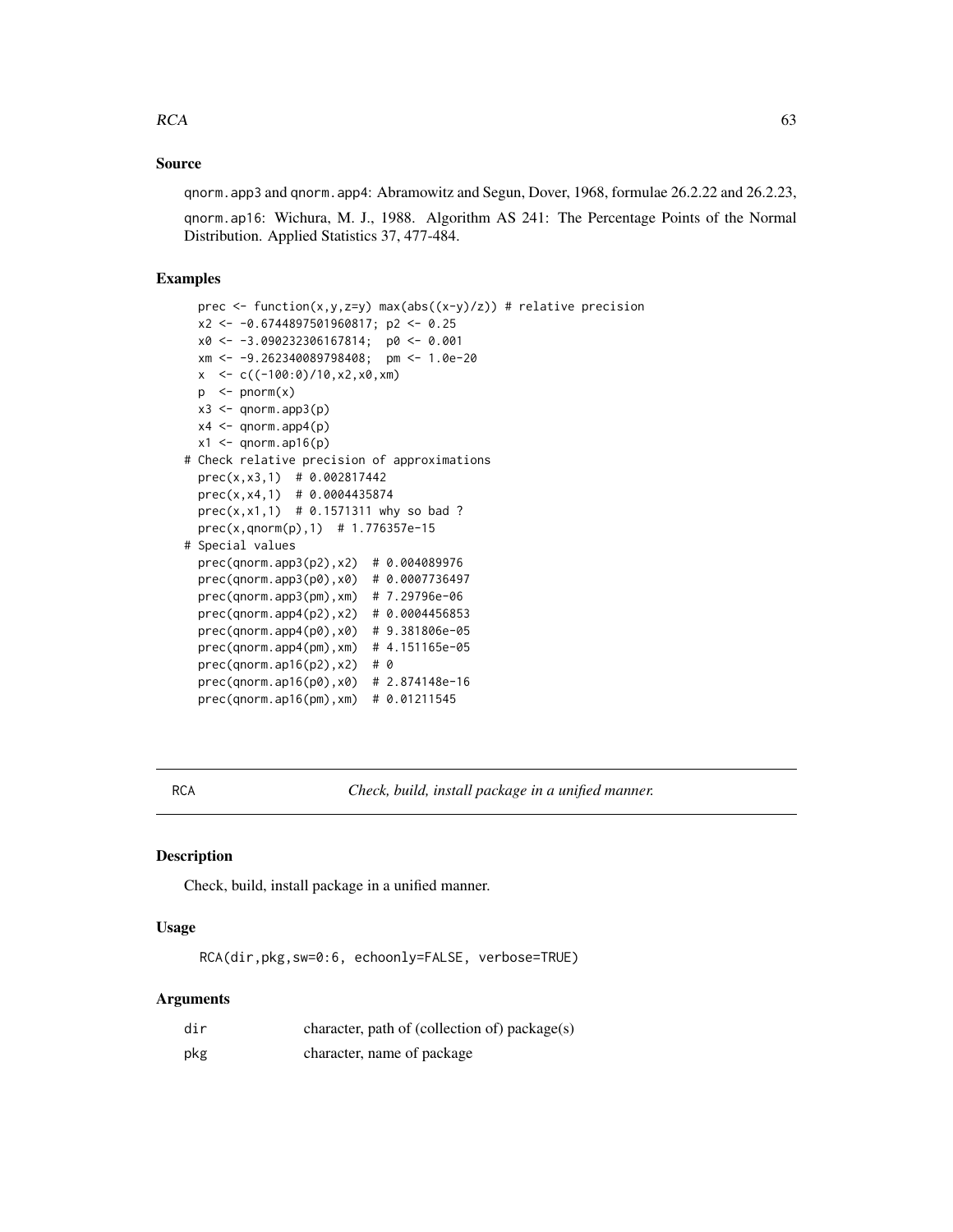| echoonly  | boolean give echo of R CMD , more verbosely       |
|-----------|---------------------------------------------------|
| verbose   | boolean give only echo of intended 'R CMD '       |
| <b>SW</b> | switch for alternatives, must be in 0.6, see note |

## Note

"RCA" calls system("R CMD <options> path-to-package ") with options sw

 $0 =$  (show sw alternatives),

 $1 = "Rd2pdf -no-clean -force",$ 

 $2 = "check",$ 

 $3 =$  "build –force",

 $4 =$  "check  $-$ as-cran  $\langle$ pkg>.tar.gz",

 $5 =$  "check  $-$ as-cran",

 $6 =$  "install".

The order 2 to 6 is suggested by 'Writing extensions'.

sw = 1 shows errors present in the creation of the manual.

sw = 4 is provided for checking as required by CRAN policy.

'Rd.sty' should be provided in the directory where RCA is run.

### Author(s)

Christian W. Hoffmann <christian@echoffmann.ch>

### Examples

```
## Not run:
 RCA(<R-dir>,"mypackage", 2:4)
## End(Not run)
```
remove.dup.rows *Remove duplicate rows*

#### Description

Removes duplicate rows from a dataframe.

#### Usage

remove.dup.rows(dfr)

#### Arguments

dfr A dataframe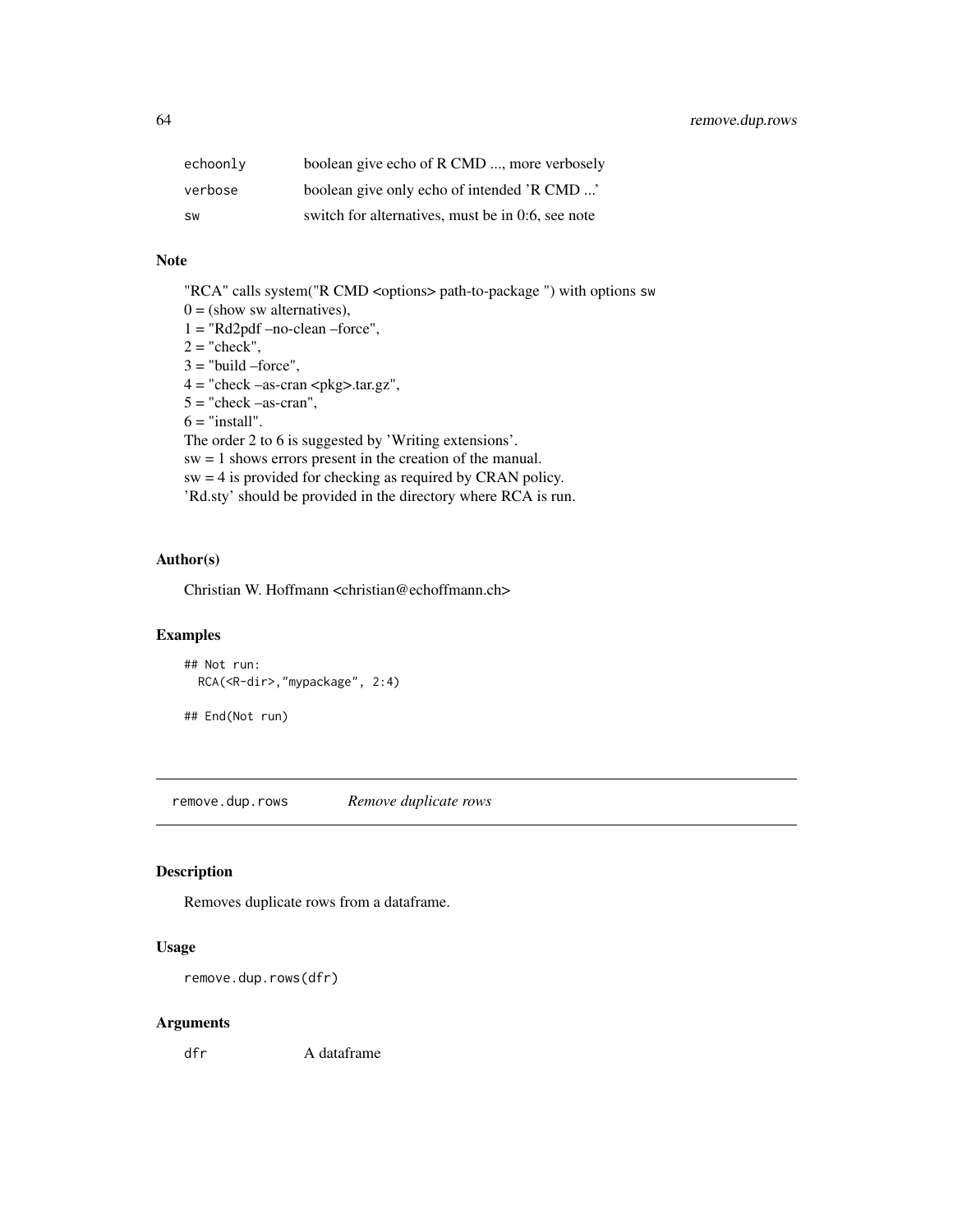## replacechar 65

# Details

Uses the function eql.

#### Value

The dataframe with only one copy of identical rows.

### Author(s)

Peter Dalgaard, <p.dalgaard@biostat.ku.dk>

#### Examples

```
dfr <- data.frame(matrix(c(1:3,2:4,1:3,1:3,2:4,3:5),6,byrow=TRUE))
remove.dup.rows(dfr)
```
replacechar *Replace a character in a string by another*

#### Description

replacechar replaces a character in a string by another, deprecated!

### Usage

```
replacechar(str, char = "_", newchar = ".")
# is gsub(char, newchar,str)
```
#### Arguments

| str     | The string to be altered.      |
|---------|--------------------------------|
| char    | The character to be replaced.  |
| newchar | The character to replace with. |

#### Value

The altered string.

#### Author(s)

Christian W. Hoffmann <christian@echoffmann.ch> adapted from tjoelker@redwood.rt.cs.boeing.com (Rod Tjoelker 865-3197)

```
replacechar("my_queer_file,name") # "my.queer.file,name"
replacechar("my_queer_file,name","m","M") # "My.queer.file,naMe"
```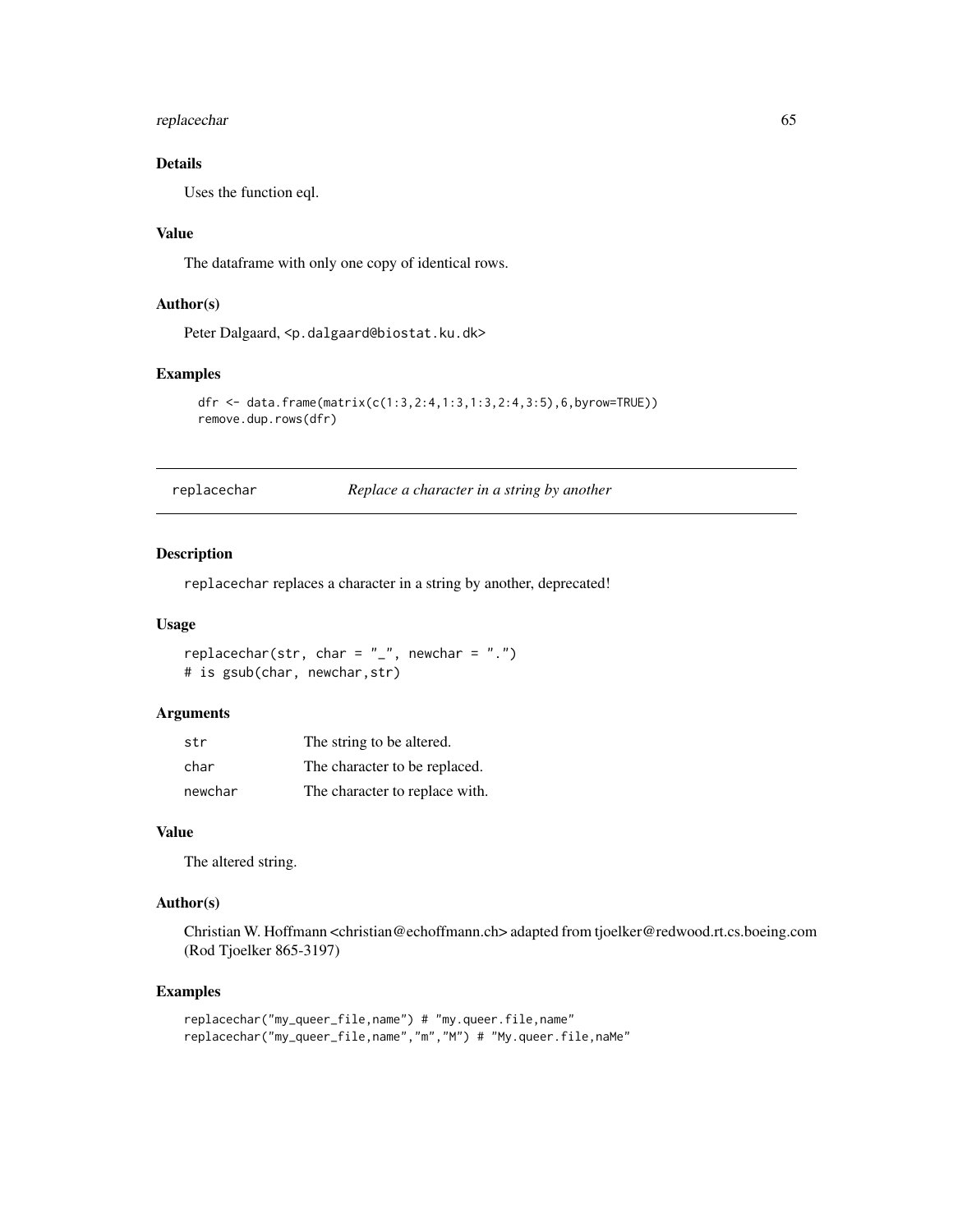Generate the significance codes as in summary.lm

### Usage

scode(p)

#### Arguments

p Probability

#### Value

Signif. codes: 0 '\*\*\*' 0.001 '\*\*' 0.01 '\*' 0.05 '.' 0.1 ' ' 1

#### Note

lifted from stats::printCoefmat

#### Author(s)

Christian W. Hoffmann <christian@echoffmann.ch>

## Examples

for (ii in c(0.005, 0.02,0.0501,0.2)) { print(scode(ii)) }

select.range *Select values from a vector depending on a range in a second vector.*

#### Description

select. range accepts two vectors of paired observations and returns a vector of observations from data. The observations returned are those for which the paired values in groupvec are within the range specified by min and max. NOTE: The in-range condition is *greater than or equal to* min and *less than* max. This allows contiguous ranges to be specified without returning the same value in two sets.

## Usage

```
select.range(data, groupvec, min, max)
```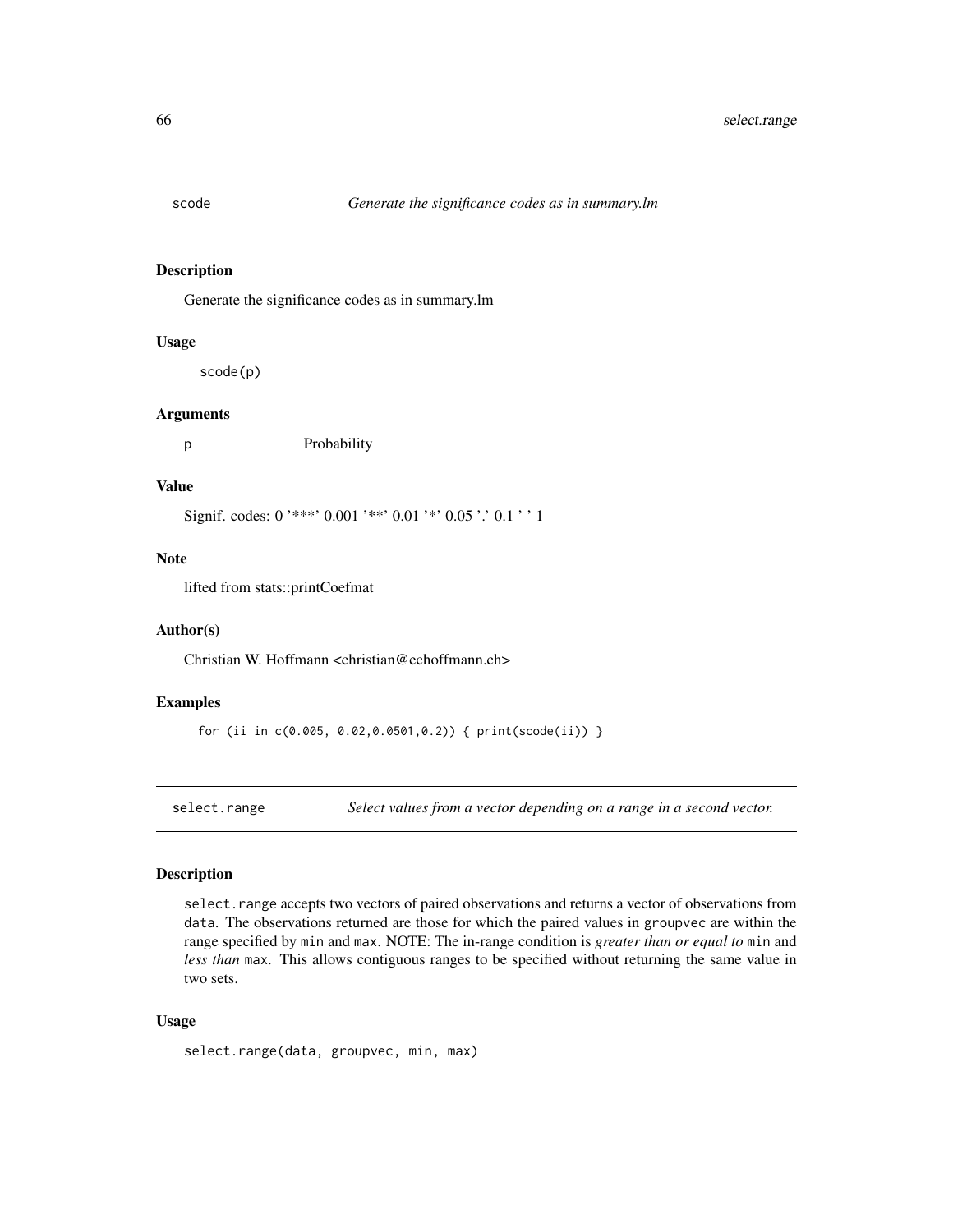#### seqm and the contract of the contract of the contract of the contract of the contract of the contract of the contract of the contract of the contract of the contract of the contract of the contract of the contract of the c

## Arguments

| groupvec | A vector of observations to be used for grouping. |
|----------|---------------------------------------------------|
| min      | The minimum value of the range.                   |
| max      | The maximum value of the range.                   |
| data     | A numeric vector of observations.                 |

## Value

The subset of observations from data is returned invisibly.

### Author(s)

??

# Examples

```
testvec <- c(2.1,4.3,3.2,5.1,4.2,5.7,7.1,6.5,4.1,5,6,8,7,9 ,8 ,NA,NA)
agevec <- c(10 ,13 ,14 ,25 ,29 ,32 , 34, 45, 48, 55, 62,67,69,70,74)
select.range(testvec,agevec,25,34.5) # 5.1 4.2 5.7 7.1
```

| $\sim$<br>$\sim$ |  |
|------------------|--|
|------------------|--|

sequences, empty if "by" not conforming

## Description

Generate sequences, but unlike "seq", return NULL, when "seq" would generate a backward sequence. This function is useful for [for](#page-0-0)-loops, when empty loops are required, if by is in the "wrong" direction, see *examples*.

## Usage

seqm(from, to, by=1)

## Arguments

| from | starting value of sequence.          |
|------|--------------------------------------|
| to   | (maximal) end value of the sequence. |
| bv   | increment of the sequence.           |

#### Value

NULL, if (to-from)\*by <0, otherwise usual result of [seq](#page-0-0) i.e. seq.default.

## Author(s)

Christian W. Hoffmann <christian@echoffmann.ch>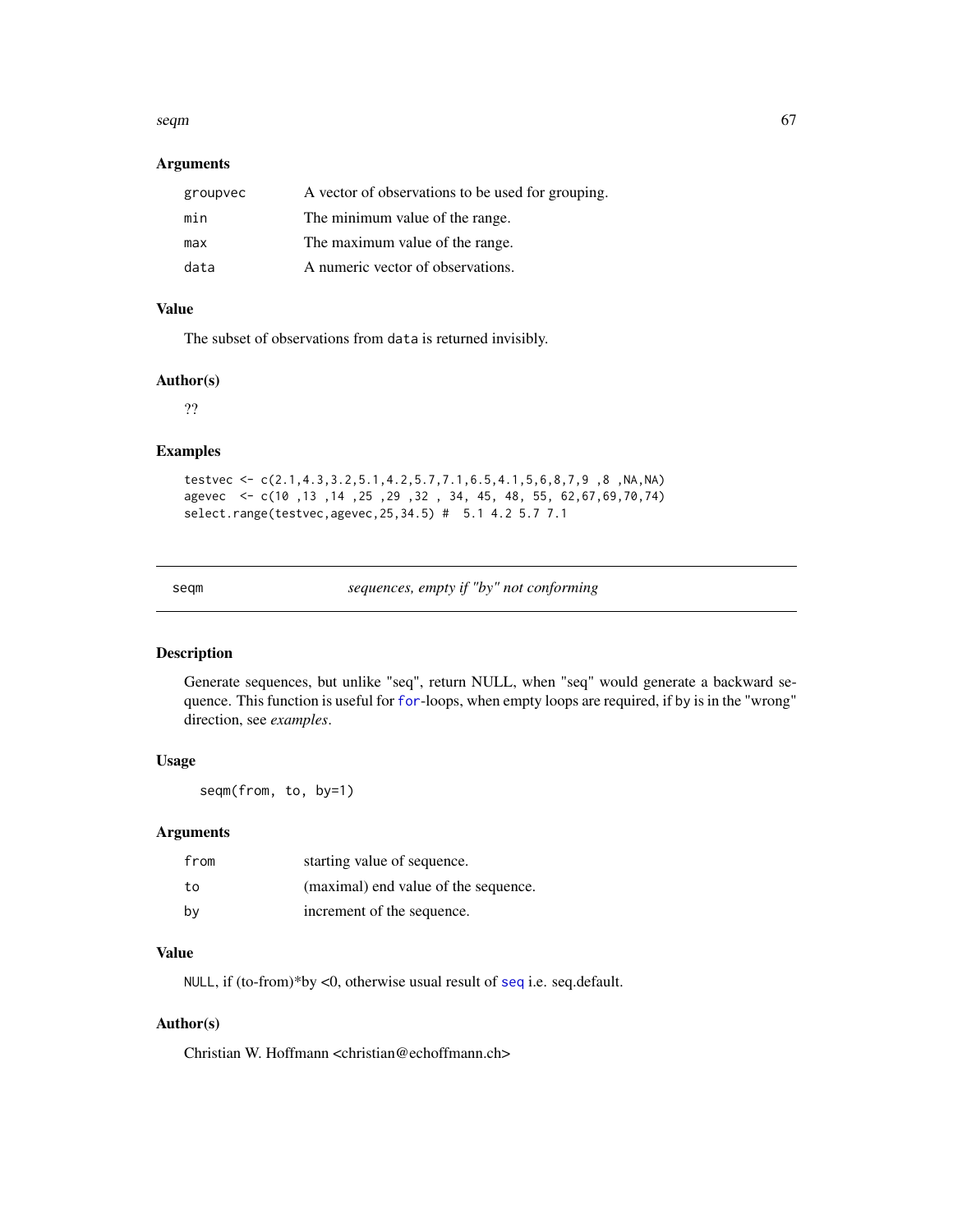## Examples

```
seqm(12,4,-1) # 12 11 10 9 8 7 6 5 4
 seqm(12,4,2) # NULL
 lo \le -1; up \le -3for (ii in lo:up) {
   cat(ii," ")
   for (kk in seqm(lo,ii-1)) {
    cat(" ",kk) # do-in-lower-triangle
   }
   cat(" diag") # do-something-on-the-diagonal
   for (kk in seqm(ii+1,up)) {
    cat(" :",kk) # do-in-upper-traingle
   }
   cat("\n'\n')}
# 1 diag : 2 : 3
# 2 1 diag : 3
# 3 1 2 diag
```
shapiro.wilk.test *Shapiro-Wilk Normality Test*

#### Description

Performs the Shapiro-Wilk test for normality.

## Usage

shapiro.wilk.test(x)

### Arguments

x a numeric vector of data values, the number of which must be between 3 and 5000. Missing values are allowed.

## Value

A list containing the following components:

| W | the value of the Shapiro-Wilk statistic. |
|---|------------------------------------------|
| n | length(x)                                |
| Ŋ | the p-value for the test.                |

### Author(s)

??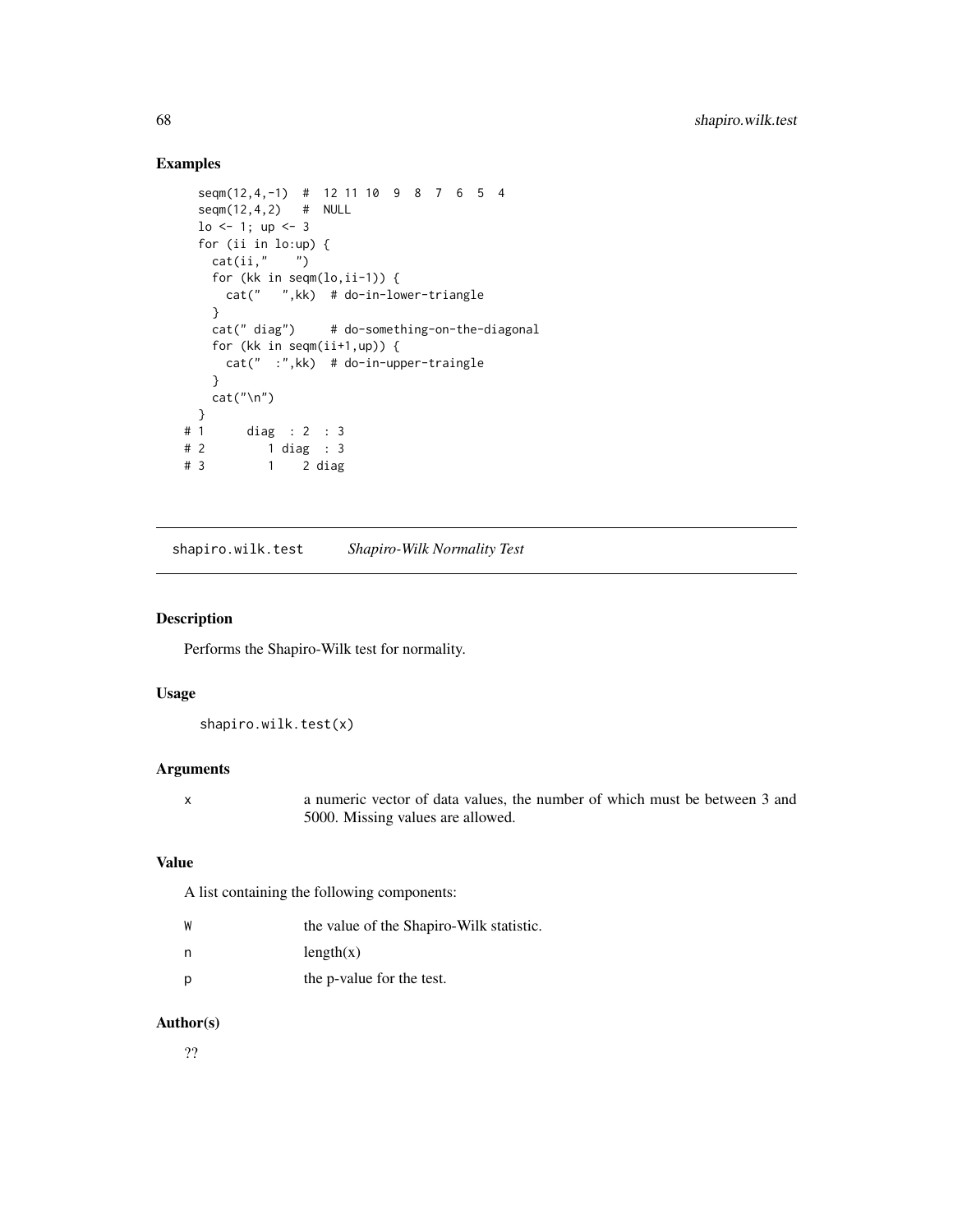#### signp 69 and 50 km signals and 50 km signals and 50 km signals and 50 km signals and 50 km signals and 50 km signals and 50 km signals and 50 km signals and 50 km signals and 50 km signals and 50 km signals and 50 km signa

# See Also

[shapiro.test](#page-0-0)

## Examples

```
shapiro.wilk.test(rnorm(100, mean = 5, sd = 3)) # $p 0.169547
shapiro.wilk.test(runif(100, min = 2, max = 4)) # $p 6.09393e-06
```
signp *Sign Function*

### Description

signp returns a vector with the signs of the elements of x: ifelse( $x \ge 0$ , 1, -1), avoiding 0.

## Usage

signp(x)

### Arguments

x a numeric vector

# Note

signp does not operate on complex vectors.

## Author(s)

Christian W. Hoffmann <christian@echoffmann.ch>

# See Also

[sign](#page-0-0)

```
signp(-1:1) # -1 1 1 instead of sign(-1:1) = -1 0 1
(m <- matrix(rnorm(9),3,3))
m %*% diag(signp(diag(m)))
```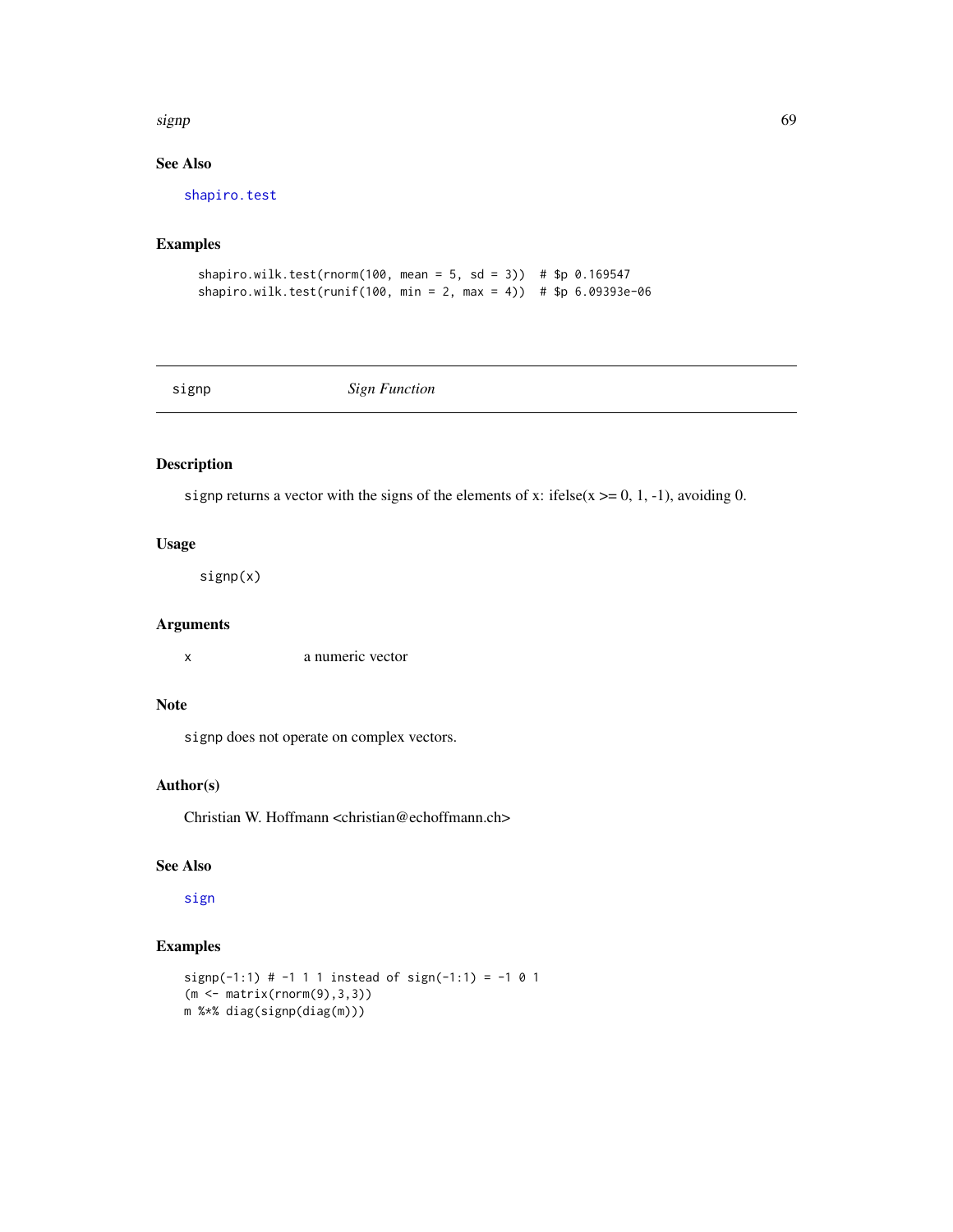Given a kernel density estimate, this function carries out a (very quick and dirty) numerical integration, and then fits a spline to get a function which can be used to look up cumulative probabilities.

### Usage

smoothed.df(d)

#### Arguments

d kernel density estimate

### Value

The spline function approximating the df.

#### Author(s)

Ross Ihaka, <ihaka@stat.auckland.ac.nz>

```
x \le rnorm(1000) + ifelse(runif(1000) > .5, -3, 3)
d \leftarrow density(x)F \leq - smoothed.df(d) # F returns cumulative probs
# Plot the true (red) and estimated (blue) density functions
par(mfrow=c(1,2))
curve(0.5 * dnorm(x, -3) + 0.5 * dnorm(x, 3), -7, 7, col="red")
lines(d, col="blue")
# Plot the true (red) and estimated (blue) distribution functions
curve(0.5 * pnorm(x, -3) + 0.5 * pnorm(x, 3), -7, 7, col="red")
curve(F(x), add=TRUE, col="blue")
```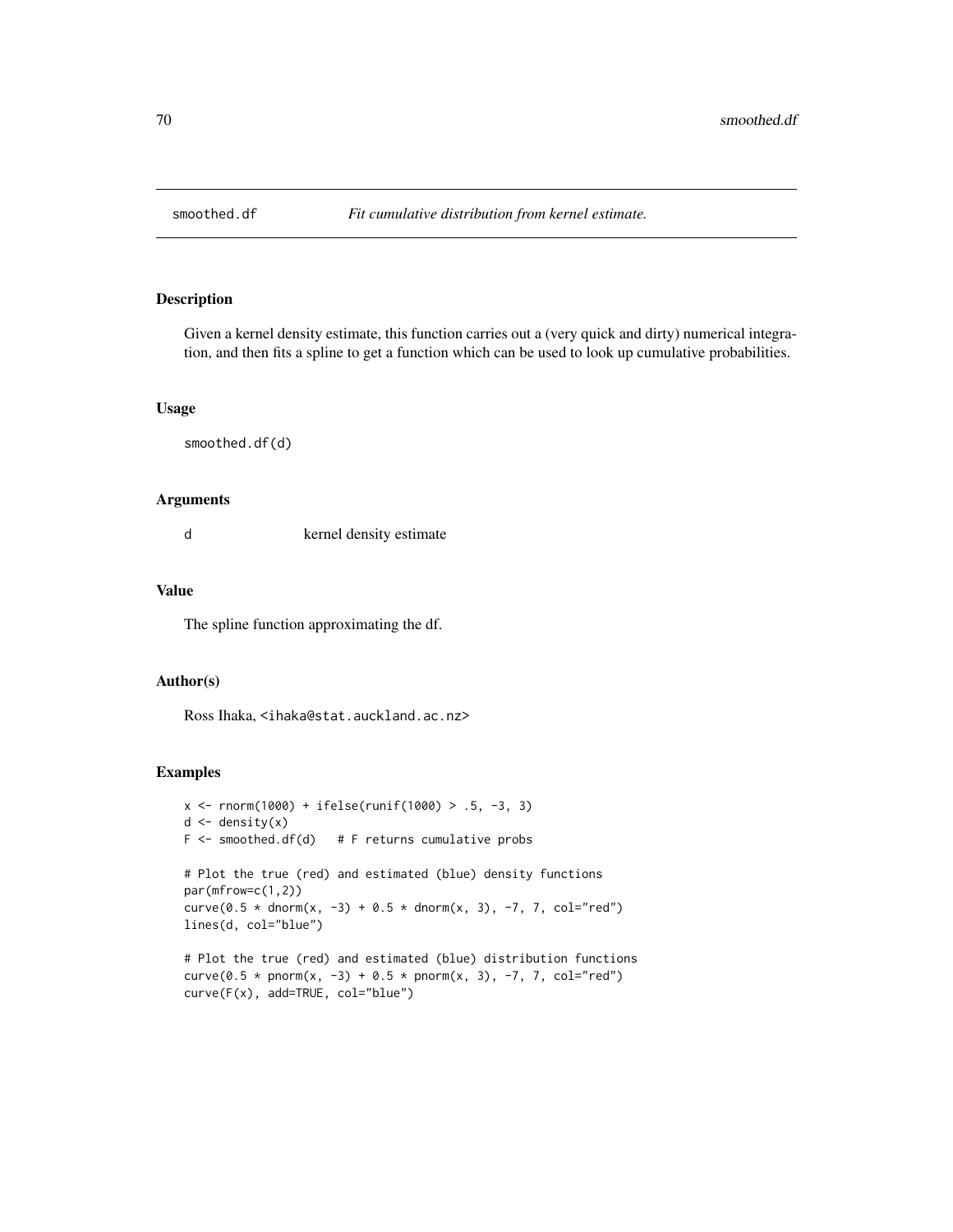T3plot *T3plot*

## Description

T3 plot for a graphical check on normality together with 95%- and 99%-acceptance regions. If the black line does not cross either the 5% nor the 1% line, the input data are normal with less than 1% error.

## Usage

```
T3plot(x,lab=paste("T3 plot of ",deparse(substitute(x))),
legend.pos="bottom", cex=0.6, ...)
```
# Arguments

x Data vector. lab String for heading of plot. legend.pos, cex, ... see [legend](#page-0-0).

## Value

Is called for its side effect to produce a T3 plot.

## Author(s)

Sucharita Ghosh, <rita.ghosh@wsl.ch>, with cosmetics by Christian W. Hoffmann, <christian@echoffmann.ch>

#### References

Ghosh, S. (1996) A new graphical tool to detect non-normality. Journal of the Royal Statistical Society B , 58, 691-702.

```
par(mfrow=c(2,2))
T3plot(rnorm(100))
T3plot(rnorm(10000))
T3plot(rnorm(1000)+runif(1000)*0.1,"Example 3")
T3plot(rnorm(1000)+runif(1000)*10,"Example 4")
```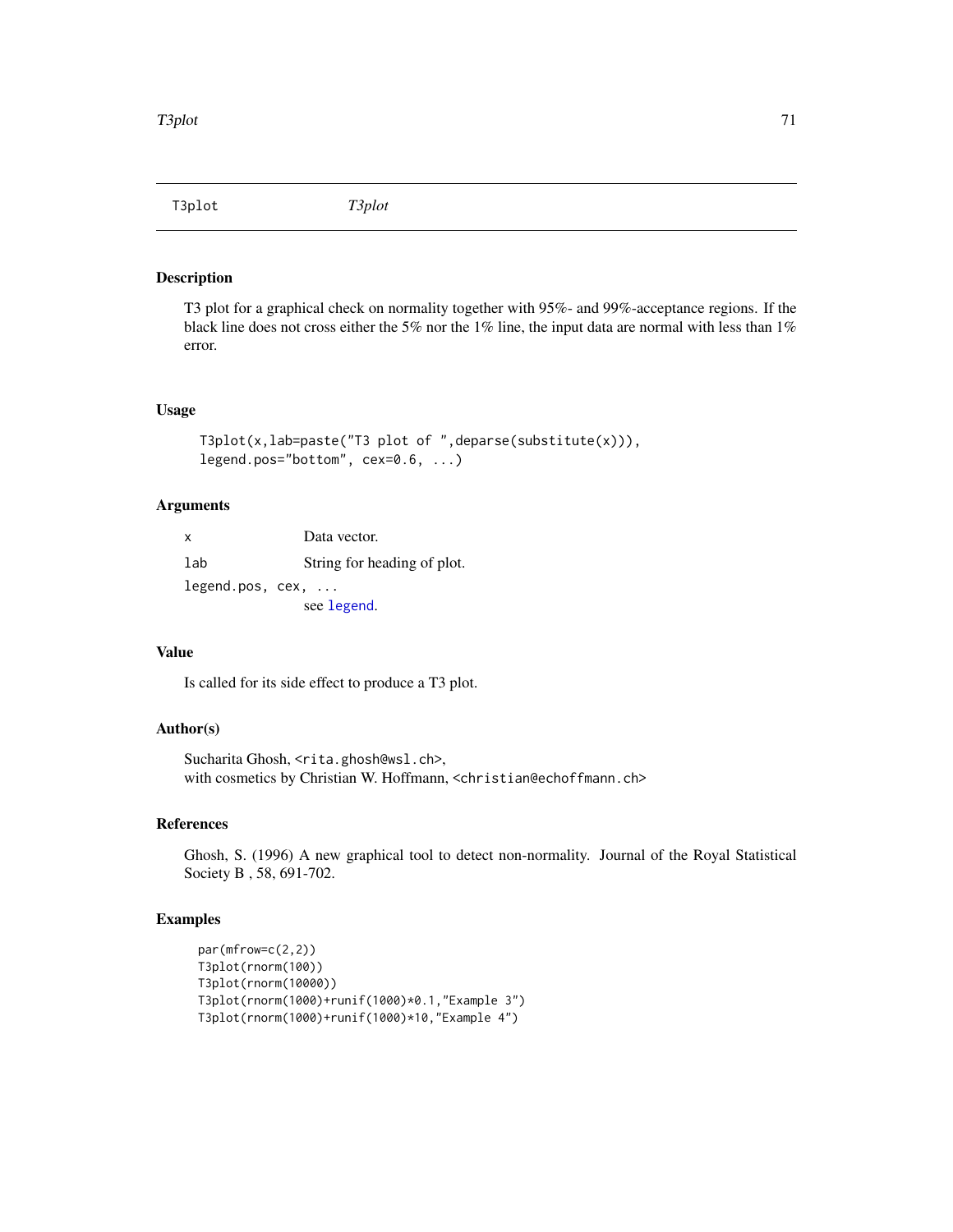These functions convert a data matrix into LATEX.

### Usage

```
tex.table(dm, bare = FALSE, prec = if (bare) "NA" else 2,
rnames = if (bare) "-1" else dimnames(dm)[[1]], cnames = if (bare)
"-1" else dimnames(dm)[[2]], caption = NULL, label = NULL,
tpos = "b", stretch = NULL, adjust = "r", file = NULL)
tex.tab0(dm, prec = 2, rnames = NULL, cnames = NULL,
 caption = NULL, label = NULL, tpos = "b", stretch = NULL,
 adjust = "r", file = NULL)
```
## Arguments

| dm      | data matrix                                                                                                                                                                        |
|---------|------------------------------------------------------------------------------------------------------------------------------------------------------------------------------------|
| bare    | prec, rnames, cnames will get useful defaults, FALSE: set these pa-<br>TRUE:<br>rameters yourself                                                                                  |
| prec    | precision of rounding within the LATEX table, if NA, then no transformation to<br>numeric is done                                                                                  |
| rnames  | row names                                                                                                                                                                          |
| cnames  | column names                                                                                                                                                                       |
| caption | caption for LATEX table, default: no caption                                                                                                                                       |
| label   | LATEX label for the table, default: no lable                                                                                                                                       |
| tpos    | position of captions: "a" for above table, "b" for below table                                                                                                                     |
| stretch | optional vector with two entries, giving the baselinestretch for the caption (stretch[1])<br>and the column of the table (stretch [2]); default: no adjustment of baselinest retch |
| adjust  | adjusts the columns of the LATEX table, default: "r" (right), also possible: "l"<br>(left) and "c" (centre) or user defined: "adjust= $c("l", "c", "r",)$ " yields {l cr}          |
| file    | output file, default: printout in console                                                                                                                                          |

### Value

These functions are called for their side effect to write to a file.

| tex.table | generate complete minimal Tex-able tex file, including 'footnotesize' |
|-----------|-----------------------------------------------------------------------|
| tex.tab0  | same as 'tex.table' but without 'footnotesize'                        |

## Author(s)

Adapted by: Christian W. Hoffmann <christian@echoffmann.ch>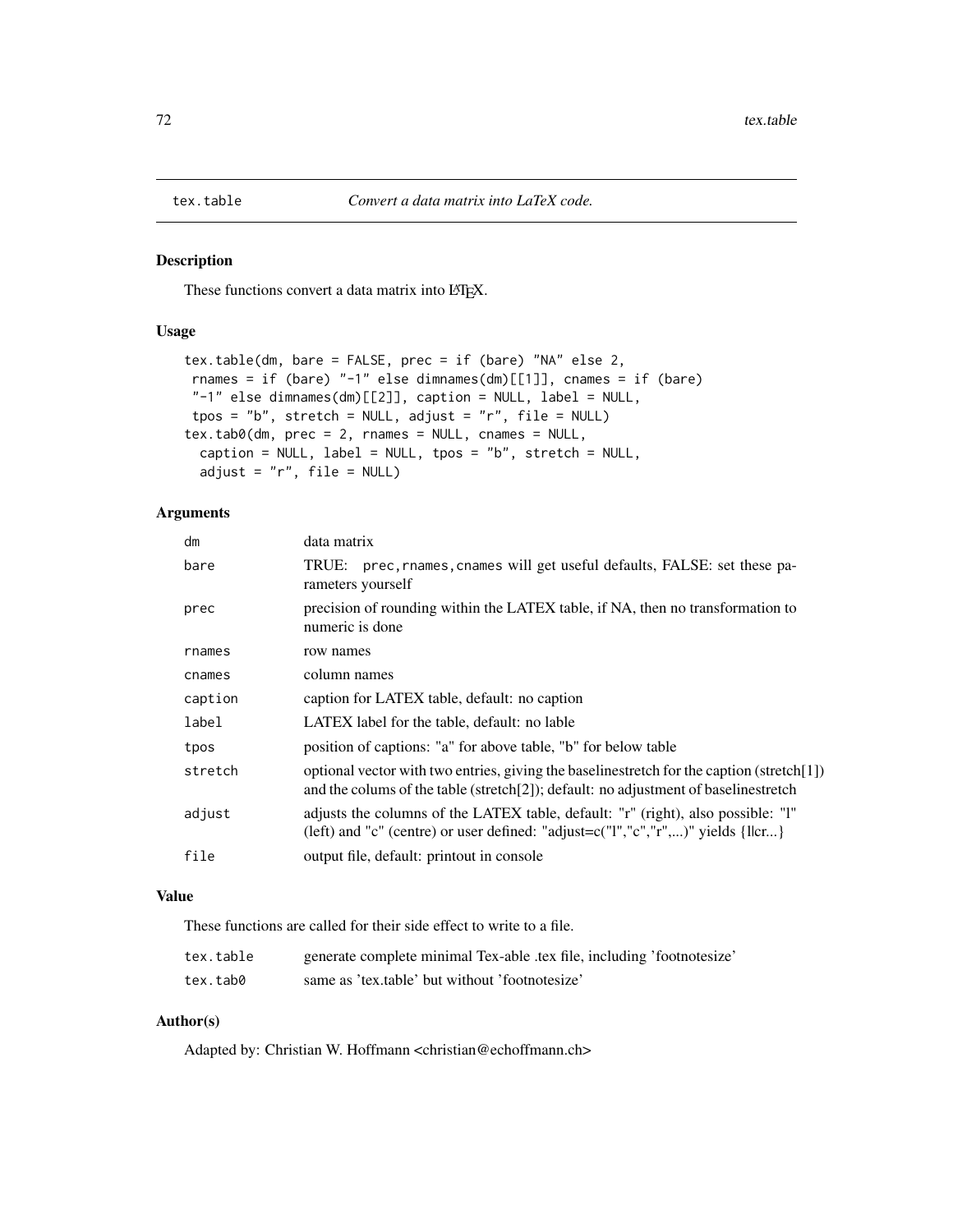#### <span id="page-72-0"></span>triplot that the contract of the contract of the contract of the contract of the contract of the contract of the contract of the contract of the contract of the contract of the contract of the contract of the contract of t

# Examples

```
m <- matrix(rnorm(100),nrow=10,ncol=10,dimnames=list(LETTERS[1:10],colnames=letters[1:10]))
  tex.table(m,file="tex.table.tex")
# \begin{tabular}{r|rrrrrrrrrr}
# \hline
# & a & b & c & d & e & f & g & h & i & j\ \hline
# A & -0.63 & 1.51 & 0.92 & 1.36 & -0.16 & 0.40 & 2.40 & 0.48 & -0.57 & -0.54\
# B & 0.18 & 0.39 & 0.78 & -0.10 & -0.25 & -0.61 & -0.04 & -0.71 & -0.14 & 1.21\
# ...
```
triplot *Ternary or Triangular Plots.*

#### Description

plotCI plots in a triangle the values of three variables. Useful for mixtures (chemistry etc.).

#### Usage

triplot(a, f, m, symb=2, grid=FALSE, ...)

#### Arguments

| a    | Vector of first variable.      |
|------|--------------------------------|
| f    | Vector of second variable.     |
| m    | Vector of third variable.      |
| symb | Symbol to be plotted           |
| grid | Plot the grid: TRUE or FALSE   |
|      | Additional parameters for plot |

### Value

The function tri is called for its side effect to produce a plot.

# Author(s)

Colin Farrow Computing Service, University of Glasgow, Glasgow G12 8QQ , <c.farrow@compserv.gla.ac.uk>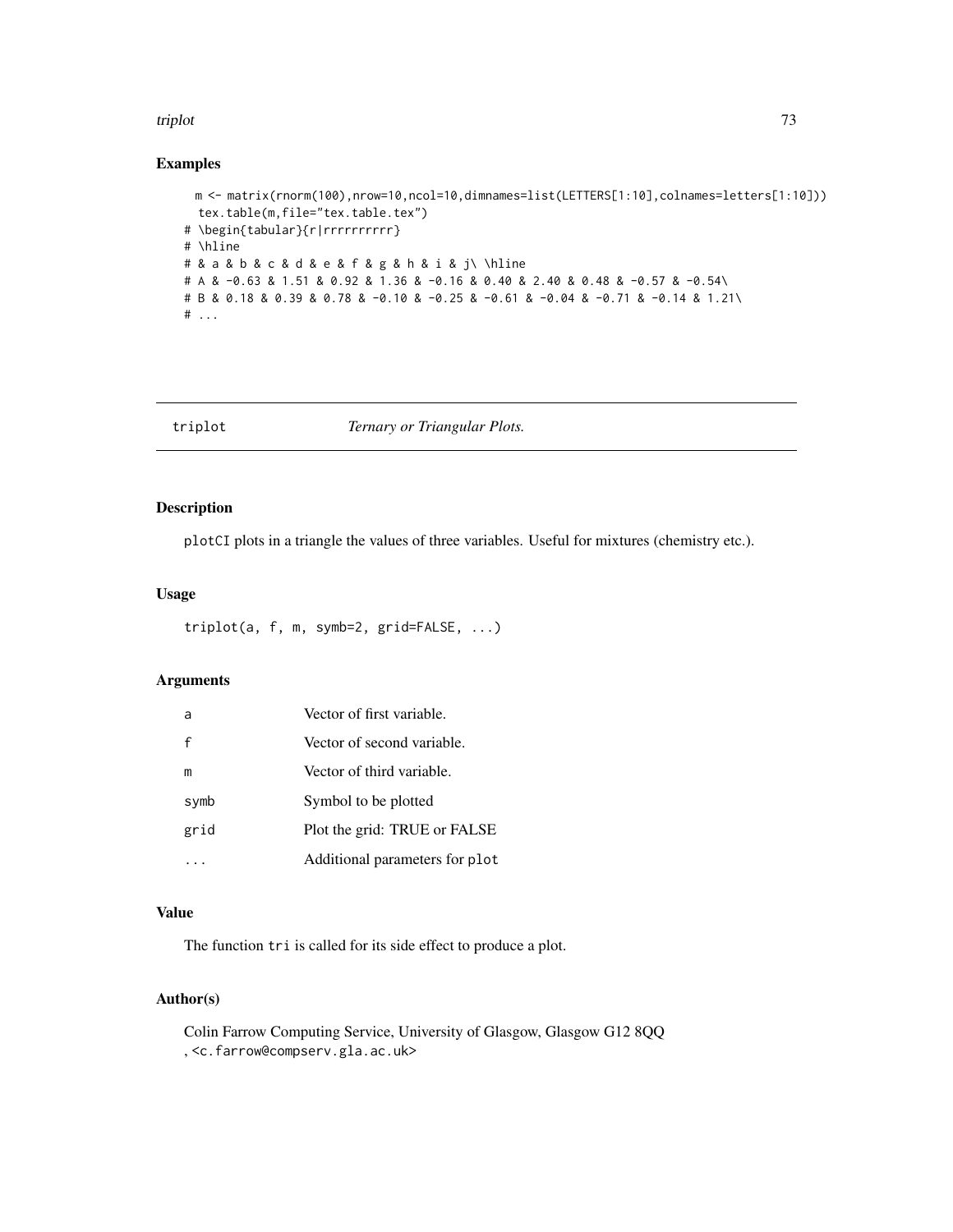#### 74 w.median

# Examples

```
# some random data in three variables
c1 \leq -runif(25)c2 \leftarrow runif(25)c3 \le runif(25)
# basic plot
par(mfrow=c(1,2))
triplot(c1,c2,c3)
# plot with different symbols and a grid
triplot(c1,c2,c3, symb=7, grid=TRUE)
```

| Weighted median<br>w.median |
|-----------------------------|
|-----------------------------|

#### Description

Compute the weighted median.

# Usage

w.median (x,w)

# Arguments

x,w Real, data and weights

# Author(s)

Christian W. Hoffmann <christian@echoffmann.ch>

#### See Also

[median](#page-0-0), [quantile](#page-0-0)

# Examples

```
w.median(c(7,1,2,4,10,15),c(1,1/3,1/3,1/3,1,1)) # 7
w.median(c(1,2,4,7,10,15),c(1/3,1/3,1/3,1,1,1)) # 7
w.median(c(7,7/3,10,15)) # 7
     # '1','2','4 of weights='1/3' are replaced by '7/3' (weight=1)
w.median(c(7,1,2,4,10),c(1,1/3,1/3,1/3,1)) # 7
w.median(c(7,1,2,4,10)) # 4
w.median(c(7,1,NA,4,10),c(1,1/3,1/3,1/3,1)) # 7
```
<span id="page-73-0"></span>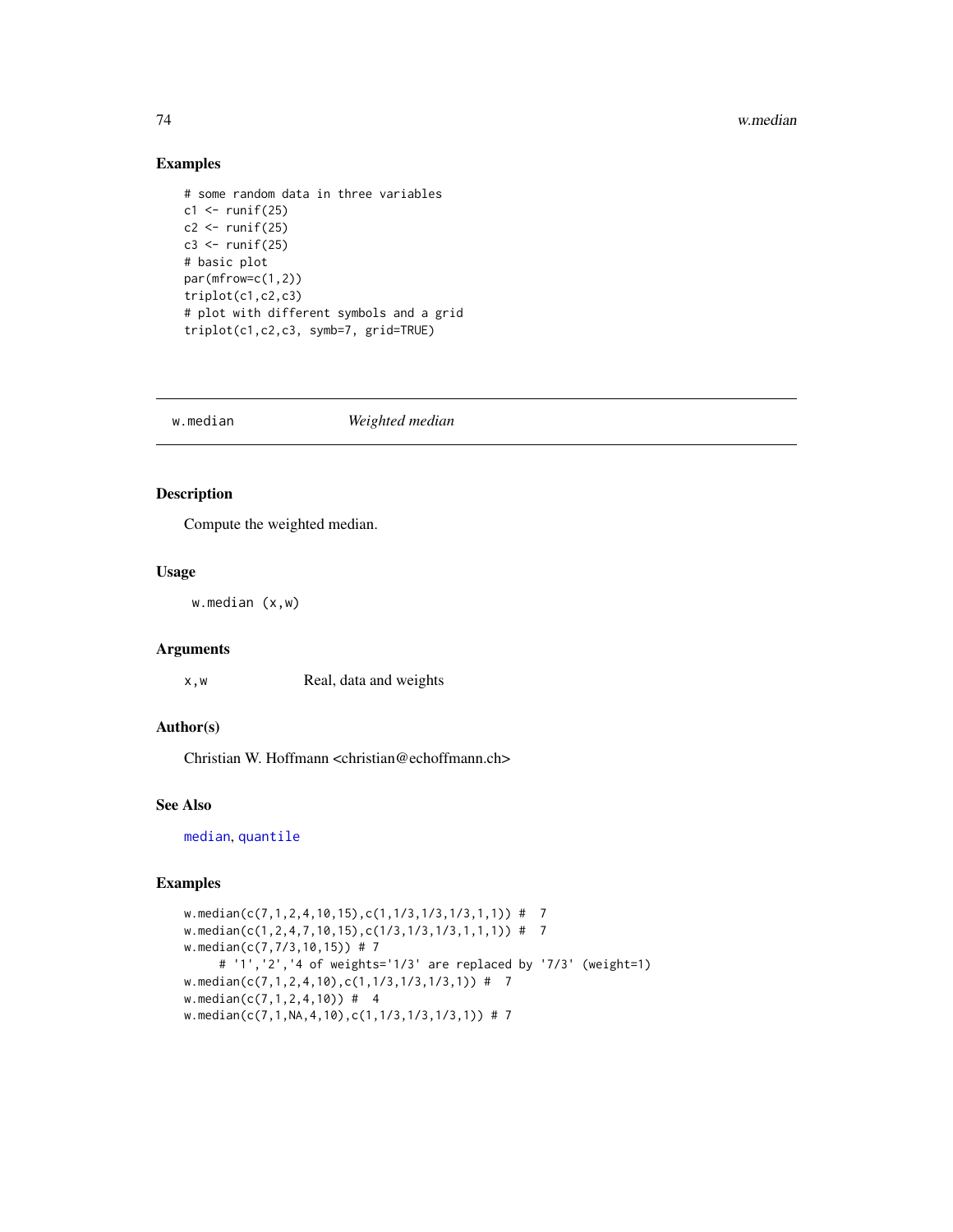<span id="page-74-0"></span>

# Description

Wait for the user to type <Return>, depending on argument.

# Usage

```
waitReturn(q="",ask=TRUE)
```
# Arguments

| ask | TRUE will generate the interruption, FALSE will not. |
|-----|------------------------------------------------------|
|     | String for prompt                                    |

# Details

The interruption will only be generated for the interactive use of R and if the call is not sinked (where it would hang the process).

# Value

None.

# Author(s)

Christian W. Hoffmann <christian@echoffmann.ch>

# Examples

```
for (ii in 1:5) {
 cat(ii, "\\n")waitReturn(ii %% 2 == 1)
}
```
whole.number *Check an array on whole numbers (x in I).*

# Description

whole.number checks an array whether it consists of whole numbers only (x in I).

# Usage

whole.number(x)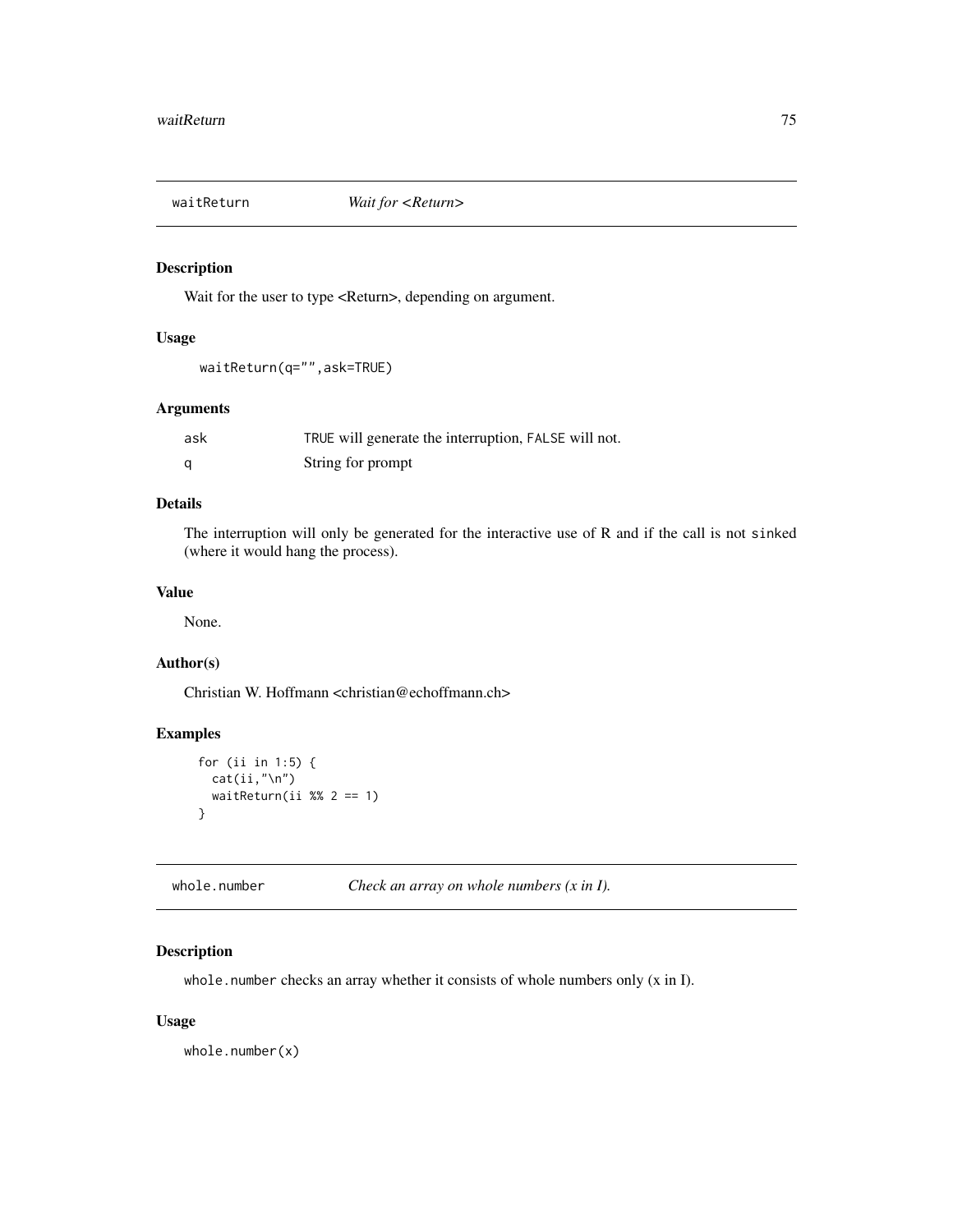# <span id="page-75-0"></span>Arguments

x A numerical array.

# Value

[TRUE](#page-0-0), [FALSE](#page-0-0)

# Author(s)

Bill Venables adapted by Christian W. Hoffmann <christian@echoffmann.ch>

# Examples

whole.number(c(pi,2,3)) # FALSE whole.number( $c(1,2,3)$ ) # TRUE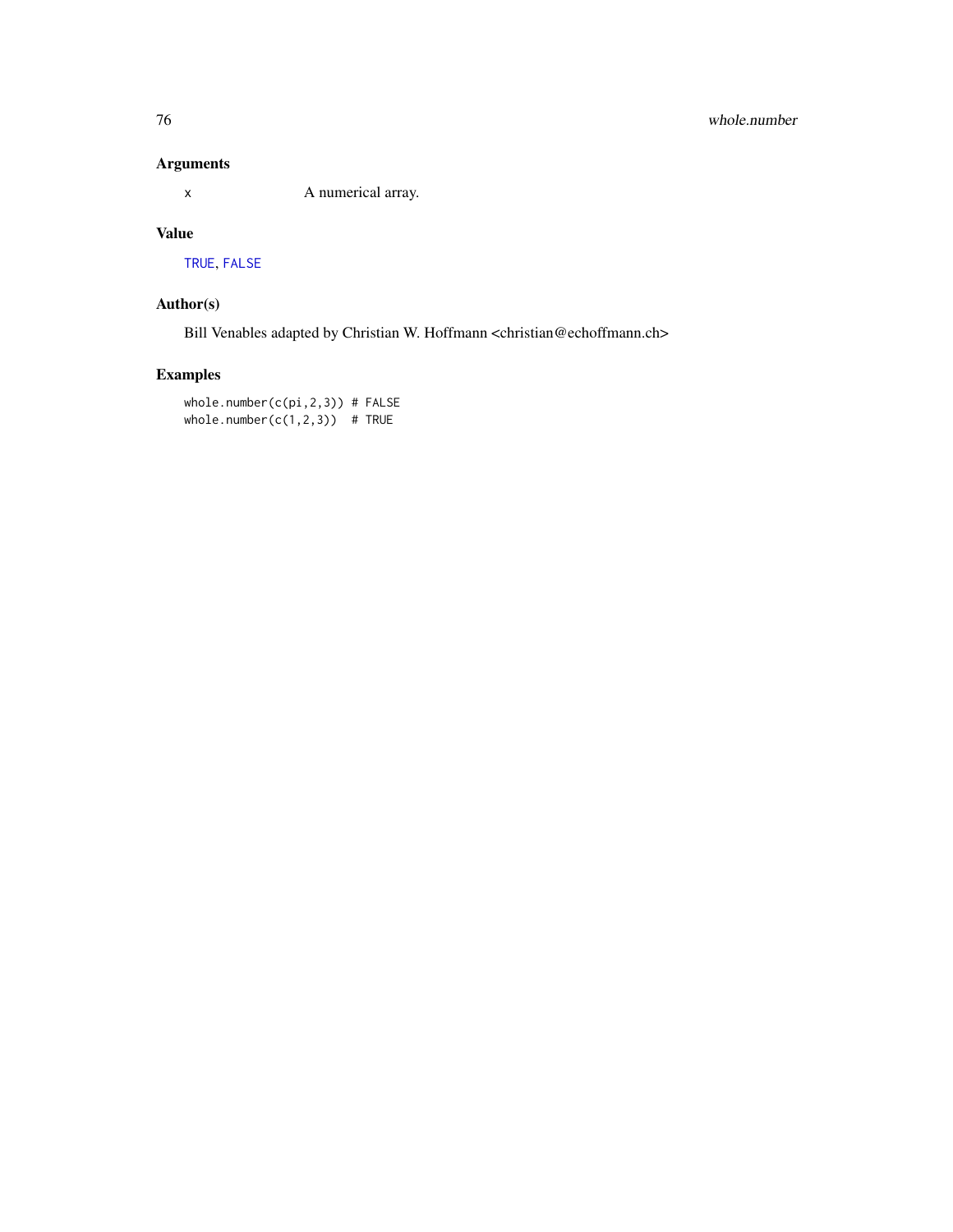# Index

∗Topic NA jitterNA, [38](#page-37-0) ∗Topic algebra div.prot , [20](#page-19-0) pointfit , [57](#page-56-0) ∗Topic arith astroC , [5](#page-4-0) astroGeo , [6](#page-5-0) Const , [9](#page-8-0) dcm , [15](#page-14-0) eql , [22](#page-21-0) frac, [27](#page-26-0) int2 , [34](#page-33-0) num.ident , [48](#page-47-0) seqm , [67](#page-66-0) signp, [69](#page-68-0) ∗Topic array select.range, [66](#page-65-0) ∗Topic character,arith arcs , [4](#page-3-0) clocksense , [9](#page-8-0) coords , [10](#page-9-0) digits , [19](#page-18-0) functions , [29](#page-28-0) hours, [33](#page-32-0) numer , [50](#page-49-0) ∗Topic character cpos , [12](#page-11-0) grepno , [31](#page-30-0) padding , [51](#page-50-0) replacechar , [65](#page-64-0) ∗Topic chron datetime , [15](#page-14-0) delayt , [17](#page-16-0) dt2str , [20](#page-19-0) ∗Topic color plotSymbols , [54](#page-53-0) ∗Topic data jitterNA, [38](#page-37-0)

whole.number,[75](#page-74-0) ∗Topic device lpr , [42](#page-41-0) panel , [52](#page-51-0) ∗Topic distribution f.log , [23](#page-22-0) Halton, [32](#page-31-0) invgauss , [36](#page-35-0) my.table, [44](#page-43-0) numberof , [50](#page-49-0) qnorm.appr, [62](#page-61-0) smoothed.df , [70](#page-69-0) T3plot , [71](#page-70-0) ∗Topic documentation ls.functions , [42](#page-41-0) pasteInfix , [52](#page-51-0) pasteRound , [53](#page-52-0) ∗Topic dplot ellipse , [21](#page-20-0) ∗Topic hplot lowess.bygroup , [41](#page-40-0) mult.fig.p, [43](#page-42-0) panel , [52](#page-51-0) plotSymbols , [54](#page-53-0) plt , [55](#page-54-0) triplot , [73](#page-72-0) ∗Topic htest shapiro.wilk.test, [68](#page-67-0) ∗Topic interface tex.table, [72](#page-71-0) ∗Topic iplot plotSymbols , [54](#page-53-0) ∗Topic logic is.constant, [37](#page-36-0) num.ident, [48](#page-47-0) remove.dup.rows , [64](#page-63-0) ∗Topic manip clean.na, [8](#page-7-0) libs , [40](#page-39-0)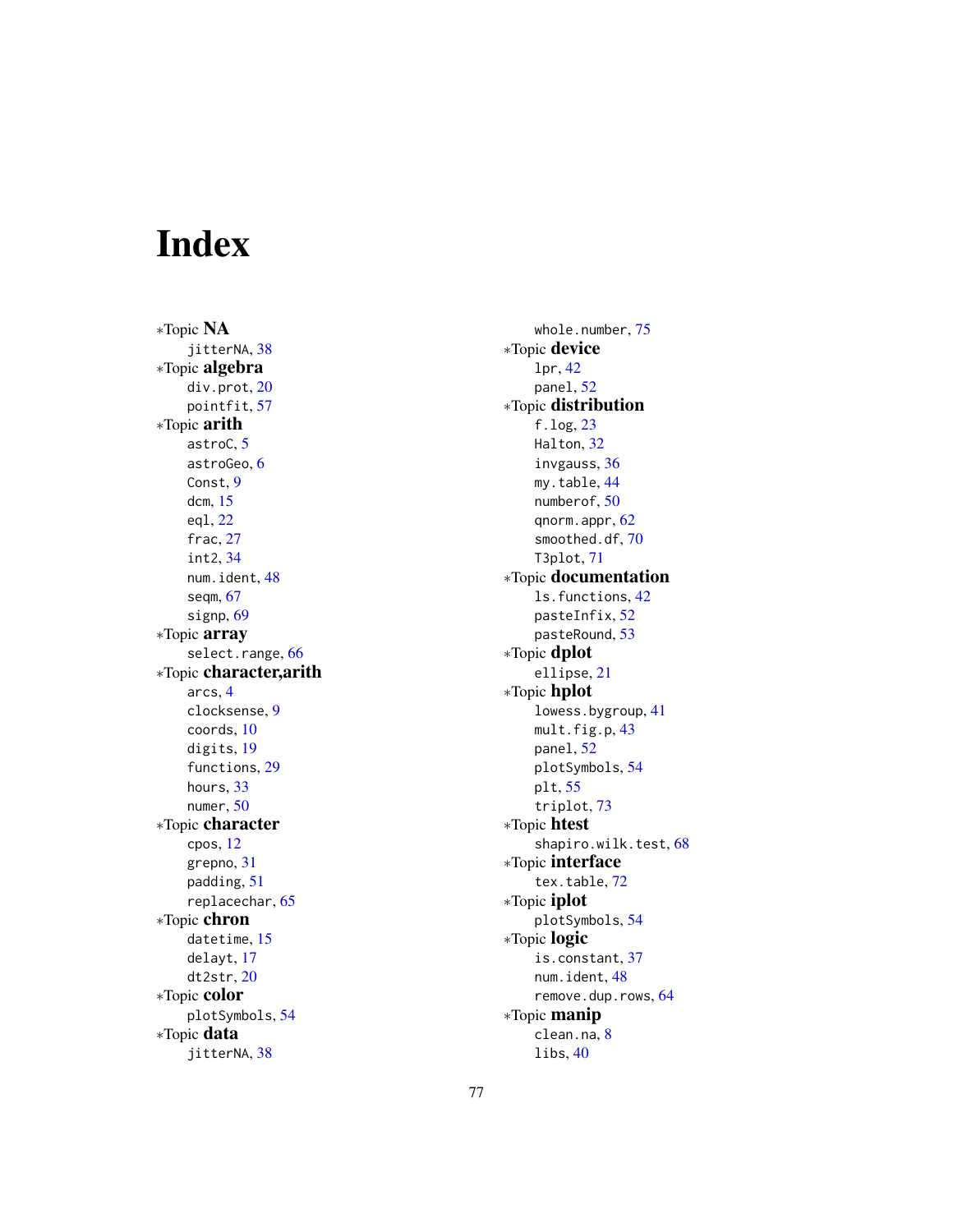remove.dup.rows , [64](#page-63-0) ∗Topic math adaptlob , [3](#page-2-0) factor , [24](#page-23-0) interpol , [35](#page-34-0) Julian date, [39](#page-38-0) normalize , [47](#page-46-0) ∗Topic misc cpos , [12](#page-11-0) pasteInfix , [52](#page-51-0) pasteRound , [53](#page-52-0) ∗Topic models FinneyCorr, [25](#page-24-0) ∗Topic multivariate ellipse , [21](#page-20-0) ∗Topic package cwhmisc , [13](#page-12-0) ∗Topic print cap , [7](#page-6-0) datetime, [15](#page-14-0) delstr , [18](#page-17-0) formatFix , [26](#page-25-0) n22dig , [45](#page-44-0) n2c , [46](#page-45-0) num2Latex , [49](#page-48-0) printP , [59](#page-58-0) progress.meter , [61](#page-60-0) ∗Topic programming waitReturn , [75](#page-74-0) ∗Topic regression FinneyCorr, [25](#page-24-0) scode , [66](#page-65-0) ∗Topic robust w.median , [74](#page-73-0) ∗Topic structures Ddim , [17](#page-16-0) ∗Topic symbolmath interpol , [35](#page-34-0) ∗Topic utils RCA, [63](#page-62-0) .adaptlobstp *(*cwhmisci *)* , [14](#page-13-0) .adaptsimstp *(*cwhmisci *)* , [14](#page-13-0) %+% *(*pasteInfix *)* , [52](#page-51-0) %s% *(*coords *)* , [10](#page-9-0) %v% *(*coords *)* , [10](#page-9-0) acos , *[11](#page-10-0)* adaptlob , [3](#page-2-0)

adaptsim *(*adaptlob *)* , [3](#page-2-0)

all.equal , *[37](#page-36-0)* allDigits *(*digits *)* , [19](#page-18-0) angle *(*coords *)* , [10](#page-9-0) arcs , [4](#page-3-0) as.character , *[53](#page-52-0)* ASCII *(*Const *)* , [9](#page-8-0) asin , *[11](#page-10-0)* astroC, <mark>[5](#page-4-0)</mark> astroGeo , [6](#page-5-0) availColors *(*plotSymbols *)* , [54](#page-53-0) c38 *(*Const *)* , [9](#page-8-0) c3Q *(*Const *)* , [9](#page-8-0) cAE *(*astroC *)* , [5](#page-4-0) cap , [7](#page-6-0) capitalize *(*cap *)* , [7](#page-6-0) CapLeading *(*cap *)* , [7](#page-6-0) capply *(*cap *)* , [7](#page-6-0) cat , *[53](#page-52-0)* catn *(*printP *)* , [59](#page-58-0) cC *(*astroC *)* , [5](#page-4-0) cDAYPJULCENT *(*astroC *)* , [5](#page-4-0) cDAYPMONSID *(*astroC *)* , [5](#page-4-0) cDAYPMONSYN *(*astroC *)* , [5](#page-4-0) cDAYPYEARSID *(*astroC *)* , [5](#page-4-0) cDAYPYEARTROP *(*astroC *)* , [5](#page-4-0) cEPSOBL *(*astroC *)* , [5](#page-4-0) charMat , *[55](#page-54-0)* charMat *(*n2c *)* , [46](#page-45-0) chsvd *(*functions *)* , [29](#page-28-0) cJDJ2000 *(*astroC *)* , [5](#page-4-0) cK *(*astroC *)* , [5](#page-4-0) clean.na, [8](#page-7-0) clocksense , [9](#page-8-0) ClockSense2 *(*clocksense *)* , [9](#page-8-0) ClockSense3 *(*clocksense *)* , [9](#page-8-0) Clockwise *(*clocksense *)* , [9](#page-8-0) cMY *(*astroC *)* , [5](#page-4-0) conf.ellipse *(*ellipse *)* , [21](#page-20-0) Const , [9](#page-8-0) contfrac *(*frac *)* , [27](#page-26-0) coords , [10](#page-9-0) CounterClock *(*clocksense *)* , [9](#page-8-0) cpos , [12](#page-11-0) cposR *(*cpos *)* , [12](#page-11-0) cPRECESS *(*astroC *)* , [5](#page-4-0) cRE *(*astroC *)* , [5](#page-4-0) cSBYE *(*astroC *)* , [5](#page-4-0) cSBYEMY *(*astroC *)* , [5](#page-4-0)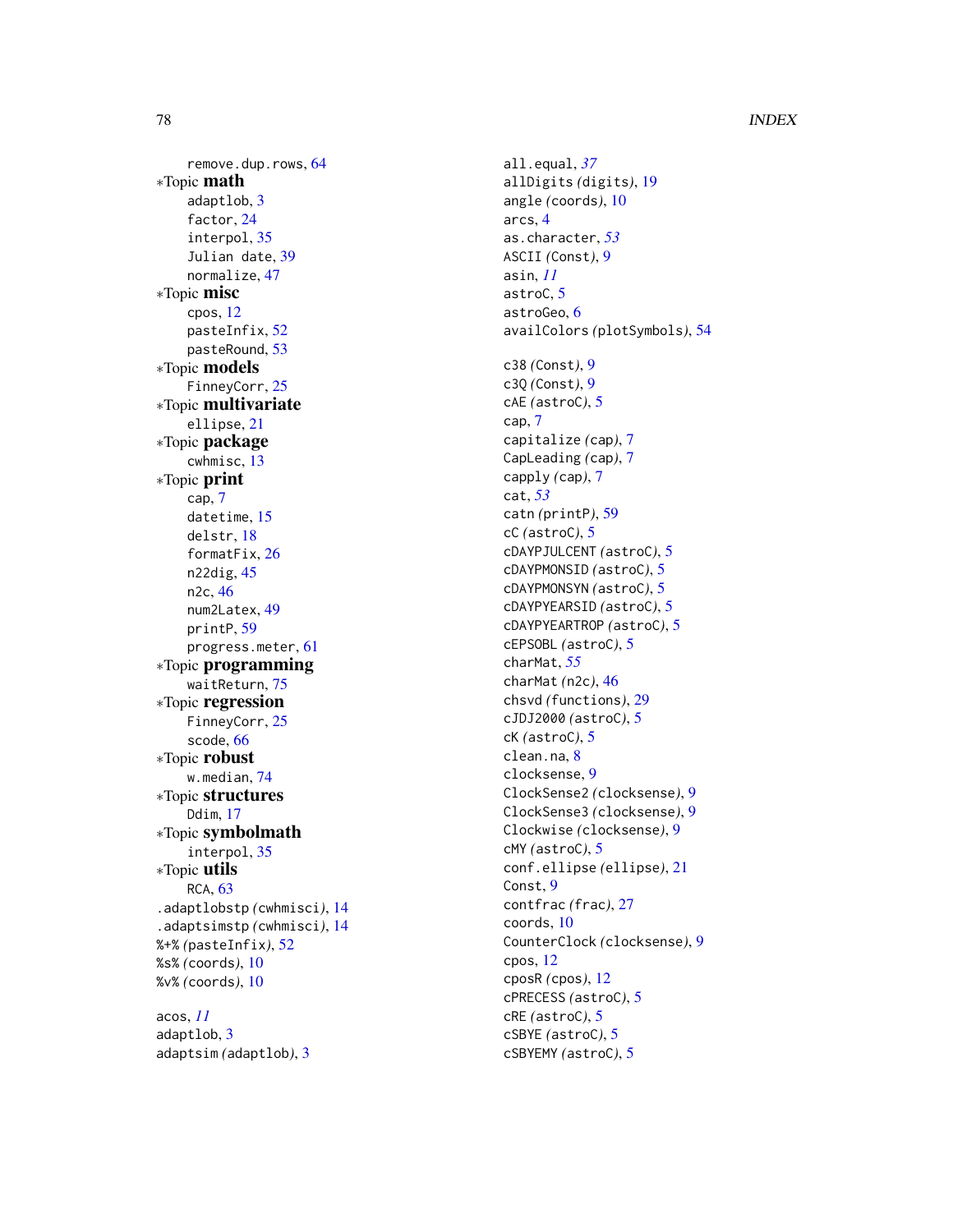cSBYJU *(*astroC *)* , [5](#page-4-0) cSBYMA *(*astroC *)* , [5](#page-4-0) cSBYME *(*astroC *)* , [5](#page-4-0) cSBYNE *(*astroC *)* , [5](#page-4-0) cSBYPL *(*astroC *)* , [5](#page-4-0) cSBYSA *(*astroC *)* , [5](#page-4-0) cSBYUR *(*astroC *)* , [5](#page-4-0) cSBYVE *(*astroC *)* , [5](#page-4-0) cSIDBYSOL *(*astroC *)* , [5](#page-4-0) cSOLBYSID *(*astroC *)* , [5](#page-4-0) cwhmisc , [13](#page-12-0) cwhmisc-internal *(*cwhmisci *)* , [14](#page-13-0) cwhmisc-package *(*cwhmisc *)* , [13](#page-12-0) cwhmisci , [14](#page-13-0) Dat2Jul *(*Julian date *)* , [39](#page-38-0) Date , *[30](#page-29-0)* date , *[30](#page-29-0)* datetime , [15](#page-14-0) , *[56](#page-55-0)* DAYINMONTH *(*astroC *)* , [5](#page-4-0) dc , *[28](#page-27-0)* dc *(*dcm *)* , [15](#page-14-0) dcm , [15](#page-14-0) dcn *(*dcm *)* , [15](#page-14-0) Ddim , [17](#page-16-0) deg *(*arcs *)* , [4](#page-3-0) delayt , [17](#page-16-0) delstr , [18](#page-17-0) dev.copy , *[42](#page-41-0)* digits , [19](#page-18-0) dinvgauss *(*invgauss *)* , [36](#page-35-0) div.prot , [20](#page-19-0) divmod *(*functions *)* , [29](#page-28-0) Dnames *(*Julian date *)* , [39](#page-38-0) DPY *(*astroC *)* , [5](#page-4-0) drop , *[8](#page-7-0)* dsm *(*functions *)* , [29](#page-28-0) dt2str , [20](#page-19-0) ellipse , [21](#page-20-0) ellipse1 *(*ellipse *)* , [21](#page-20-0) eql , [22](#page-21-0) equal *(*functions *)* , [29](#page-28-0) equalFuzzy *(*functions *)* , [29](#page-28-0) Eratosthenes *(*factor *)* , [24](#page-23-0) Euclid *(*numer *)* , [50](#page-49-0) EulerPhi *(*numer *)* , [50](#page-49-0) evalcfr *(*frac *)* , [27](#page-26-0) evalInterp *(*interpol *)* , [35](#page-34-0)

explainLegend *(*n2c *)* , [46](#page-45-0) expression , *[55](#page-54-0)* f.log , [23](#page-22-0) factor , [24](#page-23-0) factorN *(*factor *)* , [24](#page-23-0) FALSE , *[48](#page-47-0)* , *[76](#page-75-0)* FC.lm *(*FinneyCorr *)* , [25](#page-24-0) FinneyCorr, [25](#page-24-0) for , *[67](#page-66-0)* format , *[26](#page-25-0)* formatFix, [26](#page-25-0) frac , [27](#page-26-0) functions , [29](#page-28-0) gcd *(*numer *)* , [50](#page-49-0) getAp *(*coords *)* , [10](#page-9-0) GreatestIntAsRealF *(*Const *)* , [9](#page-8-0) grepno , [31](#page-30-0) grepnot *(*grepno *)* , [31](#page-30-0) Halton, [32](#page-31-0) Hd *(*hours *)* , [33](#page-32-0) Hdms *(*hours *)* , [33](#page-32-0) HexDig *(*Const *)* , [9](#page-8-0) histRCT *(*plt *)* , [55](#page-54-0) Hms *(*hours *)* , [33](#page-32-0) Hmsd *(*hours *)* , [33](#page-32-0) hours, [33](#page-32-0) HS247 *(*Halton *)* , [32](#page-31-0) identical , *[37](#page-36-0)* indexLine *(*n2c *)* , [46](#page-45-0) inrange *(*functions *)* , [29](#page-28-0) int *(*frac *)* , [27](#page-26-0) int2 , [34](#page-33-0) interpol , [35](#page-34-0) intToASCII *(*int2 *)* , [34](#page-33-0) intToBase *(*int2 *)* , [34](#page-33-0) intToHex *(*int2 *)* , [34](#page-33-0) intToOct *(*int2 *)* , [34](#page-33-0) Inv *(*numer *)* , [50](#page-49-0) invgauss , [36](#page-35-0) is.constant , [37](#page-36-0) is.prime *(*factor *)* , [24](#page-23-0) IsCounterCl2 *(*clocksense *)* , [9](#page-8-0) IsCounterCl3 *(*clocksense *)* , [9](#page-8-0) isNumeric *(*digits *)* , [19](#page-18-0)

jitter , *[38](#page-37-0)*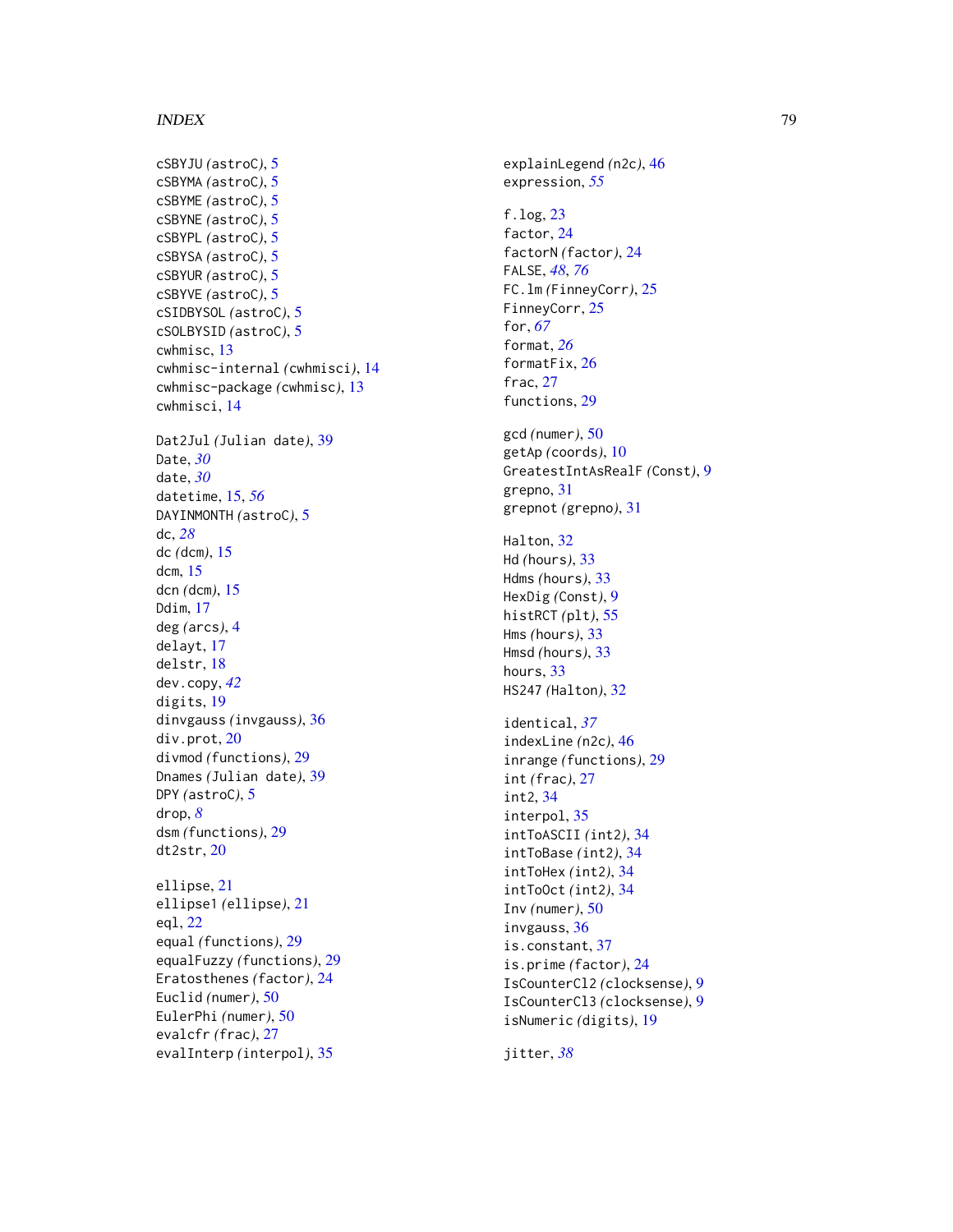jitterNA, [38](#page-37-0) Jul2Dat *(*Julian date *)* , [39](#page-38-0) Julian date, [39](#page-38-0) LatBerne *(*astroGeo *)* , [6](#page-5-0) layout , *[44](#page-43-0)* LB2MK *(*astroGeo *)* , [6](#page-5-0) LB2YX *(*astroGeo *)* , [6](#page-5-0) legend , *[71](#page-70-0)* libs , [40](#page-39-0) list , *[44](#page-43-0)* LongBerne *(*astroGeo *)* , [6](#page-5-0) lower *(*cap *)* , [7](#page-6-0) lowerize *(*cap *)* , [7](#page-6-0) lowess.bygroup , [41](#page-40-0) lpr , [42](#page-41-0) ls.functions , [42](#page-41-0) lV *(*coords *)* , [10](#page-9-0) mdiny *(*Julian date *)* , [39](#page-38-0) median , *[74](#page-73-0)* minInterp *(*interpol *)* , [35](#page-34-0) Mnames *(*Julian date *)* , [39](#page-38-0) mod *(*functions *)* , [29](#page-28-0) modexp *(*numer *)* , [50](#page-49-0) modR *(*functions *)* , [29](#page-28-0) modS *(*functions *)* , [29](#page-28-0) monthsN *(*Julian date *)* , [39](#page-38-0) mpf *(*dcm *)* , [15](#page-14-0) mtext , *[43](#page-42-0)* mult.fig.p , [43](#page-42-0) my.table, [44](#page-43-0) mydate *(*datetime *)* , [15](#page-14-0) mytime *(*datetime *)* , [15](#page-14-0) n22dig , [45](#page-44-0) n2c , *[46](#page-45-0)* , [46](#page-45-0) n2cCompact (n2c), [46](#page-45-0) n2mfrow , *[56](#page-55-0)* nchar , *[53](#page-52-0)* NoneClock *(*clocksense *)* , [9](#page-8-0) normalize , [47](#page-46-0) NprinE *(*printP *)* , [59](#page-58-0) NprinL *(*printP *)* , [59](#page-58-0) NprinM *(*printP *)* , [59](#page-58-0) NprinP *(*printP *)* , [59](#page-58-0) NprinT *(*printP *)* , [59](#page-58-0) NprinV *(*printP *)* , [59](#page-58-0) num.ident, [48](#page-47-0)

num2Latex , [49](#page-48-0) numberof , [50](#page-49-0) numer , [50](#page-49-0) one *(*functions *)* , [29](#page-28-0) onebyx *(*functions *)* , [29](#page-28-0) options , *[49](#page-48-0)* padding , [51](#page-50-0) panel , [52](#page-51-0) par , *[43](#page-42-0) , [44](#page-43-0)* paste , *[53](#page-52-0)* pasteInfix , [52](#page-51-0) pasteRound , [53](#page-52-0) pinvgauss *(*invgauss *)* , [36](#page-35-0) plotmath , *[55](#page-54-0)* plotSymbols , [54](#page-53-0) plotSymbolsFonts *(*plotSymbols *)* , [54](#page-53-0) plt , [55](#page-54-0) pltCharMat , *[46](#page-45-0)* pltCharMat *(*plt *)* , [55](#page-54-0) pltRCT *(*plt *)* , [55](#page-54-0) pn *(*printP *)* , [59](#page-58-0) pointfit , [57](#page-56-0) postscript , *[56](#page-55-0)* powr *(*functions *)* , [29](#page-28-0) PRIMES *(*factor *)* , [24](#page-23-0) primes *(*factor *)* , [24](#page-23-0) prinE *(*printP *)* , [59](#page-58-0) prinL *(*printP *)* , [59](#page-58-0) prinM *(*printP *)* , [59](#page-58-0) prinP *(*printP *)* , [59](#page-58-0) prinT *(*printP *)* , [59](#page-58-0) print , *[60](#page-59-0)* printP , [59](#page-58-0) prinV *(*printP *)* , [59](#page-58-0) prodN *(*factor *)* , [24](#page-23-0) progress.meter , [61](#page-60-0) qf , *[22](#page-21-0)*

qinvgauss *(*invgauss *)* , [36](#page-35-0) qnorm , *[62](#page-61-0)* qnorm.ap16 *(*qnorm.appr *)* , [62](#page-61-0) qnorm.app3 *(*qnorm.appr *)* , [62](#page-61-0) qnorm.app4 *(*qnorm.appr *)* , [62](#page-61-0) qnorm.appr, [62](#page-61-0) quadmin *(*interpol *)* , [35](#page-34-0) quantile , *[74](#page-73-0)* quotmean *(*functions *)* , [29](#page-28-0)